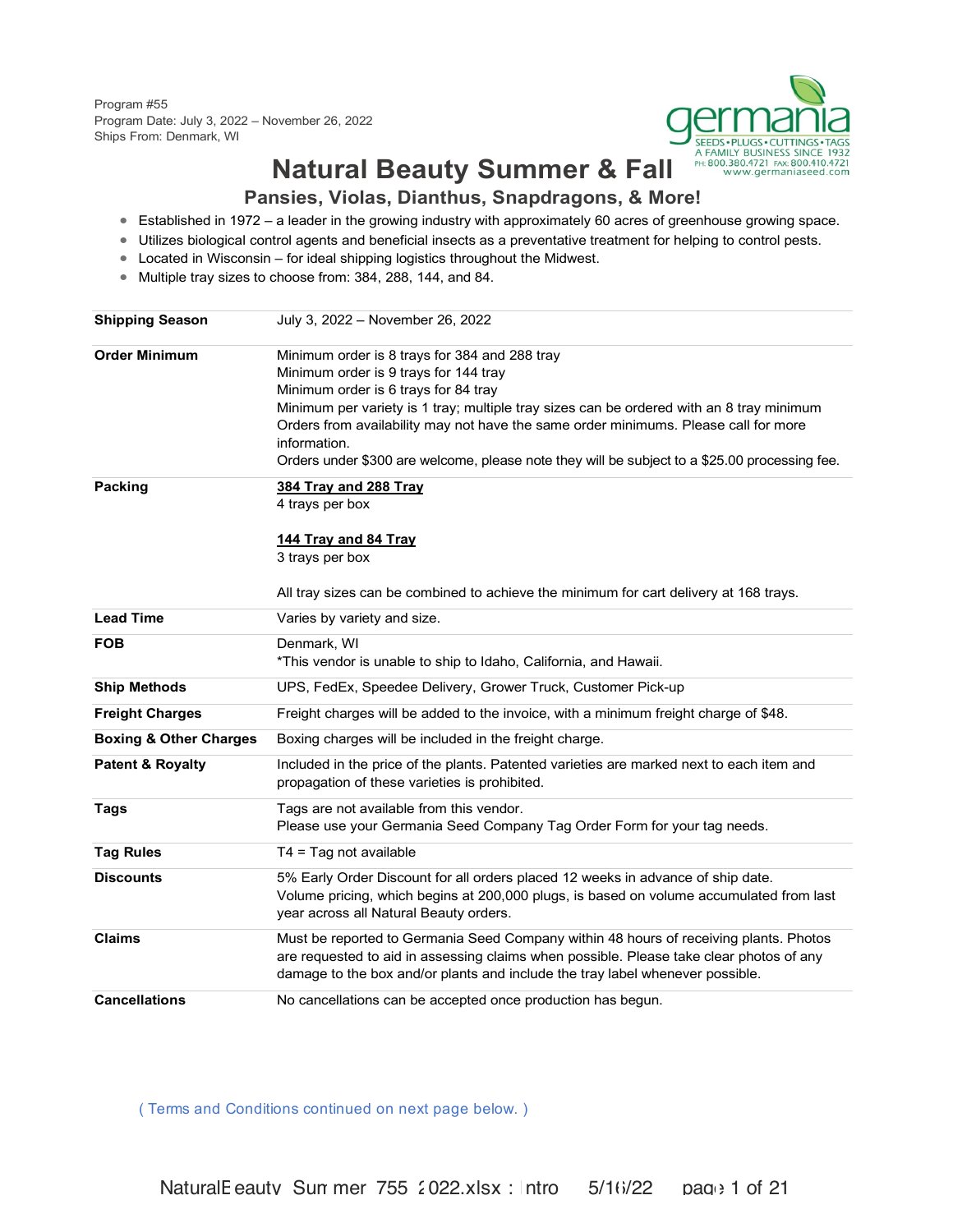| Additional Info | Custom Orders: Custom varieties are available for Fall in the 288 tray and 144 tray. The    |
|-----------------|---------------------------------------------------------------------------------------------|
|                 | minimum order for custom sown orders is 5 trays per variety, per shipment. Custom varieties |
|                 | require special pricing; please call to request a quote.                                    |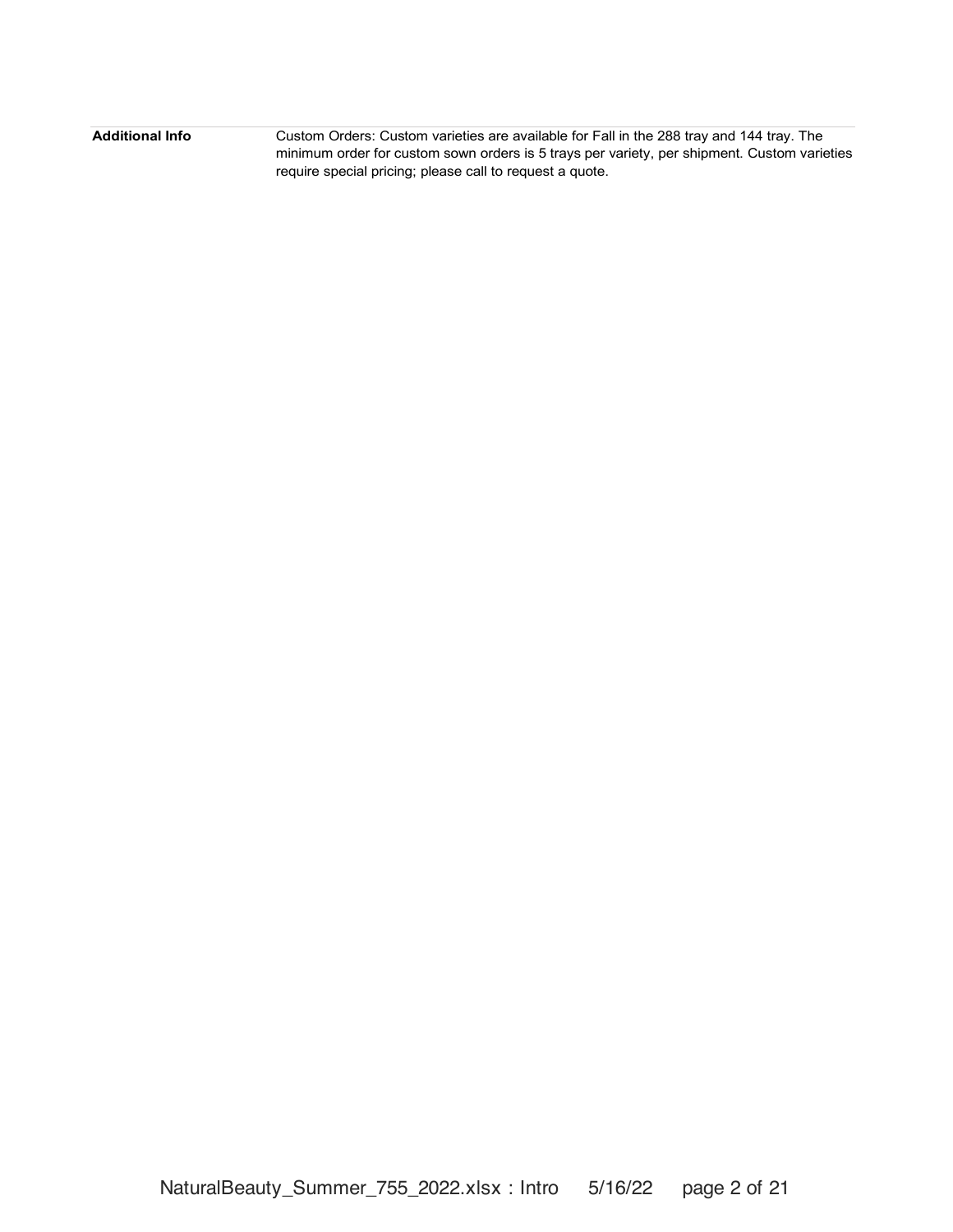# Natural Beauty Summer 2022 Plant Order Form

Ph. 800-380-4721

Fax: 800-410-4721

mail@germaniaseed.com

| Who Placed<br>How Did They<br>Place The Order<br>The Order |                          | Customer<br>Number | Company                |                       | Ship Week                                                                                                    |                |                    |
|------------------------------------------------------------|--------------------------|--------------------|------------------------|-----------------------|--------------------------------------------------------------------------------------------------------------|----------------|--------------------|
|                                                            |                          |                    |                        |                       |                                                                                                              |                |                    |
|                                                            | Add Tags to Match Order? |                    |                        | Special Instructions: |                                                                                                              | Subtotal       |                    |
|                                                            |                          |                    |                        |                       | 5% Early Order Discount for all orders placed 12 weeks in advance of ship date.                              |                |                    |
|                                                            |                          |                    |                        |                       | Volume pricing, which begins at 200,000 plugs, is based on volume accumulated from last year across all      | Volume 1       |                    |
|                                                            |                          |                    | Natural Beauty orders. |                       |                                                                                                              | $EOD = N$      |                    |
| V#                                                         | sku                      | tray               | <b>QTY</b>             | tray                  | ≥ Variety<br>e                                                                                               | price          | price              |
|                                                            |                          | code               |                        |                       |                                                                                                              | each           | tray               |
| 755                                                        | 94386                    | FFF                |                        | 144 TRAY              | * CABBAGE FLOWERING OSAKA IQ RED<br>(DYNASTY)                                                                | 0.106          | \$14.84            |
| 755<br>755                                                 | 94386<br>66951           | AZ                 |                        | 288 TRAY<br>144 TRAY  | (DYNASTY)<br>* CABBAGE FLOWERING OSAKA IQ RED                                                                | 0.078          | \$21.84<br>\$14.84 |
| 755                                                        | 66951                    | FFF<br>AZ          |                        | 288 TRAY              | (DYNASTY) (Wavy Leaf)<br>CABBAGE FLOWERING OSAKA MIX<br>(DYNASTY) (Wavy Leaf)<br>CABBAGE FLOWERING OSAKA MIX | 0.106<br>0.078 | \$21.84            |
| 755                                                        | 53322                    | FFF                |                        | 144 TRAY              | CABBAGE FLOWERING OSAKA PINK (DYNASTY) (Wavy Leaf)                                                           | 0.106          | \$14.84            |
| 755                                                        | 53322                    | AZ                 |                        | 288 TRAY              | CABBAGE FLOWERING OSAKA PINK (DYNASTY) (Wavy Leaf)                                                           | 0.078          | \$21.84            |
| 755                                                        | 96456                    | FFF                |                        | 144 TRAY              | * CABBAGE FLOWERING OSAKA PINK BICOLOR (DYNASTY) (Wavy Leaf)                                                 | 0.106          | \$14.84            |
| 755                                                        | 96456                    | AZ                 |                        | 288 TRAY              | * CABBAGE FLOWERING OSAKA PINK BICOLOR (DYNASTY) (Wavy Leaf)                                                 | 0.078          | \$21.84            |
| 755                                                        | 52773                    | FFF                |                        | 144 TRAY              | CABBAGE FLOWERING OSAKA RED (DYNASTY) (Wavy Leaf)                                                            | 0.106          | \$14.84            |
| 755                                                        | 52773                    | AZ                 |                        | 288 TRAY              | CABBAGE FLOWERING OSAKA RED (DYNASTY) (Wavy Leaf)                                                            | 0.078          | \$21.84            |
| 755                                                        | 52774                    | FFF                |                        | 144 TRAY              | CABBAGE FLOWERING OSAKA WHITE (DYNASTY) (Wavy Leaf)                                                          | 0.106          | \$14.84            |
| 755                                                        | 52774                    | AZ                 |                        | 288 TRAY              | CABBAGE FLOWERING OSAKA WHITE (DYNASTY) (Wavy Leaf)                                                          | 0.078          | \$21.84            |
| 755                                                        | 96451                    | FFF                |                        | 144 TRAY              | CABBAGE FLOWERING PIGEON PURPLE                                                                              | 0.106          | \$14.84            |
| 755                                                        | 96451<br>96453           | AZ<br>FFF          |                        | 288 TRAY              | CABBAGE FLOWERING PIGEON PURPLE                                                                              | 0.078          | \$21.84            |
| 755<br>755                                                 | 96453                    | AZ                 |                        | 144 TRAY<br>288 TRAY  | CABBAGE FLOWERING PIGEON RED<br>CABBAGE FLOWERING PIGEON RED                                                 | 0.106<br>0.078 | \$14.84<br>\$21.84 |
| 755                                                        | 96452                    | FFF                |                        | 144 TRAY              | CABBAGE FLOWERING PIGEON VICTORIA Pink                                                                       | 0.106          | \$14.84            |
| 755                                                        | 96452                    | AZ                 |                        | 288 TRAY              | CABBAGE FLOWERING PIGEON VICTORIA Pink                                                                       | 0.078          | \$21.84            |
| 755                                                        | 96454                    | FFF                |                        | 144 TRAY              | CABBAGE FLOWERING PIGEON WHITE                                                                               | 0.106          | \$14.84            |
| 755                                                        | 96454                    | AZ                 |                        | 288 TRAY              | CABBAGE FLOWERING PIGEON WHITE                                                                               | 0.078          | \$21.84            |
| 755                                                        | 42476                    | AZ                 |                        | 288 TRAY              | CALENDULA BON BON APRICOT                                                                                    | 0.063          | \$17.64            |
| 755                                                        | 42477                    | AZ                 |                        | 288 TRAY              | CALENDULA BON BON LIGHT YELLOW                                                                               | 0.063          | \$17.64            |
| 755                                                        | 1800                     | AZ                 |                        | 288 TRAY              | CALENDULA BON BON MIX                                                                                        | 0.063          | \$17.64            |
| 755                                                        | 1798                     | AZ                 |                        | 288 TRAY              | CALENDULA BON BON ORANGE                                                                                     | 0.063          | \$17.64            |
| 755                                                        | 1797                     | AZ                 |                        | 288 TRAY              | CALENDULA BON BON YELLOW                                                                                     | 0.063          | \$17.64            |
| 755                                                        | 66383                    | FFF                |                        | 144 TRAY              | CELOSIA PLUMOSA DRAGONS BREATH (Red w/Green-Red Foliage)                                                     | 0.372          | \$52.08            |
| 755<br>755                                                 | 40597<br>40598           | AZ<br>AZ           |                        | 288 TRAY<br>288 TRAY  | * DIANTHUS AMAZON NEON CHERRY<br>* DIANTHUS AMAZON NEON DUO (Cherry and Purple)                              | 0.166          | \$46.48            |
| 755                                                        | 66064                    | AZ                 |                        | 288 TRAY              | * DIANTHUS AMAZON NEON PURPLE                                                                                | 0.166<br>0.166 | \$46.48<br>\$46.48 |
| 755                                                        | 66062                    | AZ                 |                        | 288 TRAY              | * DIANTHUS AMAZON ROSE MAGIC                                                                                 | 0.166          | \$46.48            |
| 755                                                        | 41729                    | AZ                 |                        | 288 TRAY              | * DIANTHUS CORONET CHERRY RED (WAS CORONA)                                                                   | 0.099          | \$27.72            |
| 755                                                        | 90834                    | AZ                 |                        | 288 TRAY              | * DIANTHUS CORONET MIX (WAS CORONA)                                                                          | 0.099          | \$27.72            |
| 755                                                        | 41730                    | AZ                 |                        | 288 TRAY              | * DIANTHUS CORONET ROSE (WAS CORONA)                                                                         | 0.099          | \$27.72            |
| 755                                                        | 92206                    | AZ                 |                        | 288 TRAY              | * DIANTHUS CORONET SALMON RED EYE (WAS CORONA)                                                               | 0.099          | \$27.72            |
| 755                                                        | 90404                    | AZ                 |                        | 288 TRAY              | * DIANTHUS CORONET STRAWBERRY (WAS CORONA)                                                                   | 0.099          | \$27.72            |
| 755                                                        | 41731                    | AZ                 |                        | 288 TRAY              | * DIANTHUS CORONET WHITE (WAS CORONA)                                                                        | 0.099          | \$27.72            |
| 755                                                        | 40339                    | AZ                 |                        | 288 TRAY              | * DIANTHUS FLORAL LACE CHERRY                                                                                | 0.115          | \$32.20            |
| 755                                                        | 40340                    | AZ                 |                        | 288 TRAY              | <b>★ DIANTHUS FLORAL LACE CRIMSON</b>                                                                        | 0.115          | \$32.20            |
| 755                                                        | 40341                    | AZ                 |                        | 288 TRAY              | * DIANTHUS FLORAL LACE LILAC                                                                                 | 0.115          | \$32.20            |
| 755<br>755                                                 | 40342<br>40343           | AZ<br>AZ           |                        | 288 TRAY<br>288 TRAY  | * DIANTHUS FLORAL LACE MIX<br>* DIANTHUS FLORAL LACE PICOTEE                                                 | 0.115<br>0.115 | \$32.20<br>\$32.20 |
| 755                                                        | 40344                    | AZ                 |                        | 288 TRAY              | * DIANTHUS FLORAL LACE PURPLE                                                                                | 0.115          | \$32.20            |
| 755                                                        | 96149                    | AZ                 |                        | 288 TRAY              | <b>★ DIANTHUS FLORAL LACE RED</b>                                                                            | 0.115          | \$32.20            |
| 755                                                        | 59290                    | AZ                 |                        | 288 TRAY              | * DIANTHUS FLORAL LACE TRUE ROSE                                                                             | 0.115          | \$32.20            |
| 755                                                        | 91119                    | AZ                 |                        | 288 TRAY              | * DIANTHUS FLORAL LACE VIOLET PICOTEE                                                                        | 0.115          | \$32.20            |
| 755                                                        | 40345                    | AZ                 |                        | 288 TRAY              | * DIANTHUS FLORAL LACE WHITE                                                                                 | 0.115          | \$32.20            |
| 755                                                        | 40600                    | AZ                 |                        | 288 TRAY              | DIANTHUS IDEAL SELECT MIX                                                                                    | 0.112          | \$31.36            |
| 755                                                        | 70507                    | AZ                 |                        | 288 TRAY              | DIANTHUS IDEAL SELECT RASPBERRY                                                                              | 0.112          | \$31.36            |
| 755                                                        | 2404                     | AZ                 |                        | 288 TRAY              | DIANTHUS IDEAL SELECT ROSE                                                                                   | 0.112          | \$31.36            |
| 755                                                        | 63598                    | AZ                 |                        | 288 TRAY              | DIANTHUS IDEAL SELECT VIOLET                                                                                 | 0.112          | \$31.36            |
| 755                                                        | 63599                    | AZ                 |                        | 288 TRAY              | DIANTHUS IDEAL SELECT WHITE                                                                                  | 0.112          | \$31.36            |
| 755                                                        | 2369                     | AZ                 |                        | 288 TRAY              | DIANTHUS IDEAL SELECT WHITE FIRE                                                                             | 0.112          | \$31.36            |
| 755                                                        | 95902                    | AZ                 |                        | 288 TRAY              | DIANTHUS TELSTAR BURGUNDY                                                                                    | 0.098          | \$27.44            |

NaturalBeauty\_Summer\_755\_2022.xlsx : Order 5/16/22 page 3 of 21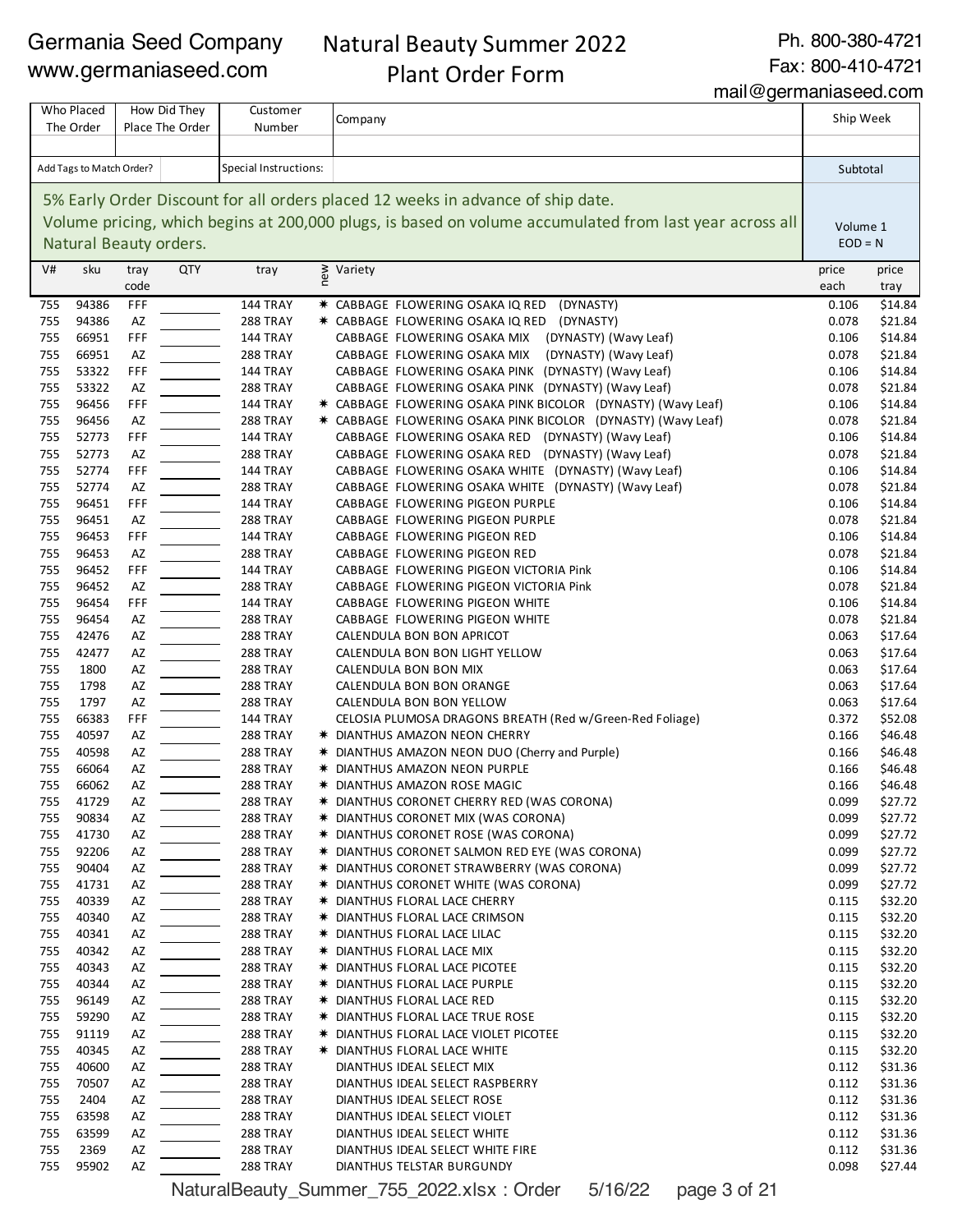# Natural Beauty Summer 2022 Plant Order Form

Ph. 800-380-4721 Fax: 800-410-4721

mail@germaniaseed.com

| V#         | sku            | tray      | <b>QTY</b> | tray                 | new<br>Variety                                                                                                     | price          | price              |
|------------|----------------|-----------|------------|----------------------|--------------------------------------------------------------------------------------------------------------------|----------------|--------------------|
|            |                | code      |            |                      |                                                                                                                    | each           | tray               |
| 755        | 2352           | AZ        |            | 288 TRAY             | DIANTHUS TELSTAR CARMINE ROSE                                                                                      | 0.098          | \$27.44            |
| 755        | 52765          | AZ        |            | 288 TRAY             | DIANTHUS TELSTAR CRIMSON                                                                                           | 0.098          | \$27.44            |
| 755        | 2360           | AZ        |            | 288 TRAY             | DIANTHUS TELSTAR MIX                                                                                               | 0.098          | \$27.44            |
| 755<br>755 | 2353<br>2357   | AZ<br>AZ  |            | 288 TRAY<br>288 TRAY | DIANTHUS TELSTAR PINK<br>DIANTHUS TELSTAR PURPLE                                                                   | 0.098<br>0.098 | \$27.44<br>\$27.44 |
| 755        | 59063          | AZ        |            | 288 TRAY             | DIANTHUS TELSTAR PURPLE PICOTEE                                                                                    | 0.098          | \$27.44            |
| 755        | 52766          | AZ        |            | 288 TRAY             | DIANTHUS TELSTAR RED PICOTEE                                                                                       | 0.098          | \$27.44            |
| 755        | 61952          | AZ        |            | 288 TRAY             | DIANTHUS TELSTAR SALMON                                                                                            | 0.098          | \$27.44            |
| 755        | 2370           | AZ        |            | 288 TRAY             | DIANTHUS TELSTAR SCARLET                                                                                           | 0.098          | \$27.44            |
| 755        | 2363           | AZ        |            | 288 TRAY             | DIANTHUS TELSTAR WHITE                                                                                             | 0.098          | \$27.44            |
| 755        | 40328          | FFF       |            | 144 TRAY             | DUSTY MILLER NEW LOOK                                                                                              | 0.115          | \$16.10            |
| 755        | 40328          | AZ        |            | 288 TRAY             | DUSTY MILLER NEW LOOK                                                                                              | 0.063          | \$17.64            |
| 755        | 2415           | FFF       |            | <b>144 TRAY</b>      | DUSTY MILLER SILVER DUST                                                                                           | 0.115          | \$16.10            |
| 755<br>755 | 2415<br>96455  | AZ        |            | 288 TRAY             | DUSTY MILLER SILVER DUST                                                                                           | 0.063<br>0.250 | \$17.64<br>\$21.00 |
| 755        | 82507          | ХA<br>FFF |            | 84 TRAY<br>144 TRAY  | <b>* ECHINACEA ARTISAN YELLOW OMBRE</b><br>ECHINACEA CHEYENNE SPIRIT (Mix)                                         | 0.900          | \$126.00           |
| 755        | 82507          | XA        |            | 84 TRAY              | ECHINACEA CHEYENNE SPIRIT (Mix)                                                                                    | 1.050          | \$88.20            |
| 755        | 84718          | AZ        |            | 288 TRAY             | ERYSIMUM CHEIRANTHUS CHEIRI SUGAR RUSH MIX                                                                         | 0.143          | \$40.04            |
| 755        | 84719          | AZ        |            | 288 TRAY             | ERYSIMUM CHEIRANTHUS CHEIRI SUGAR RUSH ORANGE                                                                      | 0.143          | \$40.04            |
| 755        | 95169          | AZ        |            | 288 TRAY             | ERYSIMUM CHEIRANTHUS CHEIRI SUGAR RUSH PRIMROSE                                                                    | 0.143          | \$40.04            |
| 755        | 84709          | AZ        |            | 288 TRAY             | ERYSIMUM CHEIRANTHUS CHEIRI SUGAR RUSH RED                                                                         | 0.143          | \$40.04            |
| 755        | 84710          | AZ        |            | 288 TRAY             | ERYSIMUM CHEIRANTHUS CHEIRI SUGAR RUSH YELLOW                                                                      | 0.143          | \$40.04            |
| 755        | 3404           | XА        |            | 84 TRAY              | GRASS MILLET PENNISETUM JESTER                                                                                     | 0.600          | \$50.40            |
| 755        | 3409           | ХA        |            | 84 TRAY              | GRASS MILLET PENNISETUM PURPLE MAJESTY                                                                             | 0.600          | \$50.40            |
| 755        | 86597          | FFF       |            | 144 TRAY             | HERB PARSLEY TRIPLE CURLED                                                                                         | 0.118          | \$16.52            |
| 755        | 86597          | AZ        |            | <b>288 TRAY</b>      | HERB PARSLEY TRIPLE CURLED                                                                                         | 0.058          | \$16.24            |
| 755<br>755 | 62062<br>62062 | FFF<br>AZ |            | 144 TRAY<br>288 TRAY | KALE EDIBLE ORNAMENTAL REDBOR<br>KALE EDIBLE ORNAMENTAL REDBOR                                                     | 0.158<br>0.098 | \$22.12<br>\$27.44 |
| 755        | 62063          | FFF       |            | 144 TRAY             | KALE EDIBLE ORNAMENTAL WINTERBOR                                                                                   | 0.112          | \$15.68            |
| 755        | 62063          | AZ        |            | 288 TRAY             | KALE EDIBLE ORNAMENTAL WINTERBOR                                                                                   | 0.078          | \$21.84            |
| 755        | 80711          | FFF       |            | 144 TRAY             | KALE FLOWERING GLAMOUR RED (Fringed Leaf)                                                                          | 0.212          | \$29.68            |
| 755        | 80711          | AZ        |            | 288 TRAY             | KALE FLOWERING GLAMOUR RED (Fringed Leaf)                                                                          | 0.180          | \$50.40            |
| 755        | 86829          | FFF       |            | 144 TRAY             | KALE FLOWERING KAMOME PINK                                                                                         | 0.112          | \$15.68            |
| 755        | 86829          | AZ        |            | 288 TRAY             | KALE FLOWERING KAMOME PINK                                                                                         | 0.078          | \$21.84            |
| 755        | 57729          | FFF       |            | <b>144 TRAY</b>      | KALE FLOWERING KAMOME RED                                                                                          | 0.112          | \$15.68            |
| 755        | 57729          | AZ        |            | 288 TRAY             | KALE FLOWERING KAMOME RED                                                                                          | 0.078          | \$21.84            |
| 755        | 83002          | FFF       |            | <b>144 TRAY</b>      | KALE FLOWERING KAMOME WHITE                                                                                        | 0.112          | \$15.68            |
| 755<br>755 | 83002          | AZ        |            | <b>288 TRAY</b>      | KALE FLOWERING KAMOME WHITE                                                                                        | 0.078          | \$21.84            |
| 755        | 80581<br>80581 | FFF<br>AZ |            | 144 TRAY<br>288 TRAY | KALE FLOWERING NAGOYA MIX (EMPEROR) (Wavy/Fringed Leaf)<br>KALE FLOWERING NAGOYA MIX (EMPEROR) (Wavy/Fringed Leaf) | 0.112<br>0.078 | \$15.68<br>\$21.84 |
| 755        | 80582          | FFF       |            | 144 TRAY             | KALE FLOWERING NAGOYA RED (EMPEROR) (Wavy/Fringed Leaf)                                                            | 0.112          | \$15.68            |
| 755        | 80582          | AZ        |            | 288 TRAY             | KALE FLOWERING NAGOYA RED (EMPEROR) (Wavy/Fringed Leaf)                                                            | 0.078          | \$21.84            |
| 755        | 80583          | FFF       |            | 144 TRAY             | KALE FLOWERING NAGOYA ROSE (EMPEROR) (Wavy/Fringed Leaf)                                                           | 0.112          | \$15.68            |
| 755        | 80583          | AZ        |            | 288 TRAY             | KALE FLOWERING NAGOYA ROSE (EMPEROR) (Wavy/Fringed Leaf)                                                           | 0.078          | \$21.84            |
| 755        | 80584          | FFF       |            | <b>144 TRAY</b>      | KALE FLOWERING NAGOYA WHITE (EMPEROR) (Wavy/Fringed Leaf)                                                          | 0.112          | \$15.68            |
| 755        | 80584          | AZ        |            | 288 TRAY             | KALE FLOWERING NAGOYA WHITE (EMPEROR) (Wavy/Fringed Leaf)                                                          | 0.078          | \$21.84            |
| 755        | 57504          | FFF       |            | 144 TRAY             | KALE FLOWERING PEACOCK RED (Feathered Leaf)                                                                        | 0.112          | \$15.68            |
| 755        | 57504          | AZ        |            | 288 TRAY             | KALE FLOWERING PEACOCK RED (Feathered Leaf)                                                                        | 0.090          | \$25.20            |
| 755        | 57505          | FFF       |            | <b>144 TRAY</b>      | KALE FLOWERING PEACOCK WHITE (Feathered Leaf)                                                                      | 0.112          | \$15.68            |
| 755        | 57505          | AZ        |            | 288 TRAY             | KALE FLOWERING PEACOCK WHITE (Feathered Leaf)                                                                      | 0.090          | \$25.20            |
| 755<br>755 | 87998<br>87998 | FFF       |            | 144 TRAY<br>288 TRAY | * KALE FLOWERING YOKOHAMA RED                                                                                      | 0.112<br>0.078 | \$15.68<br>\$21.84 |
| 755        | 87999          | AZ<br>FFF |            | <b>144 TRAY</b>      | * KALE FLOWERING YOKOHAMA RED<br>* KALE FLOWERING YOKOHAMA WHITE                                                   | 0.112          | \$15.68            |
| 755        | 87999          | AZ        |            | 288 TRAY             | * KALE FLOWERING YOKOHAMA WHITE                                                                                    | 0.078          | \$21.84            |
| 755        | 91398          | FFF       |            | <b>144 TRAY</b>      | * KALE FLOWERING YOKOHOMA MIX                                                                                      | 0.112          | \$15.68            |
| 755        | 91398          | AZ        |            | 288 TRAY             | * KALE FLOWERING YOKOHOMA MIX                                                                                      | 0.078          | \$21.84            |
| 755        | 40624          | FFF       |            | <b>144 TRAY</b>      | MARIGOLD ANTIGUA GOLD (African)                                                                                    | 0.286          | \$40.04            |
| 755        | 40624          | AZ        |            | <b>288 TRAY</b>      | MARIGOLD ANTIGUA GOLD (African)                                                                                    | 0.096          | \$26.88            |
| 755        | 40625          | FFF       |            | 144 TRAY             | MARIGOLD ANTIGUA MIX (African)                                                                                     | 0.286          | \$40.04            |
| 755        | 40625          | AZ        |            | 288 TRAY             | MARIGOLD ANTIGUA MIX (African)                                                                                     | 0.096          | \$26.88            |
| 755        | 40626          | FFF       |            | 144 TRAY             | MARIGOLD ANTIGUA ORANGE (African)                                                                                  | 0.286          | \$40.04            |
| 755        | 40626          | AZ        |            | 288 TRAY             | MARIGOLD ANTIGUA ORANGE (African)                                                                                  | 0.096          | \$26.88            |

NaturalBeauty\_Summer\_755\_2022.xlsx : Order 5/16/22 page 4 of 21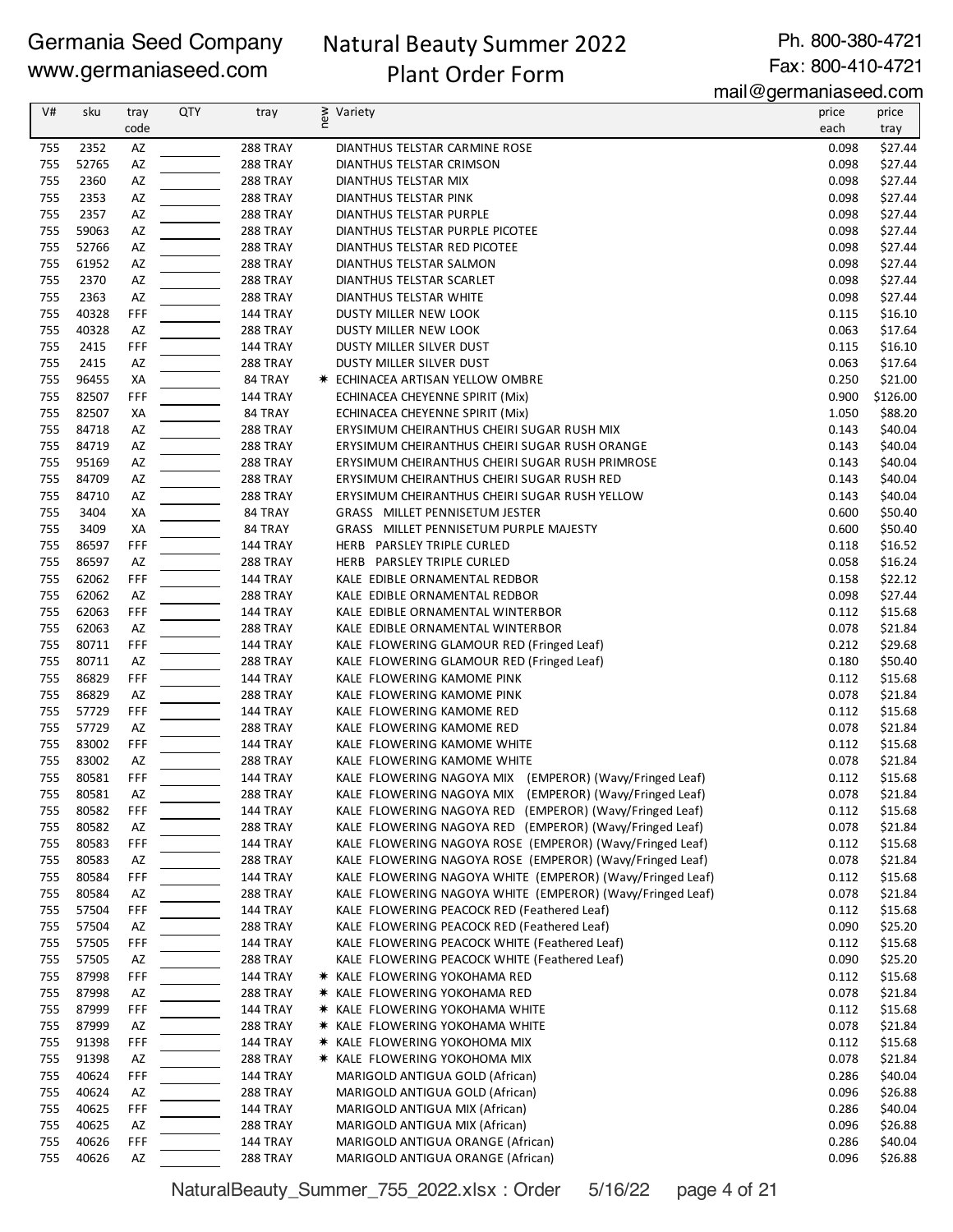# Natural Beauty Summer 2022

Ph. 800-380-4721 Fax: 800-410-4721

# Plant Order Form

mail@germaniaseed.com

|            |                |           |            |                                    |                                                                                  | $111$ an $\approx$ yo $111$ ana iradood.com |                    |
|------------|----------------|-----------|------------|------------------------------------|----------------------------------------------------------------------------------|---------------------------------------------|--------------------|
| V#         | sku            | tray      | <b>QTY</b> | tray                               | new<br>Variety                                                                   | price                                       | price              |
|            |                | code      |            |                                    |                                                                                  | each                                        | tray               |
| 755        | 31426          | FFF       |            | 144 TRAY                           | MARIGOLD ANTIGUA PRIMROSE (African)                                              | 0.286                                       | \$40.04            |
| 755        | 31426          | AZ        |            | 288 TRAY                           | MARIGOLD ANTIGUA PRIMROSE (African)                                              | 0.096                                       | \$26.88            |
| 755        | 40627          | FFF       |            | 144 TRAY                           | MARIGOLD ANTIGUA YELLOW (African)                                                | 0.286                                       | \$40.04            |
| 755<br>755 | 40627<br>91171 | AZ<br>FFF |            | 288 TRAY                           | MARIGOLD ANTIGUA YELLOW (African)                                                | 0.096<br>0.126                              | \$26.88<br>\$17.64 |
| 755        | 91171          | AZ        |            | 144 TRAY<br>288 TRAY               | MARIGOLD DURANGO BEE<br>MARIGOLD DURANGO BEE                                     | 0.065                                       | \$18.20            |
| 755        | 41678          | FFF       |            | 144 TRAY                           | MARIGOLD DURANGO BOLERO                                                          | 0.126                                       | \$17.64            |
| 755        | 41678          | AZ        |            | 288 TRAY                           | MARIGOLD DURANGO BOLERO                                                          | 0.065                                       | \$18.20            |
| 755        | 41679          | FFF       |            | 144 TRAY                           | MARIGOLD DURANGO FLAME                                                           | 0.126                                       | \$17.64            |
| 755        | 41679          | AZ        |            | 288 TRAY                           | MARIGOLD DURANGO FLAME                                                           | 0.065                                       | \$18.20            |
| 755        | 41860          | FFF       |            | 144 TRAY                           | MARIGOLD DURANGO GOLD                                                            | 0.126                                       | \$17.64            |
| 755        | 41860          | AZ        |            | 288 TRAY                           | MARIGOLD DURANGO GOLD                                                            | 0.065                                       | \$18.20            |
| 755        | 41680          | FFF       |            | 144 TRAY                           | MARIGOLD DURANGO MIX                                                             | 0.126                                       | \$17.64            |
| 755        | 41680          | AZ        |            | 288 TRAY                           | MARIGOLD DURANGO MIX                                                             | 0.065                                       | \$18.20            |
| 755        | 41681          | FFF       |            | <b>144 TRAY</b>                    | MARIGOLD DURANGO ORANGE                                                          | 0.126                                       | \$17.64            |
| 755        | 41681          | AZ        |            | 288 TRAY                           | MARIGOLD DURANGO ORANGE                                                          | 0.065                                       | \$18.20            |
| 755        | 41682          | FFF       |            | 144 TRAY                           | MARIGOLD DURANGO OUTBACK MIX                                                     | 0.126                                       | \$17.64            |
| 755        | 41682          | AZ        |            | 288 TRAY                           | MARIGOLD DURANGO OUTBACK MIX                                                     | 0.065                                       | \$18.20            |
| 755        | 91172          | FFF       |            | 144 TRAY                           | MARIGOLD DURANGO RED                                                             | 0.126                                       | \$17.64            |
| 755        | 91172          | AZ        |            | 288 TRAY                           | MARIGOLD DURANGO RED                                                             | 0.065                                       | \$18.20            |
| 755        | 41683          | FFF       |            | 144 TRAY                           | MARIGOLD DURANGO TANGERINE                                                       | 0.126                                       | \$17.64            |
| 755        | 41683          | AZ        |            | 288 TRAY                           | MARIGOLD DURANGO TANGERINE                                                       | 0.065                                       | \$18.20            |
| 755        | 91173          | FFF       |            | 144 TRAY                           | MARIGOLD DURANGO YELLOW                                                          | 0.126                                       | \$17.64            |
| 755        | 91173          | AZ        |            | 288 TRAY                           | MARIGOLD DURANGO YELLOW                                                          | 0.065                                       | \$18.20            |
| 755        | 89271          | AZ        |            | 288 TRAY                           | <b>★ MARIGOLD HOT PAK FIRE</b>                                                   | 0.075                                       | \$21.00            |
| 755        | 63339          | AZ        |            | 288 TRAY                           | <b>★ MARIGOLD HOT PAK FLAME</b>                                                  | 0.075                                       | \$21.00            |
| 755        | 63340          | AZ        |            | 288 TRAY                           | <b>* MARIGOLD HOT PAK GOLD</b>                                                   | 0.075                                       | \$21.00            |
| 755        | 89272          | AZ        |            | 288 TRAY                           | <b>★ MARIGOLD HOT PAK HARMONY</b>                                                | 0.075                                       | \$21.00            |
| 755        | 89273          | AZ        |            | 288 TRAY                           | <b>★ MARIGOLD HOT PAK MIX</b>                                                    | 0.075                                       | \$21.00            |
| 755        | 63345          | AZ        |            | 288 TRAY                           | <b>★ MARIGOLD HOT PAK ORANGE</b>                                                 | 0.075                                       | \$21.00            |
| 755        | 63346          | AZ        |            | 288 TRAY                           | <b>★ MARIGOLD HOT PAK SPRY</b>                                                   | 0.075                                       | \$21.00            |
| 755        | 67550          | AZ        |            | 288 TRAY                           | <b>★ MARIGOLD HOT PAK YELLOW</b>                                                 | 0.075                                       | \$21.00            |
| 755        | 55746          | FFF       |            | 144 TRAY                           | MUSTARD EDIBLE ORNAMENTAL RED GIANT                                              | 0.086                                       | \$12.04            |
| 755        | 55746          | AZ        |            | 288 TRAY                           | MUSTARD EDIBLE ORNAMENTAL RED GIANT                                              | 0.058                                       | \$16.24            |
| 755        | 1925           | FFF       |            | 144 TRAY                           | ORNAMENTAL PEPPER CHILLY CHILI                                                   | 0.238                                       | \$33.32            |
| 755        | 95973          | AZ        |            | <b>288 TRAY</b>                    | PANSY BLUEBERRY THRILL                                                           | 0.092                                       | \$25.76            |
| 755        | 95973          | CZ        |            | <b>384 TRAY</b>                    | PANSY BLUEBERRY THRILL                                                           | 0.082                                       | \$30.75            |
| 755<br>755 | 96463<br>96464 | AZ<br>AZ  |            | 288 TRAY                           | * PANSY CATS PLUS (WHISKERS) BLUE YELLOW                                         | 0.098<br>0.098                              | \$27.44<br>\$27.44 |
| 755        | 96465          | AZ        |            | <b>288 TRAY</b><br><b>288 TRAY</b> | * PANSY CATS PLUS (WHISKERS) MARINA<br>* PANSY CATS PLUS (WHISKERS) PURPLE WHITE | 0.098                                       |                    |
| 755        | 96466          | AZ        |            | 288 TRAY                           | * PANSY CATS PLUS (WHISKERS) WHITE                                               | 0.098                                       | \$27.44<br>\$27.44 |
| 755        | 96474          | AZ        |            | 288 TRAY                           | <b>* PANSY CATS PLUS (WHISKERS) YELLOW</b>                                       | 0.098                                       | \$27.44            |
| 755        | 74964          | FFF       |            | 144 TRAY                           | PANSY COLOSSUS BLOTCH MIX                                                        | 0.150                                       | \$21.00            |
| 755        | 74964          | AZ        |            | 288 TRAY                           | PANSY COLOSSUS BLOTCH MIX                                                        | 0.082                                       | \$22.96            |
| 755        | 74964          | CZ        |            | 384 TRAY                           | PANSY COLOSSUS BLOTCH MIX                                                        | 0.072                                       | \$27.00            |
| 755        | 59192          | FFF       |            | <b>144 TRAY</b>                    | PANSY COLOSSUS DEEP BLUE BLOTCH                                                  | 0.150                                       | \$21.00            |
| 755        | 59192          | AZ        |            | 288 TRAY                           | PANSY COLOSSUS DEEP BLUE BLOTCH                                                  | 0.082                                       | \$22.96            |
| 755        | 59192          | CZ        |            | 384 TRAY                           | PANSY COLOSSUS DEEP BLUE BLOTCH                                                  | 0.072                                       | \$27.00            |
| 755        | 80259          | FFF       |            | 144 TRAY                           | PANSY COLOSSUS FIRE (Blotch)                                                     | 0.150                                       | \$21.00            |
| 755        | 80259          | AZ        |            | 288 TRAY                           | PANSY COLOSSUS FIRE (Blotch)                                                     | 0.082                                       | \$22.96            |
| 755        | 80259          | CZ        |            | 384 TRAY                           | PANSY COLOSSUS FIRE (Blotch)                                                     | 0.072                                       | \$27.00            |
| 755        | 59191          | FFF       |            | 144 TRAY                           | PANSY COLOSSUS FORMULA MIX (Blotch and Clear)                                    | 0.150                                       | \$21.00            |
| 755        | 59191          | AZ        |            | 288 TRAY                           | PANSY COLOSSUS FORMULA MIX (Blotch and Clear)                                    | 0.082                                       | \$22.96            |
| 755        | 59191          | CZ        |            | 384 TRAY                           | PANSY COLOSSUS FORMULA MIX (Blotch and Clear)                                    | 0.072                                       | \$27.00            |
| 755        | 76567          | FFF       |            | 144 TRAY                           | PANSY COLOSSUS LAVENDER MEDLEY (Blotch)                                          | 0.150                                       | \$21.00            |
| 755        | 76567          | AZ        |            | <b>288 TRAY</b>                    | PANSY COLOSSUS LAVENDER MEDLEY (Blotch)                                          | 0.082                                       | \$22.96            |
| 755        | 76567          | CZ        |            | 384 TRAY                           | PANSY COLOSSUS LAVENDER MEDLEY (Blotch)                                          | 0.072                                       | \$27.00            |
| 755        | 76568          | FFF       |            | 144 TRAY                           | PANSY COLOSSUS LEMON SHADES (Clear)                                              | 0.150                                       | \$21.00            |
| 755        | 76568          | AZ        |            | 288 TRAY                           | PANSY COLOSSUS LEMON SHADES (Clear)                                              | 0.082                                       | \$22.96            |
| 755        | 76568          | CZ        |            | 384 TRAY                           | PANSY COLOSSUS LEMON SHADES (Clear)                                              | 0.072                                       | \$27.00            |
| 755        | 72289          | FFF       |            | 144 TRAY                           | PANSY COLOSSUS NEON VIOLET (Blotch)                                              | 0.150                                       | \$21.00            |
| 755        | 72289          | AZ        |            | 288 TRAY                           | PANSY COLOSSUS NEON VIOLET (Blotch)                                              | 0.082                                       | \$22.96            |

NaturalBeauty\_Summer\_755\_2022.xlsx : Order 5/16/22 page 5 of 21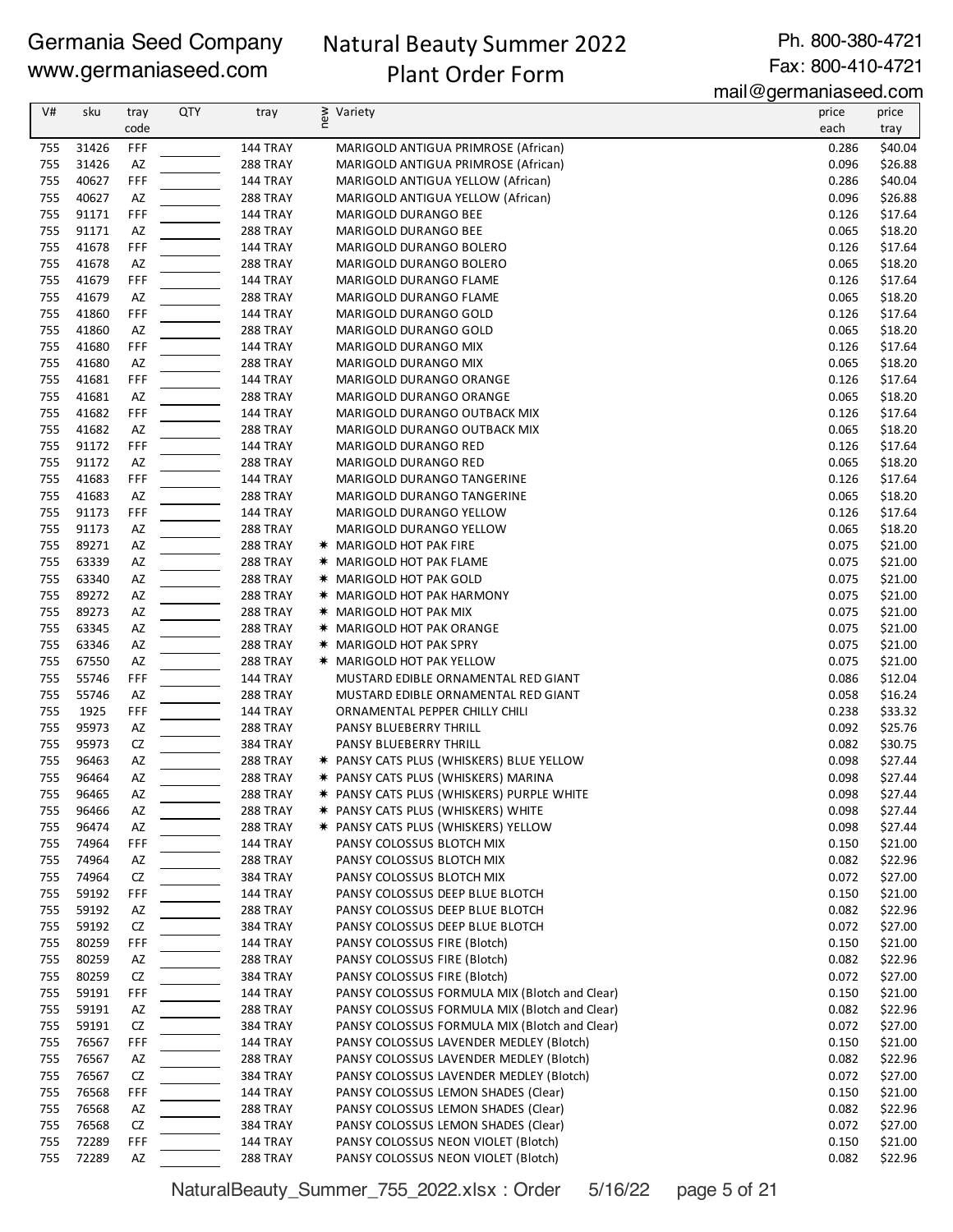# Natural Beauty Summer 2022 Plant Order Form

Ph. 800-380-4721 Fax: 800-410-4721

mail@germaniaseed.com

| V#         | sku            | tray       | <b>QTY</b> | tray                               | new<br>Variety                                                                                   | price          | price              |
|------------|----------------|------------|------------|------------------------------------|--------------------------------------------------------------------------------------------------|----------------|--------------------|
|            |                | code       |            |                                    |                                                                                                  | each           | tray               |
| 755        | 72289          | ${\sf CZ}$ |            | <b>384 TRAY</b>                    | PANSY COLOSSUS NEON VIOLET (Blotch)                                                              | 0.072          | \$27.00            |
| 755        | 80260          | FFF        |            | 144 TRAY                           | PANSY COLOSSUS OCEAN (Blotch)                                                                    | 0.150          | \$21.00            |
| 755        | 80260          | AZ         |            | 288 TRAY                           | PANSY COLOSSUS OCEAN (Blotch)                                                                    | 0.082          | \$22.96            |
| 755        | 80260          | CZ         |            | <b>384 TRAY</b>                    | PANSY COLOSSUS OCEAN (Blotch)                                                                    | 0.072          | \$27.00            |
| 755        | 66611          | FFF        |            | <b>144 TRAY</b>                    | PANSY COLOSSUS PURPLE BLOTCH                                                                     | 0.150          | \$21.00            |
| 755        | 66611          | AZ         |            | <b>288 TRAY</b>                    | PANSY COLOSSUS PURPLE BLOTCH                                                                     | 0.082          | \$22.96            |
| 755        | 66611          | ${\sf CZ}$ |            | <b>384 TRAY</b>                    | PANSY COLOSSUS PURPLE BLOTCH                                                                     | 0.072          | \$27.00            |
| 755        | 59193          | FFF        |            | <b>144 TRAY</b>                    | PANSY COLOSSUS RED BLOTCH                                                                        | 0.150          | \$21.00            |
| 755<br>755 | 59193<br>59193 | AZ         |            | <b>288 TRAY</b>                    | PANSY COLOSSUS RED BLOTCH<br>PANSY COLOSSUS RED BLOTCH                                           | 0.082          | \$22.96            |
| 755        | 59194          | CZ<br>FFF  |            | <b>384 TRAY</b><br><b>144 TRAY</b> | PANSY COLOSSUS ROSE BLOTCH                                                                       | 0.072<br>0.150 | \$27.00<br>\$21.00 |
| 755        | 59194          | AZ         |            | 288 TRAY                           | PANSY COLOSSUS ROSE BLOTCH                                                                       | 0.082          | \$22.96            |
| 755        | 59194          | CZ         |            | <b>384 TRAY</b>                    | PANSY COLOSSUS ROSE BLOTCH                                                                       | 0.072          | \$27.00            |
| 755        | 76570          | FFF        |            | 144 TRAY                           | PANSY COLOSSUS ROSE MEDLEY (Blotch)                                                              | 0.150          | \$21.00            |
| 755        | 76570          | AZ         |            | <b>288 TRAY</b>                    | PANSY COLOSSUS ROSE MEDLEY (Blotch)                                                              | 0.082          | \$22.96            |
| 755        | 76570          | CZ         |            | <b>384 TRAY</b>                    | PANSY COLOSSUS ROSE MEDLEY (Blotch)                                                              | 0.072          | \$27.00            |
| 755        | 76571          | FFF        |            | <b>144 TRAY</b>                    | PANSY COLOSSUS TRICOLOR (Purple, White, Yellow)                                                  | 0.150          | \$21.00            |
| 755        | 76571          | AZ         |            | <b>288 TRAY</b>                    | PANSY COLOSSUS TRICOLOR (Purple, White, Yellow)                                                  | 0.082          | \$22.96            |
| 755        | 76571          | CZ         |            | <b>384 TRAY</b>                    | PANSY COLOSSUS TRICOLOR (Purple, White, Yellow)                                                  | 0.072          | \$27.00            |
| 755        | 73253          | FFF        |            | <b>144 TRAY</b>                    | PANSY COLOSSUS WHITE (Clear)                                                                     | 0.150          | \$21.00            |
| 755        | 73253          | AZ         |            | 288 TRAY                           | PANSY COLOSSUS WHITE (Clear)                                                                     | 0.082          | \$22.96            |
| 755        | 73253          | CZ         |            | <b>384 TRAY</b>                    | PANSY COLOSSUS WHITE (Clear)                                                                     | 0.072          | \$27.00            |
| 755        | 59195          | FFF        |            | 144 TRAY                           | PANSY COLOSSUS WHITE BLOTCH                                                                      | 0.150          | \$21.00            |
| 755        | 59195          | AZ         |            | <b>288 TRAY</b>                    | PANSY COLOSSUS WHITE BLOTCH                                                                      | 0.082          | \$22.96            |
| 755        | 59195          | CZ         |            | <b>384 TRAY</b>                    | PANSY COLOSSUS WHITE BLOTCH                                                                      | 0.072          | \$27.00            |
| 755        | 76572          | FFF        |            | 144 TRAY                           | PANSY COLOSSUS WHITE W/PURPLE WING                                                               | 0.150          | \$21.00            |
| 755        | 76572          | AZ         |            | <b>288 TRAY</b>                    | PANSY COLOSSUS WHITE W/PURPLE WING                                                               | 0.082          | \$22.96            |
| 755        | 76572          | CZ         |            | <b>384 TRAY</b>                    | PANSY COLOSSUS WHITE W/PURPLE WING                                                               | 0.072          | \$27.00            |
| 755        | 59196          | FFF        |            | <b>144 TRAY</b>                    | PANSY COLOSSUS YELLOW BLOTCH                                                                     | 0.150          | \$21.00            |
| 755        | 59196          | AZ         |            | 288 TRAY                           | PANSY COLOSSUS YELLOW BLOTCH                                                                     | 0.082          | \$22.96            |
| 755        | 59196          | CZ         |            | <b>384 TRAY</b>                    | PANSY COLOSSUS YELLOW BLOTCH                                                                     | 0.072          | \$27.00            |
| 755<br>755 | 40655<br>40655 | FFF<br>AZ  |            | 144 TRAY<br><b>288 TRAY</b>        | PANSY COOL WAVE BERRIES N CREAM MIX (Trailing)<br>PANSY COOL WAVE BERRIES N CREAM MIX (Trailing) | 0.280<br>0.262 | \$39.20<br>\$73.36 |
| 755        | 96457          | FFF        |            | <b>144 TRAY</b>                    | <b>★ PANSY COOL WAVE BLUE (Trailing)</b>                                                         | 0.322          | \$45.08            |
| 755        | 96457          | AZ         |            | 288 TRAY                           | * PANSY COOL WAVE BLUE (Trailing)                                                                | 0.262          | \$73.36            |
| 755        | 30812          | FFF        |            | <b>144 TRAY</b>                    | PANSY COOL WAVE BLUE SKIES (Trailing)                                                            | 0.322          | \$45.08            |
| 755        | 30812          | AZ         |            | <b>288 TRAY</b>                    | PANSY COOL WAVE BLUE SKIES (Trailing)                                                            | 0.262          | \$73.36            |
| 755        | 85964          | FFF        |            | <b>144 TRAY</b>                    | PANSY COOL WAVE BLUEBERRY SWIRL (Blue and Yellow Trailing)                                       | 0.322          | \$45.08            |
| 755        | 85964          | AZ         |            | <b>288 TRAY</b>                    | PANSY COOL WAVE BLUEBERRY SWIRL (Blue and Yellow Trailing)                                       | 0.262          | \$73.36            |
| 755        | 88010          | FFF        |            | 144 TRAY                           | PANSY COOL WAVE FIRE (Trailing)                                                                  | 0.322          | \$45.08            |
| 755        | 88010          | AZ         |            | 288 TRAY                           | PANSY COOL WAVE FIRE (Trailing)                                                                  | 0.262          | \$73.36            |
| 755        | 82143          | FFF        |            | 144 TRAY                           | PANSY COOL WAVE FROST (Trailing)                                                                 | 0.322          | \$45.08            |
| 755        | 82143          | AZ         |            | 288 TRAY                           | PANSY COOL WAVE FROST (Trailing)                                                                 | 0.262          | \$73.36            |
| 755        | 40656          | FFF        |            | <b>144 TRAY</b>                    | PANSY COOL WAVE GOLDEN YELLOW (Trailing)                                                         | 0.322          | \$45.08            |
| 755        | 40656          | AZ         |            | 288 TRAY                           | PANSY COOL WAVE GOLDEN YELLOW (Trailing)                                                         | 0.262          | \$73.36            |
| 755        | 89842          | FFF        |            | 144 TRAY                           | PANSY COOL WAVE LEMON (Trailing)                                                                 | 0.322          | \$45.08            |
| 755        | 89842          | AZ         |            | 288 TRAY                           | PANSY COOL WAVE LEMON (Trailing)                                                                 | 0.262          | \$73.36            |
| 755        | 81250          | FFF        |            | <b>144 TRAY</b>                    | PANSY COOL WAVE MIX (Trailing)                                                                   | 0.322          | \$45.08            |
| 755        | 81250          | AZ         |            | 288 TRAY                           | PANSY COOL WAVE MIX (Trailing)                                                                   | 0.262          | \$73.36            |
| 755        | 68208          | FFF        |            | 144 TRAY                           | PANSY COOL WAVE MORPHO (Trailing)                                                                | 0.322          | \$45.08            |
| 755        | 68208          | AZ         |            | <b>288 TRAY</b>                    | PANSY COOL WAVE MORPHO (Trailing)                                                                | 0.262          | \$73.36            |
| 755<br>755 | 40657<br>40657 | FFF        |            | 144 TRAY                           | PANSY COOL WAVE PASTEL MIX (Trailing)<br>PANSY COOL WAVE PASTEL MIX (Trailing)                   | 0.322<br>0.262 | \$45.08            |
| 755        | 40658          | AZ<br>FFF  |            | <b>288 TRAY</b><br>144 TRAY        | PANSY COOL WAVE PURPLE (Trailing)                                                                | 0.322          | \$73.36<br>\$45.08 |
| 755        | 40658          | AZ         |            | <b>288 TRAY</b>                    | PANSY COOL WAVE PURPLE (Trailing)                                                                | 0.262          | \$73.36            |
| 755        | 88001          | FFF        |            | <b>144 TRAY</b>                    | PANSY COOL WAVE RASPBERRY (Trailing)                                                             | 0.322          | \$45.08            |
| 755        | 88001          | AZ         |            | <b>288 TRAY</b>                    | PANSY COOL WAVE RASPBERRY (Trailing)                                                             | 0.262          | \$73.36            |
| 755        | 40821          | FFF        |            | <b>144 TRAY</b>                    | PANSY COOL WAVE RASPBERRY SWIRL (Trailing)                                                       | 0.322          | \$45.08            |
| 755        | 40821          | AZ         |            | 288 TRAY                           | PANSY COOL WAVE RASPBERRY SWIRL (Trailing)                                                       | 0.262          | \$73.36            |
| 755        | 30518          | FFF        |            | <b>144 TRAY</b>                    | PANSY COOL WAVE STRAWBERRY SWIRL (Trailing)                                                      | 0.322          | \$45.08            |
| 755        | 30518          | AZ         |            | 288 TRAY                           | PANSY COOL WAVE STRAWBERRY SWIRL (Trailing)                                                      | 0.262          | \$73.36            |
| 755        | 85946          | <b>FFF</b> |            | 144 TRAY                           | PANSY COOL WAVE SUNSHINE N WINE (Trailing)                                                       | 0.322          | \$45.08            |

NaturalBeauty\_Summer\_755\_2022.xlsx : Order 5/16/22 page 6 of 21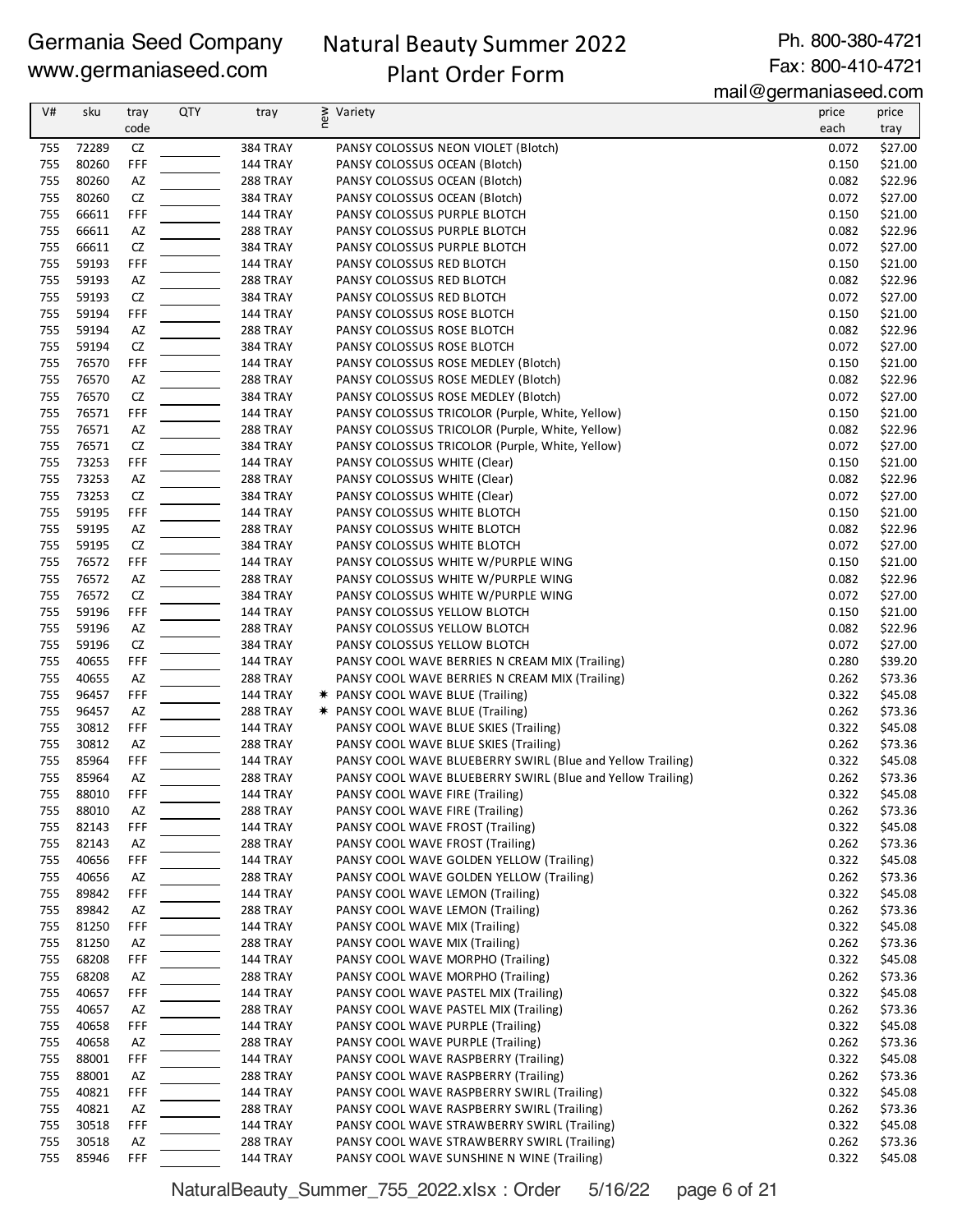# Natural Beauty Summer 2022 Plant Order Form

Ph. 800-380-4721 Fax: 800-410-4721

mail@germaniaseed.com

| V#         | sku            | tray       | <b>QTY</b> | tray                        | ≥ Variety<br>E                                                              | price          | price              |
|------------|----------------|------------|------------|-----------------------------|-----------------------------------------------------------------------------|----------------|--------------------|
|            |                | code       |            |                             |                                                                             | each           | tray               |
| 755        | 85946          | AZ         |            | 288 TRAY                    | PANSY COOL WAVE SUNSHINE N WINE (Trailing)                                  | 0.262          | \$73.36            |
| 755        | 82144          | FFF        |            | 144 TRAY                    | PANSY COOL WAVE VIOLET WING (Trailing)                                      | 0.322          | \$45.08            |
| 755<br>755 | 82144<br>82239 | AZ<br>FFF  |            | 288 TRAY<br>144 TRAY        | PANSY COOL WAVE VIOLET WING (Trailing)<br>PANSY COOL WAVE WHITE (Trailing)  | 0.262<br>0.322 | \$73.36<br>\$45.08 |
| 755        | 82239          | AZ         |            | 288 TRAY                    | PANSY COOL WAVE WHITE (Trailing)                                            | 0.262          | \$73.36            |
| 755        | 33341          | FFF        |            | 144 TRAY                    | PANSY CROWN AZURE BLUE (Clear)                                              | 0.150          | \$21.00            |
| 755        | 33341          | AZ         |            | 288 TRAY                    | PANSY CROWN AZURE BLUE (Clear)                                              | 0.093          | \$26.04            |
| 755        | 33341          | CZ         |            | 384 TRAY                    | PANSY CROWN AZURE BLUE (Clear)                                              | 0.079          | \$29.62            |
| 755        | 40659          | FFF        |            | 144 TRAY                    | PANSY CROWN BLUE (Clear)                                                    | 0.150          | \$21.00            |
| 755        | 40659          | AZ         |            | 288 TRAY                    | PANSY CROWN BLUE (Clear)                                                    | 0.093          | \$26.04            |
| 755        | 40659          | ${\sf CZ}$ |            | 384 TRAY                    | PANSY CROWN BLUE (Clear)                                                    | 0.079          | \$29.62            |
| 755        | 40660          | FFF        |            | 144 TRAY                    | PANSY CROWN GOLDEN (Clear)                                                  | 0.150          | \$21.00            |
| 755<br>755 | 40660<br>40660 | AZ<br>CZ   |            | 288 TRAY<br><b>384 TRAY</b> | PANSY CROWN GOLDEN (Clear)<br>PANSY CROWN GOLDEN (Clear)                    | 0.093<br>0.079 | \$26.04<br>\$29.62 |
| 755        | 40662          | FFF        |            | 144 TRAY                    | PANSY CROWN PURPLE (Clear)                                                  | 0.150          | \$21.00            |
| 755        | 40662          | AZ         |            | 288 TRAY                    | PANSY CROWN PURPLE (Clear)                                                  | 0.093          | \$26.04            |
| 755        | 40662          | CZ         |            | 384 TRAY                    | PANSY CROWN PURPLE (Clear)                                                  | 0.079          | \$29.62            |
| 755        | 40665          | FFF        |            | 144 TRAY                    | PANSY CROWN YELLOW (Clear)                                                  | 0.150          | \$21.00            |
| 755        | 40665          | AZ         |            | 288 TRAY                    | PANSY CROWN YELLOW (Clear)                                                  | 0.093          | \$26.04            |
| 755        | 40665          | ${\sf CZ}$ |            | 384 TRAY                    | PANSY CROWN YELLOW (Clear)                                                  | 0.079          | \$29.62            |
| 755        | 40661          | FFF        |            | 144 TRAY                    | PANSY CROWN YELLOW SPLASH (Clear)                                           | 0.150          | \$21.00            |
| 755        | 40661          | AZ         |            | 288 TRAY                    | PANSY CROWN YELLOW SPLASH (Clear)                                           | 0.093          | \$26.04            |
| 755        | 40661          | CZ         |            | <b>384 TRAY</b>             | PANSY CROWN YELLOW SPLASH (Clear)                                           | 0.079          | \$29.62            |
| 755        | 71649          | FFF        |            | <b>144 TRAY</b>             | PANSY DELTA BERRY TART MIX                                                  | 0.150          | \$21.00            |
| 755        | 71649          | AZ         |            | 288 TRAY                    | PANSY DELTA BERRY TART MIX                                                  | 0.079          | \$22.12            |
| 755        | 71649          | CZ         |            | 384 TRAY                    | PANSY DELTA BERRY TART MIX                                                  | 0.072          | \$27.00            |
| 755<br>755 | 34015<br>34015 | FFF<br>AZ  |            | 144 TRAY<br>288 TRAY        | PANSY DELTA BLAZE MIX                                                       | 0.150<br>0.079 | \$21.00            |
| 755        | 34015          | CZ         |            | 384 TRAY                    | PANSY DELTA BLAZE MIX<br>PANSY DELTA BLAZE MIX                              | 0.072          | \$22.12<br>\$27.00 |
| 755        | 63594          | CZ         |            | <b>384 TRAY</b>             | PANSY DELTA CITRUS MIX                                                      | 0.072          | \$27.00            |
| 755        | 72546          | FFF        |            | <b>144 TRAY</b>             | PANSY DELTA COTTON CANDY MIX                                                | 0.150          | \$21.00            |
| 755        | 72546          | AZ         |            | 288 TRAY                    | PANSY DELTA COTTON CANDY MIX                                                | 0.079          | \$22.12            |
| 755        | 72546          | CZ         |            | <b>384 TRAY</b>             | PANSY DELTA COTTON CANDY MIX                                                | 0.072          | \$27.00            |
| 755        | 58382          | FFF        |            | <b>144 TRAY</b>             | PANSY DELTA FIRE (Blotch)                                                   | 0.150          | \$21.00            |
| 755        | 58382          | AZ         |            | 288 TRAY                    | PANSY DELTA FIRE (Blotch)                                                   | 0.079          | \$22.12            |
| 755        | 58382          | CZ         |            | <b>384 TRAY</b>             | PANSY DELTA FIRE (Blotch)                                                   | 0.072          | \$27.00            |
| 755        | 56055          | FFF        |            | 144 TRAY                    | PANSY DELTA MIX                                                             | 0.150          | \$21.00            |
| 755        | 56055          | AZ         |            | 288 TRAY                    | PANSY DELTA MIX                                                             | 0.079          | \$22.12            |
| 755        | 56055          | CZ         |            | <b>384 TRAY</b>             | PANSY DELTA MIX                                                             | 0.072          | \$27.00            |
| 755        | 34017          | FFF        |            | <b>144 TRAY</b>             | PANSY DELTA MONET MIX                                                       | 0.150          | \$21.00            |
| 755        | 34017          | AZ         |            | 288 TRAY                    | PANSY DELTA MONET MIX                                                       | 0.079          | \$22.12            |
| 755<br>755 | 34017<br>33025 | CZ<br>FFF  |            | <b>384 TRAY</b><br>144 TRAY | PANSY DELTA MONET MIX<br>PANSY DELTA PINK SHADES                            | 0.072<br>0.150 | \$27.00<br>\$21.00 |
| 755        | 33025          | AZ         |            | 288 TRAY                    | PANSY DELTA PINK SHADES                                                     | 0.079          | \$22.12            |
| 755        | 33025          | CZ         |            | <b>384 TRAY</b>             | PANSY DELTA PINK SHADES                                                     | 0.072          | \$27.00            |
| 755        | 86830          | FFF        |            | <b>144 TRAY</b>             | PANSY DELTA PREMIUM APPLE CIDER MIX                                         | 0.150          | \$21.00            |
| 755        | 86830          | AZ         |            | 288 TRAY                    | PANSY DELTA PREMIUM APPLE CIDER MIX                                         | 0.079          | \$22.12            |
| 755        | 86830          | CZ         |            | <b>384 TRAY</b>             | PANSY DELTA PREMIUM APPLE CIDER MIX                                         | 0.072          | \$27.00            |
| 755        | 70280          | FFF        |            | 144 TRAY                    | PANSY DELTA PREMIUM BEACONSFIELD                                            | 0.150          | \$21.00            |
| 755        | 70280          | AZ         |            | 288 TRAY                    | PANSY DELTA PREMIUM BEACONSFIELD                                            | 0.079          | \$22.12            |
| 755        | 70280          | CZ         |            | <b>384 TRAY</b>             | PANSY DELTA PREMIUM BEACONSFIELD                                            | 0.072          | \$27.00            |
| 755        | 71644          | FFF        |            | 144 TRAY                    | PANSY DELTA PREMIUM BLOTCH MIX                                              | 0.150          | \$21.00            |
| 755        | 71644          | AZ         |            | 288 TRAY                    | PANSY DELTA PREMIUM BLOTCH MIX                                              | 0.079          | \$22.12            |
| 755        | 71644          | CZ         |            | <b>384 TRAY</b>             | PANSY DELTA PREMIUM BLOTCH MIX                                              | 0.072          | \$27.00            |
| 755        | 4599           | FFF        |            | 144 TRAY                    | PANSY DELTA PREMIUM BLUE BLOTCH                                             | 0.150          | \$21.00            |
| 755        | 4599           | AZ         |            | <b>288 TRAY</b>             | PANSY DELTA PREMIUM BLUE BLOTCH                                             | 0.079          | \$22.12            |
| 755<br>755 | 4599<br>41424  | CZ<br>FFF  |            | <b>384 TRAY</b><br>144 TRAY | PANSY DELTA PREMIUM BLUE BLOTCH<br>PANSY DELTA PREMIUM BUTTERED POPCORN MIX | 0.072<br>0.150 | \$27.00<br>\$21.00 |
| 755        | 41424          | AZ         |            | 288 TRAY                    | PANSY DELTA PREMIUM BUTTERED POPCORN MIX                                    | 0.079          | \$22.12            |
| 755        | 41424          | CZ         |            | <b>384 TRAY</b>             | PANSY DELTA PREMIUM BUTTERED POPCORN MIX                                    | 0.072          | \$27.00            |
| 755        | 91297          | FFF        |            | <b>144 TRAY</b>             | PANSY DELTA PREMIUM CITRUS MIX                                              | 0.150          | \$21.00            |
| 755        | 91297          | AZ         |            | 288 TRAY                    | PANSY DELTA PREMIUM CITRUS MIX                                              | 0.079          | \$22.12            |

NaturalBeauty\_Summer\_755\_2022.xlsx : Order 5/16/22 page 7 of 21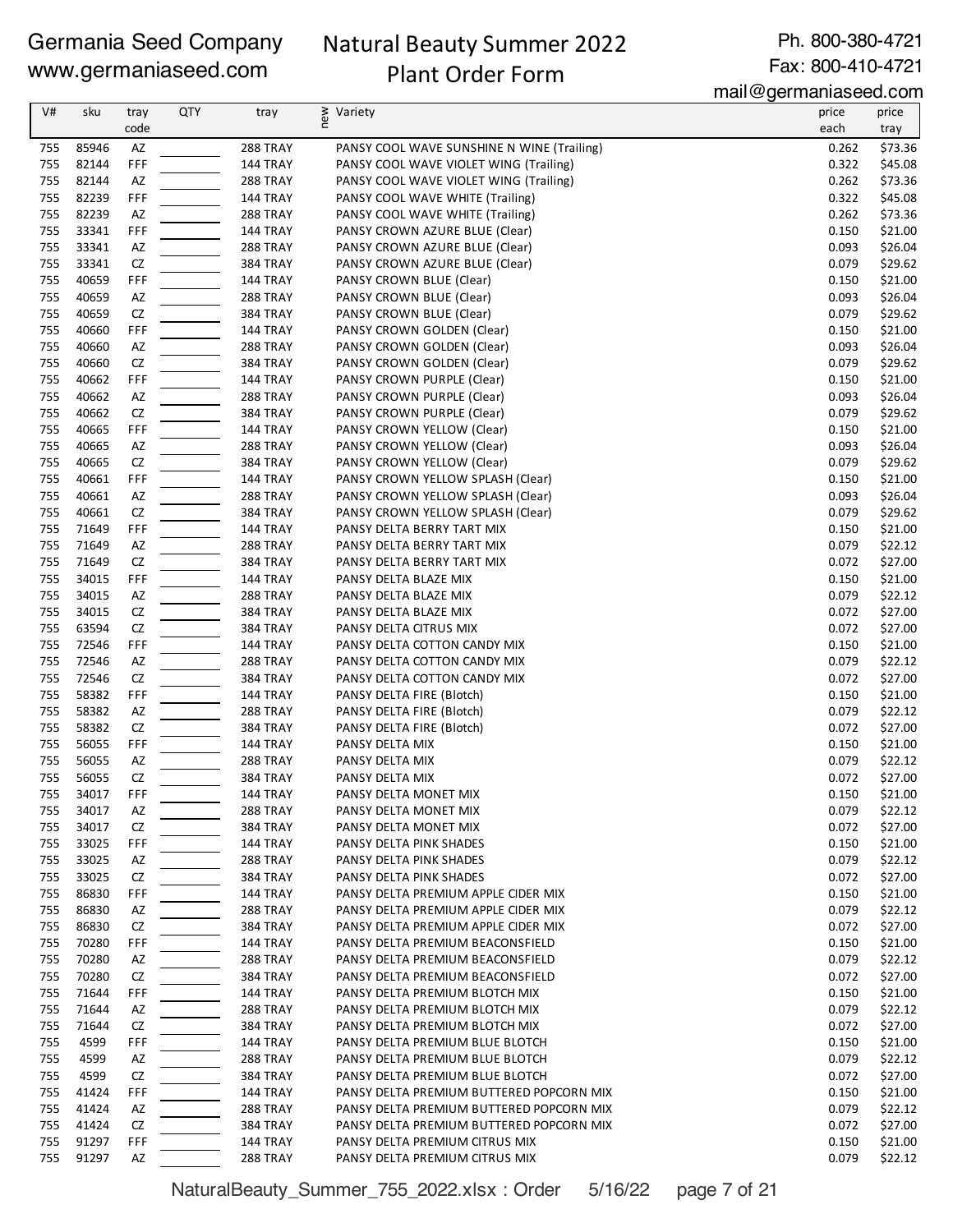# Natural Beauty Summer 2022 Plant Order Form

Ph. 800-380-4721 Fax: 800-410-4721

mail@germaniaseed.com

| tray<br>91297<br>384 TRAY<br>755<br>CZ<br>PANSY DELTA PREMIUM CITRUS MIX<br>0.072<br>\$27.00<br>FFF<br>755<br>53572<br>0.150<br>\$21.00<br>144 TRAY<br>PANSY DELTA PREMIUM COOL WATER MIX<br>755<br>53572<br>AZ<br>0.079<br>\$22.12<br><b>288 TRAY</b><br>PANSY DELTA PREMIUM COOL WATER MIX<br>755<br>53572<br>CZ<br>0.072<br>\$27.00<br><b>384 TRAY</b><br>PANSY DELTA PREMIUM COOL WATER MIX<br>755<br>85965<br>FFF<br>0.150<br>\$21.00<br>144 TRAY<br>PANSY DELTA PREMIUM DEEP BLUE<br>755<br>85965<br>AZ<br>0.079<br>\$22.12<br>288 TRAY<br>PANSY DELTA PREMIUM DEEP BLUE<br>755<br>85965<br>CZ<br>384 TRAY<br>0.072<br>\$27.00<br>PANSY DELTA PREMIUM DEEP BLUE<br>FFF<br>755<br>78333<br>\$21.00<br>144 TRAY<br>PANSY DELTA PREMIUM GOLD BLOTCH<br>0.150<br>755<br>78333<br>0.079<br>\$22.12<br>AZ<br>288 TRAY<br>PANSY DELTA PREMIUM GOLD BLOTCH<br>755<br>78333<br>CZ<br>0.072<br>\$27.00<br><b>384 TRAY</b><br>PANSY DELTA PREMIUM GOLD BLOTCH<br>755<br>41545<br>FFF<br>0.150<br>\$21.00<br>144 TRAY<br>PANSY DELTA PREMIUM LAVENDER BLUE SHADES<br>755<br>41545<br>AZ<br>0.079<br>\$22.12<br>288 TRAY<br>PANSY DELTA PREMIUM LAVENDER BLUE SHADES<br>755<br>41545<br>CZ<br>0.072<br>\$27.00<br><b>384 TRAY</b><br>PANSY DELTA PREMIUM LAVENDER BLUE SHADES<br>755<br>76581<br>FFF<br>144 TRAY<br>PANSY DELTA PREMIUM MARINA (Clear and Blotch)<br>0.150<br>\$21.00<br>755<br>76581<br>AZ<br>0.079<br>\$22.12<br>288 TRAY<br>PANSY DELTA PREMIUM MARINA (Clear and Blotch)<br>CZ<br>755<br>76581<br>0.072<br>\$27.00<br><b>384 TRAY</b><br>PANSY DELTA PREMIUM MARINA (Clear and Blotch)<br>755<br>75641<br>FFF<br>\$21.00<br>144 TRAY<br>PANSY DELTA PREMIUM MIX (Clear and Blotch)<br>0.150<br>755<br>75641<br>AZ<br>288 TRAY<br>0.079<br>\$22.12<br>PANSY DELTA PREMIUM MIX (Clear and Blotch)<br>755<br>75641<br>CZ<br>0.072<br>\$27.00<br>384 TRAY<br>PANSY DELTA PREMIUM MIX (Clear and Blotch)<br>755<br>89843<br>FFF<br>0.150<br>\$21.00<br>144 TRAY<br>PANSY DELTA PREMIUM MORPHO BLUE<br>755<br>89843<br>AZ<br>0.079<br>\$22.12<br>288 TRAY<br>PANSY DELTA PREMIUM MORPHO BLUE<br>755<br>89843<br>CZ<br>0.072<br>\$27.00<br><b>384 TRAY</b><br>PANSY DELTA PREMIUM MORPHO BLUE<br>755<br>70281<br>FFF<br>144 TRAY<br>PANSY DELTA PREMIUM NEON VIOLET (W/FACE)<br>0.150<br>\$21.00<br>755<br>70281<br>AZ<br>0.079<br>\$22.12<br>288 TRAY<br>PANSY DELTA PREMIUM NEON VIOLET (W/FACE)<br>755<br>70281<br>CZ<br>0.072<br>\$27.00<br><b>384 TRAY</b><br>PANSY DELTA PREMIUM NEON VIOLET (W/FACE)<br>755<br>71645<br>FFF<br>\$21.00<br>144 TRAY<br>PANSY DELTA PREMIUM PERSIAN MEDLEY<br>0.150<br>755<br>71645<br>AZ<br>288 TRAY<br>0.079<br>\$22.12<br>PANSY DELTA PREMIUM PERSIAN MEDLEY<br>755<br>71645<br>CZ<br>0.072<br>\$27.00<br><b>384 TRAY</b><br>PANSY DELTA PREMIUM PERSIAN MEDLEY<br>755<br>63505<br>FFF<br>0.150<br>\$21.00<br>144 TRAY<br>PANSY DELTA PREMIUM PURE LEMON<br>755<br>63505<br>AZ<br>0.079<br>\$22.12<br>288 TRAY<br>PANSY DELTA PREMIUM PURE LEMON<br>755<br>63505<br>CZ<br>0.072<br>\$27.00<br><b>384 TRAY</b><br>PANSY DELTA PREMIUM PURE LEMON<br>755<br>73249<br>FFF<br>\$21.00<br>144 TRAY<br>PANSY DELTA PREMIUM PURE LIGHT BLUE<br>0.150<br>755<br>73249<br>AZ<br>0.079<br>\$22.12<br>288 TRAY<br>PANSY DELTA PREMIUM PURE LIGHT BLUE<br>755<br>73249<br>CZ<br><b>384 TRAY</b><br>PANSY DELTA PREMIUM PURE LIGHT BLUE<br>0.072<br>\$27.00<br>755<br>33026<br>FFF<br>\$21.00<br>144 TRAY<br>PANSY DELTA PREMIUM PURE ORANGE<br>0.150<br>755<br>33026<br>0.079<br>\$22.12<br>AZ<br><b>288 TRAY</b><br>PANSY DELTA PREMIUM PURE ORANGE<br>755<br>33026<br>CZ<br>0.072<br>\$27.00<br><b>384 TRAY</b><br>PANSY DELTA PREMIUM PURE ORANGE<br>755<br>64051<br>FFF<br>0.150<br>\$21.00<br>144 TRAY<br>PANSY DELTA PREMIUM PURE VIOLET<br>755<br>AZ<br>64051<br>0.079<br>\$22.12<br>288 TRAY<br>PANSY DELTA PREMIUM PURE VIOLET<br>755<br>64051<br>CZ<br>0.072<br>\$27.00<br>384 TRAY<br>PANSY DELTA PREMIUM PURE VIOLET<br>64052<br>144 TRAY<br>0.150<br>\$21.00<br>755<br>FFF<br>PANSY DELTA PREMIUM PURE WHITE<br>64052<br>0.079<br>\$22.12<br>755<br>AZ<br>288 TRAY<br>PANSY DELTA PREMIUM PURE WHITE<br>755<br>64052<br>CZ<br><b>384 TRAY</b><br>PANSY DELTA PREMIUM PURE WHITE<br>0.072<br>\$27.00<br>755<br>33032<br>FFF<br>144 TRAY<br>0.150<br>\$21.00<br>PANSY DELTA PREMIUM PURE YELLOW<br>0.079<br>\$22.12<br>755<br>33032<br>288 TRAY<br>PANSY DELTA PREMIUM PURE YELLOW<br>AZ<br>33032<br>0.072<br>\$27.00<br>755<br>CZ<br>384 TRAY<br>PANSY DELTA PREMIUM PURE YELLOW<br>755<br>64054<br>FFF<br>144 TRAY<br>0.150<br>\$21.00<br>PANSY DELTA PREMIUM RED BLOTCH<br>64054<br>0.079<br>\$22.12<br>755<br>AZ<br>288 TRAY<br>PANSY DELTA PREMIUM RED BLOTCH<br>755<br>64054<br>CZ<br><b>384 TRAY</b><br>PANSY DELTA PREMIUM RED BLOTCH<br>0.072<br>\$27.00<br>755<br>70282<br>FFF<br>144 TRAY<br>PANSY DELTA PREMIUM ROSE BLOTCH<br>0.150<br>\$21.00<br>70282<br>0.079<br>755<br>AZ<br>288 TRAY<br>\$22.12<br>PANSY DELTA PREMIUM ROSE BLOTCH<br>70282<br>CZ<br>\$27.00<br>755<br><b>384 TRAY</b><br>PANSY DELTA PREMIUM ROSE BLOTCH<br>0.072<br>755<br>54993<br>FFF<br>144 TRAY<br>PANSY DELTA PREMIUM TAPESTRY<br>0.150<br>\$21.00<br>755<br>54993<br>288 TRAY<br>PANSY DELTA PREMIUM TAPESTRY<br>0.079<br>\$22.12<br>AZ<br>54993<br>0.072<br>\$27.00<br>755<br>CZ<br><b>384 TRAY</b><br>PANSY DELTA PREMIUM TAPESTRY<br>73299<br>\$21.00<br>755<br>FFF<br>144 TRAY<br>PANSY DELTA PREMIUM TRUE BLUE (Clear)<br>0.150<br>0.079<br>\$22.12<br>755<br>73299<br>AZ<br>288 TRAY<br>PANSY DELTA PREMIUM TRUE BLUE (Clear)<br>755<br>73299<br>CZ<br><b>384 TRAY</b><br>PANSY DELTA PREMIUM TRUE BLUE (Clear)<br>0.072<br>\$27.00<br>755<br>76580<br>FFF<br>144 TRAY<br>PANSY DELTA PREMIUM VIOLET AND WHITE<br>0.150<br>\$21.00<br>76580<br>0.079<br>\$22.12<br>755<br>AZ<br>288 TRAY<br>PANSY DELTA PREMIUM VIOLET AND WHITE | V# | sku | tray<br>code | QTY | tray | ≥ Variety<br>E | price<br>each | price |
|-------------------------------------------------------------------------------------------------------------------------------------------------------------------------------------------------------------------------------------------------------------------------------------------------------------------------------------------------------------------------------------------------------------------------------------------------------------------------------------------------------------------------------------------------------------------------------------------------------------------------------------------------------------------------------------------------------------------------------------------------------------------------------------------------------------------------------------------------------------------------------------------------------------------------------------------------------------------------------------------------------------------------------------------------------------------------------------------------------------------------------------------------------------------------------------------------------------------------------------------------------------------------------------------------------------------------------------------------------------------------------------------------------------------------------------------------------------------------------------------------------------------------------------------------------------------------------------------------------------------------------------------------------------------------------------------------------------------------------------------------------------------------------------------------------------------------------------------------------------------------------------------------------------------------------------------------------------------------------------------------------------------------------------------------------------------------------------------------------------------------------------------------------------------------------------------------------------------------------------------------------------------------------------------------------------------------------------------------------------------------------------------------------------------------------------------------------------------------------------------------------------------------------------------------------------------------------------------------------------------------------------------------------------------------------------------------------------------------------------------------------------------------------------------------------------------------------------------------------------------------------------------------------------------------------------------------------------------------------------------------------------------------------------------------------------------------------------------------------------------------------------------------------------------------------------------------------------------------------------------------------------------------------------------------------------------------------------------------------------------------------------------------------------------------------------------------------------------------------------------------------------------------------------------------------------------------------------------------------------------------------------------------------------------------------------------------------------------------------------------------------------------------------------------------------------------------------------------------------------------------------------------------------------------------------------------------------------------------------------------------------------------------------------------------------------------------------------------------------------------------------------------------------------------------------------------------------------------------------------------------------------------------------------------------------------------------------------------------------------------------------------------------------------------------------------------------------------------------------------------------------------------------------------------------------------------------------------------------------------------------------------------------------------------------------------------------------------------------------------------------------------------------------------------------------------------------------------------------------------------------------------------------------------------------------------------------------------------------------------------------------------------------------------------------------------------------------------------------------------------------------------------------------------------------------------------------------------------------------------------------------------------------------------------------------------------------------------------------------------------------------------------------------------------------------------------------------------------------------------------------------------------------------------------------------------------------------------------------------------------------------------------------------------------------------------------------------------------------------------------------------------------------------------------------------------------------------------------------------------------------------|----|-----|--------------|-----|------|----------------|---------------|-------|
|                                                                                                                                                                                                                                                                                                                                                                                                                                                                                                                                                                                                                                                                                                                                                                                                                                                                                                                                                                                                                                                                                                                                                                                                                                                                                                                                                                                                                                                                                                                                                                                                                                                                                                                                                                                                                                                                                                                                                                                                                                                                                                                                                                                                                                                                                                                                                                                                                                                                                                                                                                                                                                                                                                                                                                                                                                                                                                                                                                                                                                                                                                                                                                                                                                                                                                                                                                                                                                                                                                                                                                                                                                                                                                                                                                                                                                                                                                                                                                                                                                                                                                                                                                                                                                                                                                                                                                                                                                                                                                                                                                                                                                                                                                                                                                                                                                                                                                                                                                                                                                                                                                                                                                                                                                                                                                                                                                                                                                                                                                                                                                                                                                                                                                                                                                                                                                                                               |    |     |              |     |      |                |               |       |
|                                                                                                                                                                                                                                                                                                                                                                                                                                                                                                                                                                                                                                                                                                                                                                                                                                                                                                                                                                                                                                                                                                                                                                                                                                                                                                                                                                                                                                                                                                                                                                                                                                                                                                                                                                                                                                                                                                                                                                                                                                                                                                                                                                                                                                                                                                                                                                                                                                                                                                                                                                                                                                                                                                                                                                                                                                                                                                                                                                                                                                                                                                                                                                                                                                                                                                                                                                                                                                                                                                                                                                                                                                                                                                                                                                                                                                                                                                                                                                                                                                                                                                                                                                                                                                                                                                                                                                                                                                                                                                                                                                                                                                                                                                                                                                                                                                                                                                                                                                                                                                                                                                                                                                                                                                                                                                                                                                                                                                                                                                                                                                                                                                                                                                                                                                                                                                                                               |    |     |              |     |      |                |               |       |
|                                                                                                                                                                                                                                                                                                                                                                                                                                                                                                                                                                                                                                                                                                                                                                                                                                                                                                                                                                                                                                                                                                                                                                                                                                                                                                                                                                                                                                                                                                                                                                                                                                                                                                                                                                                                                                                                                                                                                                                                                                                                                                                                                                                                                                                                                                                                                                                                                                                                                                                                                                                                                                                                                                                                                                                                                                                                                                                                                                                                                                                                                                                                                                                                                                                                                                                                                                                                                                                                                                                                                                                                                                                                                                                                                                                                                                                                                                                                                                                                                                                                                                                                                                                                                                                                                                                                                                                                                                                                                                                                                                                                                                                                                                                                                                                                                                                                                                                                                                                                                                                                                                                                                                                                                                                                                                                                                                                                                                                                                                                                                                                                                                                                                                                                                                                                                                                                               |    |     |              |     |      |                |               |       |
|                                                                                                                                                                                                                                                                                                                                                                                                                                                                                                                                                                                                                                                                                                                                                                                                                                                                                                                                                                                                                                                                                                                                                                                                                                                                                                                                                                                                                                                                                                                                                                                                                                                                                                                                                                                                                                                                                                                                                                                                                                                                                                                                                                                                                                                                                                                                                                                                                                                                                                                                                                                                                                                                                                                                                                                                                                                                                                                                                                                                                                                                                                                                                                                                                                                                                                                                                                                                                                                                                                                                                                                                                                                                                                                                                                                                                                                                                                                                                                                                                                                                                                                                                                                                                                                                                                                                                                                                                                                                                                                                                                                                                                                                                                                                                                                                                                                                                                                                                                                                                                                                                                                                                                                                                                                                                                                                                                                                                                                                                                                                                                                                                                                                                                                                                                                                                                                                               |    |     |              |     |      |                |               |       |
|                                                                                                                                                                                                                                                                                                                                                                                                                                                                                                                                                                                                                                                                                                                                                                                                                                                                                                                                                                                                                                                                                                                                                                                                                                                                                                                                                                                                                                                                                                                                                                                                                                                                                                                                                                                                                                                                                                                                                                                                                                                                                                                                                                                                                                                                                                                                                                                                                                                                                                                                                                                                                                                                                                                                                                                                                                                                                                                                                                                                                                                                                                                                                                                                                                                                                                                                                                                                                                                                                                                                                                                                                                                                                                                                                                                                                                                                                                                                                                                                                                                                                                                                                                                                                                                                                                                                                                                                                                                                                                                                                                                                                                                                                                                                                                                                                                                                                                                                                                                                                                                                                                                                                                                                                                                                                                                                                                                                                                                                                                                                                                                                                                                                                                                                                                                                                                                                               |    |     |              |     |      |                |               |       |
|                                                                                                                                                                                                                                                                                                                                                                                                                                                                                                                                                                                                                                                                                                                                                                                                                                                                                                                                                                                                                                                                                                                                                                                                                                                                                                                                                                                                                                                                                                                                                                                                                                                                                                                                                                                                                                                                                                                                                                                                                                                                                                                                                                                                                                                                                                                                                                                                                                                                                                                                                                                                                                                                                                                                                                                                                                                                                                                                                                                                                                                                                                                                                                                                                                                                                                                                                                                                                                                                                                                                                                                                                                                                                                                                                                                                                                                                                                                                                                                                                                                                                                                                                                                                                                                                                                                                                                                                                                                                                                                                                                                                                                                                                                                                                                                                                                                                                                                                                                                                                                                                                                                                                                                                                                                                                                                                                                                                                                                                                                                                                                                                                                                                                                                                                                                                                                                                               |    |     |              |     |      |                |               |       |
|                                                                                                                                                                                                                                                                                                                                                                                                                                                                                                                                                                                                                                                                                                                                                                                                                                                                                                                                                                                                                                                                                                                                                                                                                                                                                                                                                                                                                                                                                                                                                                                                                                                                                                                                                                                                                                                                                                                                                                                                                                                                                                                                                                                                                                                                                                                                                                                                                                                                                                                                                                                                                                                                                                                                                                                                                                                                                                                                                                                                                                                                                                                                                                                                                                                                                                                                                                                                                                                                                                                                                                                                                                                                                                                                                                                                                                                                                                                                                                                                                                                                                                                                                                                                                                                                                                                                                                                                                                                                                                                                                                                                                                                                                                                                                                                                                                                                                                                                                                                                                                                                                                                                                                                                                                                                                                                                                                                                                                                                                                                                                                                                                                                                                                                                                                                                                                                                               |    |     |              |     |      |                |               |       |
|                                                                                                                                                                                                                                                                                                                                                                                                                                                                                                                                                                                                                                                                                                                                                                                                                                                                                                                                                                                                                                                                                                                                                                                                                                                                                                                                                                                                                                                                                                                                                                                                                                                                                                                                                                                                                                                                                                                                                                                                                                                                                                                                                                                                                                                                                                                                                                                                                                                                                                                                                                                                                                                                                                                                                                                                                                                                                                                                                                                                                                                                                                                                                                                                                                                                                                                                                                                                                                                                                                                                                                                                                                                                                                                                                                                                                                                                                                                                                                                                                                                                                                                                                                                                                                                                                                                                                                                                                                                                                                                                                                                                                                                                                                                                                                                                                                                                                                                                                                                                                                                                                                                                                                                                                                                                                                                                                                                                                                                                                                                                                                                                                                                                                                                                                                                                                                                                               |    |     |              |     |      |                |               |       |
|                                                                                                                                                                                                                                                                                                                                                                                                                                                                                                                                                                                                                                                                                                                                                                                                                                                                                                                                                                                                                                                                                                                                                                                                                                                                                                                                                                                                                                                                                                                                                                                                                                                                                                                                                                                                                                                                                                                                                                                                                                                                                                                                                                                                                                                                                                                                                                                                                                                                                                                                                                                                                                                                                                                                                                                                                                                                                                                                                                                                                                                                                                                                                                                                                                                                                                                                                                                                                                                                                                                                                                                                                                                                                                                                                                                                                                                                                                                                                                                                                                                                                                                                                                                                                                                                                                                                                                                                                                                                                                                                                                                                                                                                                                                                                                                                                                                                                                                                                                                                                                                                                                                                                                                                                                                                                                                                                                                                                                                                                                                                                                                                                                                                                                                                                                                                                                                                               |    |     |              |     |      |                |               |       |
|                                                                                                                                                                                                                                                                                                                                                                                                                                                                                                                                                                                                                                                                                                                                                                                                                                                                                                                                                                                                                                                                                                                                                                                                                                                                                                                                                                                                                                                                                                                                                                                                                                                                                                                                                                                                                                                                                                                                                                                                                                                                                                                                                                                                                                                                                                                                                                                                                                                                                                                                                                                                                                                                                                                                                                                                                                                                                                                                                                                                                                                                                                                                                                                                                                                                                                                                                                                                                                                                                                                                                                                                                                                                                                                                                                                                                                                                                                                                                                                                                                                                                                                                                                                                                                                                                                                                                                                                                                                                                                                                                                                                                                                                                                                                                                                                                                                                                                                                                                                                                                                                                                                                                                                                                                                                                                                                                                                                                                                                                                                                                                                                                                                                                                                                                                                                                                                                               |    |     |              |     |      |                |               |       |
|                                                                                                                                                                                                                                                                                                                                                                                                                                                                                                                                                                                                                                                                                                                                                                                                                                                                                                                                                                                                                                                                                                                                                                                                                                                                                                                                                                                                                                                                                                                                                                                                                                                                                                                                                                                                                                                                                                                                                                                                                                                                                                                                                                                                                                                                                                                                                                                                                                                                                                                                                                                                                                                                                                                                                                                                                                                                                                                                                                                                                                                                                                                                                                                                                                                                                                                                                                                                                                                                                                                                                                                                                                                                                                                                                                                                                                                                                                                                                                                                                                                                                                                                                                                                                                                                                                                                                                                                                                                                                                                                                                                                                                                                                                                                                                                                                                                                                                                                                                                                                                                                                                                                                                                                                                                                                                                                                                                                                                                                                                                                                                                                                                                                                                                                                                                                                                                                               |    |     |              |     |      |                |               |       |
|                                                                                                                                                                                                                                                                                                                                                                                                                                                                                                                                                                                                                                                                                                                                                                                                                                                                                                                                                                                                                                                                                                                                                                                                                                                                                                                                                                                                                                                                                                                                                                                                                                                                                                                                                                                                                                                                                                                                                                                                                                                                                                                                                                                                                                                                                                                                                                                                                                                                                                                                                                                                                                                                                                                                                                                                                                                                                                                                                                                                                                                                                                                                                                                                                                                                                                                                                                                                                                                                                                                                                                                                                                                                                                                                                                                                                                                                                                                                                                                                                                                                                                                                                                                                                                                                                                                                                                                                                                                                                                                                                                                                                                                                                                                                                                                                                                                                                                                                                                                                                                                                                                                                                                                                                                                                                                                                                                                                                                                                                                                                                                                                                                                                                                                                                                                                                                                                               |    |     |              |     |      |                |               |       |
|                                                                                                                                                                                                                                                                                                                                                                                                                                                                                                                                                                                                                                                                                                                                                                                                                                                                                                                                                                                                                                                                                                                                                                                                                                                                                                                                                                                                                                                                                                                                                                                                                                                                                                                                                                                                                                                                                                                                                                                                                                                                                                                                                                                                                                                                                                                                                                                                                                                                                                                                                                                                                                                                                                                                                                                                                                                                                                                                                                                                                                                                                                                                                                                                                                                                                                                                                                                                                                                                                                                                                                                                                                                                                                                                                                                                                                                                                                                                                                                                                                                                                                                                                                                                                                                                                                                                                                                                                                                                                                                                                                                                                                                                                                                                                                                                                                                                                                                                                                                                                                                                                                                                                                                                                                                                                                                                                                                                                                                                                                                                                                                                                                                                                                                                                                                                                                                                               |    |     |              |     |      |                |               |       |
|                                                                                                                                                                                                                                                                                                                                                                                                                                                                                                                                                                                                                                                                                                                                                                                                                                                                                                                                                                                                                                                                                                                                                                                                                                                                                                                                                                                                                                                                                                                                                                                                                                                                                                                                                                                                                                                                                                                                                                                                                                                                                                                                                                                                                                                                                                                                                                                                                                                                                                                                                                                                                                                                                                                                                                                                                                                                                                                                                                                                                                                                                                                                                                                                                                                                                                                                                                                                                                                                                                                                                                                                                                                                                                                                                                                                                                                                                                                                                                                                                                                                                                                                                                                                                                                                                                                                                                                                                                                                                                                                                                                                                                                                                                                                                                                                                                                                                                                                                                                                                                                                                                                                                                                                                                                                                                                                                                                                                                                                                                                                                                                                                                                                                                                                                                                                                                                                               |    |     |              |     |      |                |               |       |
|                                                                                                                                                                                                                                                                                                                                                                                                                                                                                                                                                                                                                                                                                                                                                                                                                                                                                                                                                                                                                                                                                                                                                                                                                                                                                                                                                                                                                                                                                                                                                                                                                                                                                                                                                                                                                                                                                                                                                                                                                                                                                                                                                                                                                                                                                                                                                                                                                                                                                                                                                                                                                                                                                                                                                                                                                                                                                                                                                                                                                                                                                                                                                                                                                                                                                                                                                                                                                                                                                                                                                                                                                                                                                                                                                                                                                                                                                                                                                                                                                                                                                                                                                                                                                                                                                                                                                                                                                                                                                                                                                                                                                                                                                                                                                                                                                                                                                                                                                                                                                                                                                                                                                                                                                                                                                                                                                                                                                                                                                                                                                                                                                                                                                                                                                                                                                                                                               |    |     |              |     |      |                |               |       |
|                                                                                                                                                                                                                                                                                                                                                                                                                                                                                                                                                                                                                                                                                                                                                                                                                                                                                                                                                                                                                                                                                                                                                                                                                                                                                                                                                                                                                                                                                                                                                                                                                                                                                                                                                                                                                                                                                                                                                                                                                                                                                                                                                                                                                                                                                                                                                                                                                                                                                                                                                                                                                                                                                                                                                                                                                                                                                                                                                                                                                                                                                                                                                                                                                                                                                                                                                                                                                                                                                                                                                                                                                                                                                                                                                                                                                                                                                                                                                                                                                                                                                                                                                                                                                                                                                                                                                                                                                                                                                                                                                                                                                                                                                                                                                                                                                                                                                                                                                                                                                                                                                                                                                                                                                                                                                                                                                                                                                                                                                                                                                                                                                                                                                                                                                                                                                                                                               |    |     |              |     |      |                |               |       |
|                                                                                                                                                                                                                                                                                                                                                                                                                                                                                                                                                                                                                                                                                                                                                                                                                                                                                                                                                                                                                                                                                                                                                                                                                                                                                                                                                                                                                                                                                                                                                                                                                                                                                                                                                                                                                                                                                                                                                                                                                                                                                                                                                                                                                                                                                                                                                                                                                                                                                                                                                                                                                                                                                                                                                                                                                                                                                                                                                                                                                                                                                                                                                                                                                                                                                                                                                                                                                                                                                                                                                                                                                                                                                                                                                                                                                                                                                                                                                                                                                                                                                                                                                                                                                                                                                                                                                                                                                                                                                                                                                                                                                                                                                                                                                                                                                                                                                                                                                                                                                                                                                                                                                                                                                                                                                                                                                                                                                                                                                                                                                                                                                                                                                                                                                                                                                                                                               |    |     |              |     |      |                |               |       |
|                                                                                                                                                                                                                                                                                                                                                                                                                                                                                                                                                                                                                                                                                                                                                                                                                                                                                                                                                                                                                                                                                                                                                                                                                                                                                                                                                                                                                                                                                                                                                                                                                                                                                                                                                                                                                                                                                                                                                                                                                                                                                                                                                                                                                                                                                                                                                                                                                                                                                                                                                                                                                                                                                                                                                                                                                                                                                                                                                                                                                                                                                                                                                                                                                                                                                                                                                                                                                                                                                                                                                                                                                                                                                                                                                                                                                                                                                                                                                                                                                                                                                                                                                                                                                                                                                                                                                                                                                                                                                                                                                                                                                                                                                                                                                                                                                                                                                                                                                                                                                                                                                                                                                                                                                                                                                                                                                                                                                                                                                                                                                                                                                                                                                                                                                                                                                                                                               |    |     |              |     |      |                |               |       |
|                                                                                                                                                                                                                                                                                                                                                                                                                                                                                                                                                                                                                                                                                                                                                                                                                                                                                                                                                                                                                                                                                                                                                                                                                                                                                                                                                                                                                                                                                                                                                                                                                                                                                                                                                                                                                                                                                                                                                                                                                                                                                                                                                                                                                                                                                                                                                                                                                                                                                                                                                                                                                                                                                                                                                                                                                                                                                                                                                                                                                                                                                                                                                                                                                                                                                                                                                                                                                                                                                                                                                                                                                                                                                                                                                                                                                                                                                                                                                                                                                                                                                                                                                                                                                                                                                                                                                                                                                                                                                                                                                                                                                                                                                                                                                                                                                                                                                                                                                                                                                                                                                                                                                                                                                                                                                                                                                                                                                                                                                                                                                                                                                                                                                                                                                                                                                                                                               |    |     |              |     |      |                |               |       |
|                                                                                                                                                                                                                                                                                                                                                                                                                                                                                                                                                                                                                                                                                                                                                                                                                                                                                                                                                                                                                                                                                                                                                                                                                                                                                                                                                                                                                                                                                                                                                                                                                                                                                                                                                                                                                                                                                                                                                                                                                                                                                                                                                                                                                                                                                                                                                                                                                                                                                                                                                                                                                                                                                                                                                                                                                                                                                                                                                                                                                                                                                                                                                                                                                                                                                                                                                                                                                                                                                                                                                                                                                                                                                                                                                                                                                                                                                                                                                                                                                                                                                                                                                                                                                                                                                                                                                                                                                                                                                                                                                                                                                                                                                                                                                                                                                                                                                                                                                                                                                                                                                                                                                                                                                                                                                                                                                                                                                                                                                                                                                                                                                                                                                                                                                                                                                                                                               |    |     |              |     |      |                |               |       |
|                                                                                                                                                                                                                                                                                                                                                                                                                                                                                                                                                                                                                                                                                                                                                                                                                                                                                                                                                                                                                                                                                                                                                                                                                                                                                                                                                                                                                                                                                                                                                                                                                                                                                                                                                                                                                                                                                                                                                                                                                                                                                                                                                                                                                                                                                                                                                                                                                                                                                                                                                                                                                                                                                                                                                                                                                                                                                                                                                                                                                                                                                                                                                                                                                                                                                                                                                                                                                                                                                                                                                                                                                                                                                                                                                                                                                                                                                                                                                                                                                                                                                                                                                                                                                                                                                                                                                                                                                                                                                                                                                                                                                                                                                                                                                                                                                                                                                                                                                                                                                                                                                                                                                                                                                                                                                                                                                                                                                                                                                                                                                                                                                                                                                                                                                                                                                                                                               |    |     |              |     |      |                |               |       |
|                                                                                                                                                                                                                                                                                                                                                                                                                                                                                                                                                                                                                                                                                                                                                                                                                                                                                                                                                                                                                                                                                                                                                                                                                                                                                                                                                                                                                                                                                                                                                                                                                                                                                                                                                                                                                                                                                                                                                                                                                                                                                                                                                                                                                                                                                                                                                                                                                                                                                                                                                                                                                                                                                                                                                                                                                                                                                                                                                                                                                                                                                                                                                                                                                                                                                                                                                                                                                                                                                                                                                                                                                                                                                                                                                                                                                                                                                                                                                                                                                                                                                                                                                                                                                                                                                                                                                                                                                                                                                                                                                                                                                                                                                                                                                                                                                                                                                                                                                                                                                                                                                                                                                                                                                                                                                                                                                                                                                                                                                                                                                                                                                                                                                                                                                                                                                                                                               |    |     |              |     |      |                |               |       |
|                                                                                                                                                                                                                                                                                                                                                                                                                                                                                                                                                                                                                                                                                                                                                                                                                                                                                                                                                                                                                                                                                                                                                                                                                                                                                                                                                                                                                                                                                                                                                                                                                                                                                                                                                                                                                                                                                                                                                                                                                                                                                                                                                                                                                                                                                                                                                                                                                                                                                                                                                                                                                                                                                                                                                                                                                                                                                                                                                                                                                                                                                                                                                                                                                                                                                                                                                                                                                                                                                                                                                                                                                                                                                                                                                                                                                                                                                                                                                                                                                                                                                                                                                                                                                                                                                                                                                                                                                                                                                                                                                                                                                                                                                                                                                                                                                                                                                                                                                                                                                                                                                                                                                                                                                                                                                                                                                                                                                                                                                                                                                                                                                                                                                                                                                                                                                                                                               |    |     |              |     |      |                |               |       |
|                                                                                                                                                                                                                                                                                                                                                                                                                                                                                                                                                                                                                                                                                                                                                                                                                                                                                                                                                                                                                                                                                                                                                                                                                                                                                                                                                                                                                                                                                                                                                                                                                                                                                                                                                                                                                                                                                                                                                                                                                                                                                                                                                                                                                                                                                                                                                                                                                                                                                                                                                                                                                                                                                                                                                                                                                                                                                                                                                                                                                                                                                                                                                                                                                                                                                                                                                                                                                                                                                                                                                                                                                                                                                                                                                                                                                                                                                                                                                                                                                                                                                                                                                                                                                                                                                                                                                                                                                                                                                                                                                                                                                                                                                                                                                                                                                                                                                                                                                                                                                                                                                                                                                                                                                                                                                                                                                                                                                                                                                                                                                                                                                                                                                                                                                                                                                                                                               |    |     |              |     |      |                |               |       |
|                                                                                                                                                                                                                                                                                                                                                                                                                                                                                                                                                                                                                                                                                                                                                                                                                                                                                                                                                                                                                                                                                                                                                                                                                                                                                                                                                                                                                                                                                                                                                                                                                                                                                                                                                                                                                                                                                                                                                                                                                                                                                                                                                                                                                                                                                                                                                                                                                                                                                                                                                                                                                                                                                                                                                                                                                                                                                                                                                                                                                                                                                                                                                                                                                                                                                                                                                                                                                                                                                                                                                                                                                                                                                                                                                                                                                                                                                                                                                                                                                                                                                                                                                                                                                                                                                                                                                                                                                                                                                                                                                                                                                                                                                                                                                                                                                                                                                                                                                                                                                                                                                                                                                                                                                                                                                                                                                                                                                                                                                                                                                                                                                                                                                                                                                                                                                                                                               |    |     |              |     |      |                |               |       |
|                                                                                                                                                                                                                                                                                                                                                                                                                                                                                                                                                                                                                                                                                                                                                                                                                                                                                                                                                                                                                                                                                                                                                                                                                                                                                                                                                                                                                                                                                                                                                                                                                                                                                                                                                                                                                                                                                                                                                                                                                                                                                                                                                                                                                                                                                                                                                                                                                                                                                                                                                                                                                                                                                                                                                                                                                                                                                                                                                                                                                                                                                                                                                                                                                                                                                                                                                                                                                                                                                                                                                                                                                                                                                                                                                                                                                                                                                                                                                                                                                                                                                                                                                                                                                                                                                                                                                                                                                                                                                                                                                                                                                                                                                                                                                                                                                                                                                                                                                                                                                                                                                                                                                                                                                                                                                                                                                                                                                                                                                                                                                                                                                                                                                                                                                                                                                                                                               |    |     |              |     |      |                |               |       |
|                                                                                                                                                                                                                                                                                                                                                                                                                                                                                                                                                                                                                                                                                                                                                                                                                                                                                                                                                                                                                                                                                                                                                                                                                                                                                                                                                                                                                                                                                                                                                                                                                                                                                                                                                                                                                                                                                                                                                                                                                                                                                                                                                                                                                                                                                                                                                                                                                                                                                                                                                                                                                                                                                                                                                                                                                                                                                                                                                                                                                                                                                                                                                                                                                                                                                                                                                                                                                                                                                                                                                                                                                                                                                                                                                                                                                                                                                                                                                                                                                                                                                                                                                                                                                                                                                                                                                                                                                                                                                                                                                                                                                                                                                                                                                                                                                                                                                                                                                                                                                                                                                                                                                                                                                                                                                                                                                                                                                                                                                                                                                                                                                                                                                                                                                                                                                                                                               |    |     |              |     |      |                |               |       |
|                                                                                                                                                                                                                                                                                                                                                                                                                                                                                                                                                                                                                                                                                                                                                                                                                                                                                                                                                                                                                                                                                                                                                                                                                                                                                                                                                                                                                                                                                                                                                                                                                                                                                                                                                                                                                                                                                                                                                                                                                                                                                                                                                                                                                                                                                                                                                                                                                                                                                                                                                                                                                                                                                                                                                                                                                                                                                                                                                                                                                                                                                                                                                                                                                                                                                                                                                                                                                                                                                                                                                                                                                                                                                                                                                                                                                                                                                                                                                                                                                                                                                                                                                                                                                                                                                                                                                                                                                                                                                                                                                                                                                                                                                                                                                                                                                                                                                                                                                                                                                                                                                                                                                                                                                                                                                                                                                                                                                                                                                                                                                                                                                                                                                                                                                                                                                                                                               |    |     |              |     |      |                |               |       |
|                                                                                                                                                                                                                                                                                                                                                                                                                                                                                                                                                                                                                                                                                                                                                                                                                                                                                                                                                                                                                                                                                                                                                                                                                                                                                                                                                                                                                                                                                                                                                                                                                                                                                                                                                                                                                                                                                                                                                                                                                                                                                                                                                                                                                                                                                                                                                                                                                                                                                                                                                                                                                                                                                                                                                                                                                                                                                                                                                                                                                                                                                                                                                                                                                                                                                                                                                                                                                                                                                                                                                                                                                                                                                                                                                                                                                                                                                                                                                                                                                                                                                                                                                                                                                                                                                                                                                                                                                                                                                                                                                                                                                                                                                                                                                                                                                                                                                                                                                                                                                                                                                                                                                                                                                                                                                                                                                                                                                                                                                                                                                                                                                                                                                                                                                                                                                                                                               |    |     |              |     |      |                |               |       |
|                                                                                                                                                                                                                                                                                                                                                                                                                                                                                                                                                                                                                                                                                                                                                                                                                                                                                                                                                                                                                                                                                                                                                                                                                                                                                                                                                                                                                                                                                                                                                                                                                                                                                                                                                                                                                                                                                                                                                                                                                                                                                                                                                                                                                                                                                                                                                                                                                                                                                                                                                                                                                                                                                                                                                                                                                                                                                                                                                                                                                                                                                                                                                                                                                                                                                                                                                                                                                                                                                                                                                                                                                                                                                                                                                                                                                                                                                                                                                                                                                                                                                                                                                                                                                                                                                                                                                                                                                                                                                                                                                                                                                                                                                                                                                                                                                                                                                                                                                                                                                                                                                                                                                                                                                                                                                                                                                                                                                                                                                                                                                                                                                                                                                                                                                                                                                                                                               |    |     |              |     |      |                |               |       |
|                                                                                                                                                                                                                                                                                                                                                                                                                                                                                                                                                                                                                                                                                                                                                                                                                                                                                                                                                                                                                                                                                                                                                                                                                                                                                                                                                                                                                                                                                                                                                                                                                                                                                                                                                                                                                                                                                                                                                                                                                                                                                                                                                                                                                                                                                                                                                                                                                                                                                                                                                                                                                                                                                                                                                                                                                                                                                                                                                                                                                                                                                                                                                                                                                                                                                                                                                                                                                                                                                                                                                                                                                                                                                                                                                                                                                                                                                                                                                                                                                                                                                                                                                                                                                                                                                                                                                                                                                                                                                                                                                                                                                                                                                                                                                                                                                                                                                                                                                                                                                                                                                                                                                                                                                                                                                                                                                                                                                                                                                                                                                                                                                                                                                                                                                                                                                                                                               |    |     |              |     |      |                |               |       |
|                                                                                                                                                                                                                                                                                                                                                                                                                                                                                                                                                                                                                                                                                                                                                                                                                                                                                                                                                                                                                                                                                                                                                                                                                                                                                                                                                                                                                                                                                                                                                                                                                                                                                                                                                                                                                                                                                                                                                                                                                                                                                                                                                                                                                                                                                                                                                                                                                                                                                                                                                                                                                                                                                                                                                                                                                                                                                                                                                                                                                                                                                                                                                                                                                                                                                                                                                                                                                                                                                                                                                                                                                                                                                                                                                                                                                                                                                                                                                                                                                                                                                                                                                                                                                                                                                                                                                                                                                                                                                                                                                                                                                                                                                                                                                                                                                                                                                                                                                                                                                                                                                                                                                                                                                                                                                                                                                                                                                                                                                                                                                                                                                                                                                                                                                                                                                                                                               |    |     |              |     |      |                |               |       |
|                                                                                                                                                                                                                                                                                                                                                                                                                                                                                                                                                                                                                                                                                                                                                                                                                                                                                                                                                                                                                                                                                                                                                                                                                                                                                                                                                                                                                                                                                                                                                                                                                                                                                                                                                                                                                                                                                                                                                                                                                                                                                                                                                                                                                                                                                                                                                                                                                                                                                                                                                                                                                                                                                                                                                                                                                                                                                                                                                                                                                                                                                                                                                                                                                                                                                                                                                                                                                                                                                                                                                                                                                                                                                                                                                                                                                                                                                                                                                                                                                                                                                                                                                                                                                                                                                                                                                                                                                                                                                                                                                                                                                                                                                                                                                                                                                                                                                                                                                                                                                                                                                                                                                                                                                                                                                                                                                                                                                                                                                                                                                                                                                                                                                                                                                                                                                                                                               |    |     |              |     |      |                |               |       |
|                                                                                                                                                                                                                                                                                                                                                                                                                                                                                                                                                                                                                                                                                                                                                                                                                                                                                                                                                                                                                                                                                                                                                                                                                                                                                                                                                                                                                                                                                                                                                                                                                                                                                                                                                                                                                                                                                                                                                                                                                                                                                                                                                                                                                                                                                                                                                                                                                                                                                                                                                                                                                                                                                                                                                                                                                                                                                                                                                                                                                                                                                                                                                                                                                                                                                                                                                                                                                                                                                                                                                                                                                                                                                                                                                                                                                                                                                                                                                                                                                                                                                                                                                                                                                                                                                                                                                                                                                                                                                                                                                                                                                                                                                                                                                                                                                                                                                                                                                                                                                                                                                                                                                                                                                                                                                                                                                                                                                                                                                                                                                                                                                                                                                                                                                                                                                                                                               |    |     |              |     |      |                |               |       |
|                                                                                                                                                                                                                                                                                                                                                                                                                                                                                                                                                                                                                                                                                                                                                                                                                                                                                                                                                                                                                                                                                                                                                                                                                                                                                                                                                                                                                                                                                                                                                                                                                                                                                                                                                                                                                                                                                                                                                                                                                                                                                                                                                                                                                                                                                                                                                                                                                                                                                                                                                                                                                                                                                                                                                                                                                                                                                                                                                                                                                                                                                                                                                                                                                                                                                                                                                                                                                                                                                                                                                                                                                                                                                                                                                                                                                                                                                                                                                                                                                                                                                                                                                                                                                                                                                                                                                                                                                                                                                                                                                                                                                                                                                                                                                                                                                                                                                                                                                                                                                                                                                                                                                                                                                                                                                                                                                                                                                                                                                                                                                                                                                                                                                                                                                                                                                                                                               |    |     |              |     |      |                |               |       |
|                                                                                                                                                                                                                                                                                                                                                                                                                                                                                                                                                                                                                                                                                                                                                                                                                                                                                                                                                                                                                                                                                                                                                                                                                                                                                                                                                                                                                                                                                                                                                                                                                                                                                                                                                                                                                                                                                                                                                                                                                                                                                                                                                                                                                                                                                                                                                                                                                                                                                                                                                                                                                                                                                                                                                                                                                                                                                                                                                                                                                                                                                                                                                                                                                                                                                                                                                                                                                                                                                                                                                                                                                                                                                                                                                                                                                                                                                                                                                                                                                                                                                                                                                                                                                                                                                                                                                                                                                                                                                                                                                                                                                                                                                                                                                                                                                                                                                                                                                                                                                                                                                                                                                                                                                                                                                                                                                                                                                                                                                                                                                                                                                                                                                                                                                                                                                                                                               |    |     |              |     |      |                |               |       |
|                                                                                                                                                                                                                                                                                                                                                                                                                                                                                                                                                                                                                                                                                                                                                                                                                                                                                                                                                                                                                                                                                                                                                                                                                                                                                                                                                                                                                                                                                                                                                                                                                                                                                                                                                                                                                                                                                                                                                                                                                                                                                                                                                                                                                                                                                                                                                                                                                                                                                                                                                                                                                                                                                                                                                                                                                                                                                                                                                                                                                                                                                                                                                                                                                                                                                                                                                                                                                                                                                                                                                                                                                                                                                                                                                                                                                                                                                                                                                                                                                                                                                                                                                                                                                                                                                                                                                                                                                                                                                                                                                                                                                                                                                                                                                                                                                                                                                                                                                                                                                                                                                                                                                                                                                                                                                                                                                                                                                                                                                                                                                                                                                                                                                                                                                                                                                                                                               |    |     |              |     |      |                |               |       |
|                                                                                                                                                                                                                                                                                                                                                                                                                                                                                                                                                                                                                                                                                                                                                                                                                                                                                                                                                                                                                                                                                                                                                                                                                                                                                                                                                                                                                                                                                                                                                                                                                                                                                                                                                                                                                                                                                                                                                                                                                                                                                                                                                                                                                                                                                                                                                                                                                                                                                                                                                                                                                                                                                                                                                                                                                                                                                                                                                                                                                                                                                                                                                                                                                                                                                                                                                                                                                                                                                                                                                                                                                                                                                                                                                                                                                                                                                                                                                                                                                                                                                                                                                                                                                                                                                                                                                                                                                                                                                                                                                                                                                                                                                                                                                                                                                                                                                                                                                                                                                                                                                                                                                                                                                                                                                                                                                                                                                                                                                                                                                                                                                                                                                                                                                                                                                                                                               |    |     |              |     |      |                |               |       |
|                                                                                                                                                                                                                                                                                                                                                                                                                                                                                                                                                                                                                                                                                                                                                                                                                                                                                                                                                                                                                                                                                                                                                                                                                                                                                                                                                                                                                                                                                                                                                                                                                                                                                                                                                                                                                                                                                                                                                                                                                                                                                                                                                                                                                                                                                                                                                                                                                                                                                                                                                                                                                                                                                                                                                                                                                                                                                                                                                                                                                                                                                                                                                                                                                                                                                                                                                                                                                                                                                                                                                                                                                                                                                                                                                                                                                                                                                                                                                                                                                                                                                                                                                                                                                                                                                                                                                                                                                                                                                                                                                                                                                                                                                                                                                                                                                                                                                                                                                                                                                                                                                                                                                                                                                                                                                                                                                                                                                                                                                                                                                                                                                                                                                                                                                                                                                                                                               |    |     |              |     |      |                |               |       |
|                                                                                                                                                                                                                                                                                                                                                                                                                                                                                                                                                                                                                                                                                                                                                                                                                                                                                                                                                                                                                                                                                                                                                                                                                                                                                                                                                                                                                                                                                                                                                                                                                                                                                                                                                                                                                                                                                                                                                                                                                                                                                                                                                                                                                                                                                                                                                                                                                                                                                                                                                                                                                                                                                                                                                                                                                                                                                                                                                                                                                                                                                                                                                                                                                                                                                                                                                                                                                                                                                                                                                                                                                                                                                                                                                                                                                                                                                                                                                                                                                                                                                                                                                                                                                                                                                                                                                                                                                                                                                                                                                                                                                                                                                                                                                                                                                                                                                                                                                                                                                                                                                                                                                                                                                                                                                                                                                                                                                                                                                                                                                                                                                                                                                                                                                                                                                                                                               |    |     |              |     |      |                |               |       |
|                                                                                                                                                                                                                                                                                                                                                                                                                                                                                                                                                                                                                                                                                                                                                                                                                                                                                                                                                                                                                                                                                                                                                                                                                                                                                                                                                                                                                                                                                                                                                                                                                                                                                                                                                                                                                                                                                                                                                                                                                                                                                                                                                                                                                                                                                                                                                                                                                                                                                                                                                                                                                                                                                                                                                                                                                                                                                                                                                                                                                                                                                                                                                                                                                                                                                                                                                                                                                                                                                                                                                                                                                                                                                                                                                                                                                                                                                                                                                                                                                                                                                                                                                                                                                                                                                                                                                                                                                                                                                                                                                                                                                                                                                                                                                                                                                                                                                                                                                                                                                                                                                                                                                                                                                                                                                                                                                                                                                                                                                                                                                                                                                                                                                                                                                                                                                                                                               |    |     |              |     |      |                |               |       |
|                                                                                                                                                                                                                                                                                                                                                                                                                                                                                                                                                                                                                                                                                                                                                                                                                                                                                                                                                                                                                                                                                                                                                                                                                                                                                                                                                                                                                                                                                                                                                                                                                                                                                                                                                                                                                                                                                                                                                                                                                                                                                                                                                                                                                                                                                                                                                                                                                                                                                                                                                                                                                                                                                                                                                                                                                                                                                                                                                                                                                                                                                                                                                                                                                                                                                                                                                                                                                                                                                                                                                                                                                                                                                                                                                                                                                                                                                                                                                                                                                                                                                                                                                                                                                                                                                                                                                                                                                                                                                                                                                                                                                                                                                                                                                                                                                                                                                                                                                                                                                                                                                                                                                                                                                                                                                                                                                                                                                                                                                                                                                                                                                                                                                                                                                                                                                                                                               |    |     |              |     |      |                |               |       |
|                                                                                                                                                                                                                                                                                                                                                                                                                                                                                                                                                                                                                                                                                                                                                                                                                                                                                                                                                                                                                                                                                                                                                                                                                                                                                                                                                                                                                                                                                                                                                                                                                                                                                                                                                                                                                                                                                                                                                                                                                                                                                                                                                                                                                                                                                                                                                                                                                                                                                                                                                                                                                                                                                                                                                                                                                                                                                                                                                                                                                                                                                                                                                                                                                                                                                                                                                                                                                                                                                                                                                                                                                                                                                                                                                                                                                                                                                                                                                                                                                                                                                                                                                                                                                                                                                                                                                                                                                                                                                                                                                                                                                                                                                                                                                                                                                                                                                                                                                                                                                                                                                                                                                                                                                                                                                                                                                                                                                                                                                                                                                                                                                                                                                                                                                                                                                                                                               |    |     |              |     |      |                |               |       |
|                                                                                                                                                                                                                                                                                                                                                                                                                                                                                                                                                                                                                                                                                                                                                                                                                                                                                                                                                                                                                                                                                                                                                                                                                                                                                                                                                                                                                                                                                                                                                                                                                                                                                                                                                                                                                                                                                                                                                                                                                                                                                                                                                                                                                                                                                                                                                                                                                                                                                                                                                                                                                                                                                                                                                                                                                                                                                                                                                                                                                                                                                                                                                                                                                                                                                                                                                                                                                                                                                                                                                                                                                                                                                                                                                                                                                                                                                                                                                                                                                                                                                                                                                                                                                                                                                                                                                                                                                                                                                                                                                                                                                                                                                                                                                                                                                                                                                                                                                                                                                                                                                                                                                                                                                                                                                                                                                                                                                                                                                                                                                                                                                                                                                                                                                                                                                                                                               |    |     |              |     |      |                |               |       |
|                                                                                                                                                                                                                                                                                                                                                                                                                                                                                                                                                                                                                                                                                                                                                                                                                                                                                                                                                                                                                                                                                                                                                                                                                                                                                                                                                                                                                                                                                                                                                                                                                                                                                                                                                                                                                                                                                                                                                                                                                                                                                                                                                                                                                                                                                                                                                                                                                                                                                                                                                                                                                                                                                                                                                                                                                                                                                                                                                                                                                                                                                                                                                                                                                                                                                                                                                                                                                                                                                                                                                                                                                                                                                                                                                                                                                                                                                                                                                                                                                                                                                                                                                                                                                                                                                                                                                                                                                                                                                                                                                                                                                                                                                                                                                                                                                                                                                                                                                                                                                                                                                                                                                                                                                                                                                                                                                                                                                                                                                                                                                                                                                                                                                                                                                                                                                                                                               |    |     |              |     |      |                |               |       |
|                                                                                                                                                                                                                                                                                                                                                                                                                                                                                                                                                                                                                                                                                                                                                                                                                                                                                                                                                                                                                                                                                                                                                                                                                                                                                                                                                                                                                                                                                                                                                                                                                                                                                                                                                                                                                                                                                                                                                                                                                                                                                                                                                                                                                                                                                                                                                                                                                                                                                                                                                                                                                                                                                                                                                                                                                                                                                                                                                                                                                                                                                                                                                                                                                                                                                                                                                                                                                                                                                                                                                                                                                                                                                                                                                                                                                                                                                                                                                                                                                                                                                                                                                                                                                                                                                                                                                                                                                                                                                                                                                                                                                                                                                                                                                                                                                                                                                                                                                                                                                                                                                                                                                                                                                                                                                                                                                                                                                                                                                                                                                                                                                                                                                                                                                                                                                                                                               |    |     |              |     |      |                |               |       |
|                                                                                                                                                                                                                                                                                                                                                                                                                                                                                                                                                                                                                                                                                                                                                                                                                                                                                                                                                                                                                                                                                                                                                                                                                                                                                                                                                                                                                                                                                                                                                                                                                                                                                                                                                                                                                                                                                                                                                                                                                                                                                                                                                                                                                                                                                                                                                                                                                                                                                                                                                                                                                                                                                                                                                                                                                                                                                                                                                                                                                                                                                                                                                                                                                                                                                                                                                                                                                                                                                                                                                                                                                                                                                                                                                                                                                                                                                                                                                                                                                                                                                                                                                                                                                                                                                                                                                                                                                                                                                                                                                                                                                                                                                                                                                                                                                                                                                                                                                                                                                                                                                                                                                                                                                                                                                                                                                                                                                                                                                                                                                                                                                                                                                                                                                                                                                                                                               |    |     |              |     |      |                |               |       |
|                                                                                                                                                                                                                                                                                                                                                                                                                                                                                                                                                                                                                                                                                                                                                                                                                                                                                                                                                                                                                                                                                                                                                                                                                                                                                                                                                                                                                                                                                                                                                                                                                                                                                                                                                                                                                                                                                                                                                                                                                                                                                                                                                                                                                                                                                                                                                                                                                                                                                                                                                                                                                                                                                                                                                                                                                                                                                                                                                                                                                                                                                                                                                                                                                                                                                                                                                                                                                                                                                                                                                                                                                                                                                                                                                                                                                                                                                                                                                                                                                                                                                                                                                                                                                                                                                                                                                                                                                                                                                                                                                                                                                                                                                                                                                                                                                                                                                                                                                                                                                                                                                                                                                                                                                                                                                                                                                                                                                                                                                                                                                                                                                                                                                                                                                                                                                                                                               |    |     |              |     |      |                |               |       |
|                                                                                                                                                                                                                                                                                                                                                                                                                                                                                                                                                                                                                                                                                                                                                                                                                                                                                                                                                                                                                                                                                                                                                                                                                                                                                                                                                                                                                                                                                                                                                                                                                                                                                                                                                                                                                                                                                                                                                                                                                                                                                                                                                                                                                                                                                                                                                                                                                                                                                                                                                                                                                                                                                                                                                                                                                                                                                                                                                                                                                                                                                                                                                                                                                                                                                                                                                                                                                                                                                                                                                                                                                                                                                                                                                                                                                                                                                                                                                                                                                                                                                                                                                                                                                                                                                                                                                                                                                                                                                                                                                                                                                                                                                                                                                                                                                                                                                                                                                                                                                                                                                                                                                                                                                                                                                                                                                                                                                                                                                                                                                                                                                                                                                                                                                                                                                                                                               |    |     |              |     |      |                |               |       |
|                                                                                                                                                                                                                                                                                                                                                                                                                                                                                                                                                                                                                                                                                                                                                                                                                                                                                                                                                                                                                                                                                                                                                                                                                                                                                                                                                                                                                                                                                                                                                                                                                                                                                                                                                                                                                                                                                                                                                                                                                                                                                                                                                                                                                                                                                                                                                                                                                                                                                                                                                                                                                                                                                                                                                                                                                                                                                                                                                                                                                                                                                                                                                                                                                                                                                                                                                                                                                                                                                                                                                                                                                                                                                                                                                                                                                                                                                                                                                                                                                                                                                                                                                                                                                                                                                                                                                                                                                                                                                                                                                                                                                                                                                                                                                                                                                                                                                                                                                                                                                                                                                                                                                                                                                                                                                                                                                                                                                                                                                                                                                                                                                                                                                                                                                                                                                                                                               |    |     |              |     |      |                |               |       |
|                                                                                                                                                                                                                                                                                                                                                                                                                                                                                                                                                                                                                                                                                                                                                                                                                                                                                                                                                                                                                                                                                                                                                                                                                                                                                                                                                                                                                                                                                                                                                                                                                                                                                                                                                                                                                                                                                                                                                                                                                                                                                                                                                                                                                                                                                                                                                                                                                                                                                                                                                                                                                                                                                                                                                                                                                                                                                                                                                                                                                                                                                                                                                                                                                                                                                                                                                                                                                                                                                                                                                                                                                                                                                                                                                                                                                                                                                                                                                                                                                                                                                                                                                                                                                                                                                                                                                                                                                                                                                                                                                                                                                                                                                                                                                                                                                                                                                                                                                                                                                                                                                                                                                                                                                                                                                                                                                                                                                                                                                                                                                                                                                                                                                                                                                                                                                                                                               |    |     |              |     |      |                |               |       |
|                                                                                                                                                                                                                                                                                                                                                                                                                                                                                                                                                                                                                                                                                                                                                                                                                                                                                                                                                                                                                                                                                                                                                                                                                                                                                                                                                                                                                                                                                                                                                                                                                                                                                                                                                                                                                                                                                                                                                                                                                                                                                                                                                                                                                                                                                                                                                                                                                                                                                                                                                                                                                                                                                                                                                                                                                                                                                                                                                                                                                                                                                                                                                                                                                                                                                                                                                                                                                                                                                                                                                                                                                                                                                                                                                                                                                                                                                                                                                                                                                                                                                                                                                                                                                                                                                                                                                                                                                                                                                                                                                                                                                                                                                                                                                                                                                                                                                                                                                                                                                                                                                                                                                                                                                                                                                                                                                                                                                                                                                                                                                                                                                                                                                                                                                                                                                                                                               |    |     |              |     |      |                |               |       |
|                                                                                                                                                                                                                                                                                                                                                                                                                                                                                                                                                                                                                                                                                                                                                                                                                                                                                                                                                                                                                                                                                                                                                                                                                                                                                                                                                                                                                                                                                                                                                                                                                                                                                                                                                                                                                                                                                                                                                                                                                                                                                                                                                                                                                                                                                                                                                                                                                                                                                                                                                                                                                                                                                                                                                                                                                                                                                                                                                                                                                                                                                                                                                                                                                                                                                                                                                                                                                                                                                                                                                                                                                                                                                                                                                                                                                                                                                                                                                                                                                                                                                                                                                                                                                                                                                                                                                                                                                                                                                                                                                                                                                                                                                                                                                                                                                                                                                                                                                                                                                                                                                                                                                                                                                                                                                                                                                                                                                                                                                                                                                                                                                                                                                                                                                                                                                                                                               |    |     |              |     |      |                |               |       |
|                                                                                                                                                                                                                                                                                                                                                                                                                                                                                                                                                                                                                                                                                                                                                                                                                                                                                                                                                                                                                                                                                                                                                                                                                                                                                                                                                                                                                                                                                                                                                                                                                                                                                                                                                                                                                                                                                                                                                                                                                                                                                                                                                                                                                                                                                                                                                                                                                                                                                                                                                                                                                                                                                                                                                                                                                                                                                                                                                                                                                                                                                                                                                                                                                                                                                                                                                                                                                                                                                                                                                                                                                                                                                                                                                                                                                                                                                                                                                                                                                                                                                                                                                                                                                                                                                                                                                                                                                                                                                                                                                                                                                                                                                                                                                                                                                                                                                                                                                                                                                                                                                                                                                                                                                                                                                                                                                                                                                                                                                                                                                                                                                                                                                                                                                                                                                                                                               |    |     |              |     |      |                |               |       |
|                                                                                                                                                                                                                                                                                                                                                                                                                                                                                                                                                                                                                                                                                                                                                                                                                                                                                                                                                                                                                                                                                                                                                                                                                                                                                                                                                                                                                                                                                                                                                                                                                                                                                                                                                                                                                                                                                                                                                                                                                                                                                                                                                                                                                                                                                                                                                                                                                                                                                                                                                                                                                                                                                                                                                                                                                                                                                                                                                                                                                                                                                                                                                                                                                                                                                                                                                                                                                                                                                                                                                                                                                                                                                                                                                                                                                                                                                                                                                                                                                                                                                                                                                                                                                                                                                                                                                                                                                                                                                                                                                                                                                                                                                                                                                                                                                                                                                                                                                                                                                                                                                                                                                                                                                                                                                                                                                                                                                                                                                                                                                                                                                                                                                                                                                                                                                                                                               |    |     |              |     |      |                |               |       |
|                                                                                                                                                                                                                                                                                                                                                                                                                                                                                                                                                                                                                                                                                                                                                                                                                                                                                                                                                                                                                                                                                                                                                                                                                                                                                                                                                                                                                                                                                                                                                                                                                                                                                                                                                                                                                                                                                                                                                                                                                                                                                                                                                                                                                                                                                                                                                                                                                                                                                                                                                                                                                                                                                                                                                                                                                                                                                                                                                                                                                                                                                                                                                                                                                                                                                                                                                                                                                                                                                                                                                                                                                                                                                                                                                                                                                                                                                                                                                                                                                                                                                                                                                                                                                                                                                                                                                                                                                                                                                                                                                                                                                                                                                                                                                                                                                                                                                                                                                                                                                                                                                                                                                                                                                                                                                                                                                                                                                                                                                                                                                                                                                                                                                                                                                                                                                                                                               |    |     |              |     |      |                |               |       |
|                                                                                                                                                                                                                                                                                                                                                                                                                                                                                                                                                                                                                                                                                                                                                                                                                                                                                                                                                                                                                                                                                                                                                                                                                                                                                                                                                                                                                                                                                                                                                                                                                                                                                                                                                                                                                                                                                                                                                                                                                                                                                                                                                                                                                                                                                                                                                                                                                                                                                                                                                                                                                                                                                                                                                                                                                                                                                                                                                                                                                                                                                                                                                                                                                                                                                                                                                                                                                                                                                                                                                                                                                                                                                                                                                                                                                                                                                                                                                                                                                                                                                                                                                                                                                                                                                                                                                                                                                                                                                                                                                                                                                                                                                                                                                                                                                                                                                                                                                                                                                                                                                                                                                                                                                                                                                                                                                                                                                                                                                                                                                                                                                                                                                                                                                                                                                                                                               |    |     |              |     |      |                |               |       |
| 76580<br>CZ<br>0.072<br>\$27.00<br>755<br>384 TRAY<br>PANSY DELTA PREMIUM VIOLET AND WHITE                                                                                                                                                                                                                                                                                                                                                                                                                                                                                                                                                                                                                                                                                                                                                                                                                                                                                                                                                                                                                                                                                                                                                                                                                                                                                                                                                                                                                                                                                                                                                                                                                                                                                                                                                                                                                                                                                                                                                                                                                                                                                                                                                                                                                                                                                                                                                                                                                                                                                                                                                                                                                                                                                                                                                                                                                                                                                                                                                                                                                                                                                                                                                                                                                                                                                                                                                                                                                                                                                                                                                                                                                                                                                                                                                                                                                                                                                                                                                                                                                                                                                                                                                                                                                                                                                                                                                                                                                                                                                                                                                                                                                                                                                                                                                                                                                                                                                                                                                                                                                                                                                                                                                                                                                                                                                                                                                                                                                                                                                                                                                                                                                                                                                                                                                                                    |    |     |              |     |      |                |               |       |
| 70283<br>FFF<br>\$21.00<br>755<br>144 TRAY<br>PANSY DELTA PREMIUM WHITE BLOTCH<br>0.150                                                                                                                                                                                                                                                                                                                                                                                                                                                                                                                                                                                                                                                                                                                                                                                                                                                                                                                                                                                                                                                                                                                                                                                                                                                                                                                                                                                                                                                                                                                                                                                                                                                                                                                                                                                                                                                                                                                                                                                                                                                                                                                                                                                                                                                                                                                                                                                                                                                                                                                                                                                                                                                                                                                                                                                                                                                                                                                                                                                                                                                                                                                                                                                                                                                                                                                                                                                                                                                                                                                                                                                                                                                                                                                                                                                                                                                                                                                                                                                                                                                                                                                                                                                                                                                                                                                                                                                                                                                                                                                                                                                                                                                                                                                                                                                                                                                                                                                                                                                                                                                                                                                                                                                                                                                                                                                                                                                                                                                                                                                                                                                                                                                                                                                                                                                       |    |     |              |     |      |                |               |       |

NaturalBeauty\_Summer\_755\_2022.xlsx : Order 5/16/22 page 8 of 21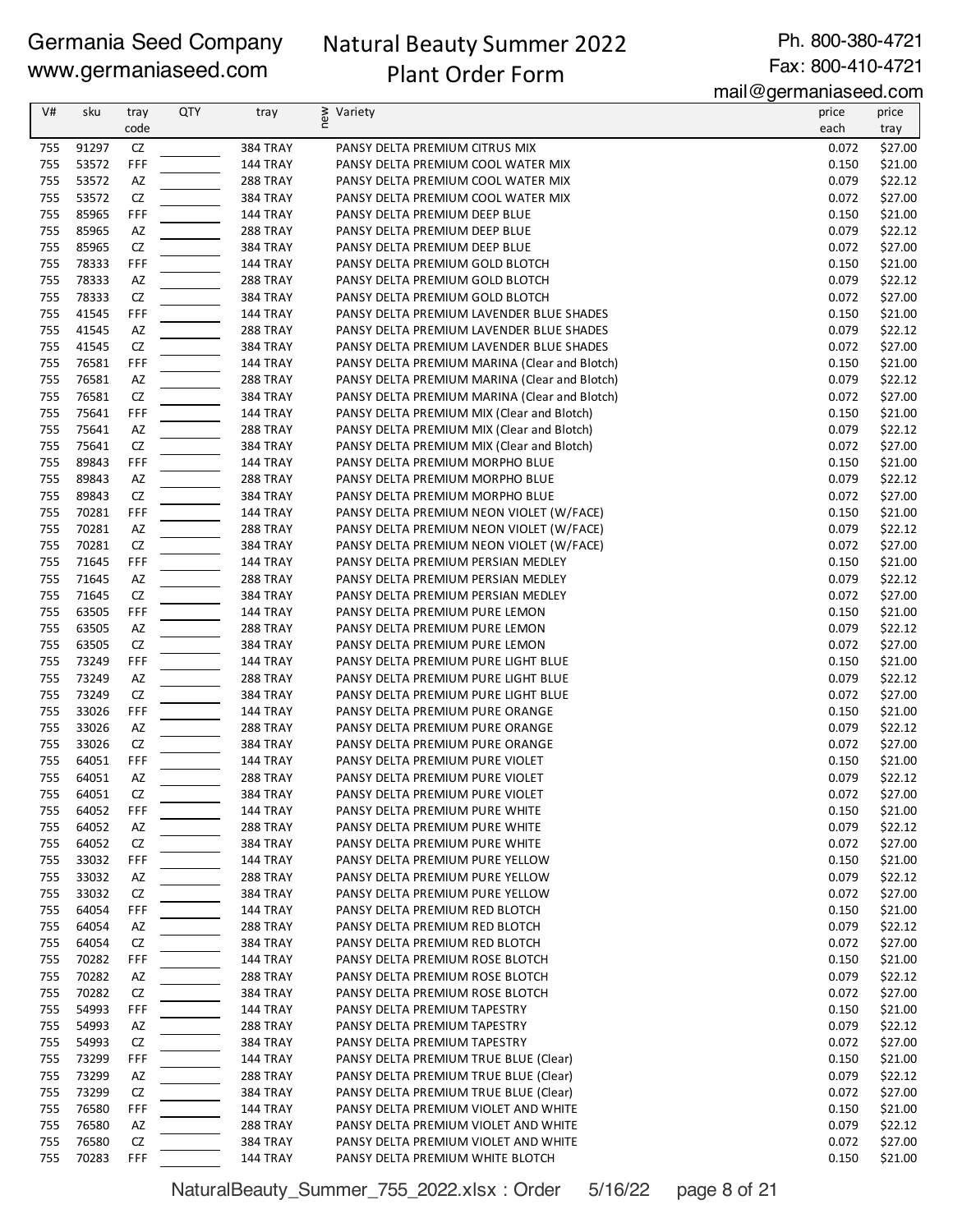# Natural Beauty Summer 2022

Ph. 800-380-4721 Fax: 800-410-4721

Plant Order Form

mail@germaniaseed.com

| V#         | sku            | tray      | <b>QTY</b> | tray                               | ≷ Variety<br>E                                                         | price          | price              |
|------------|----------------|-----------|------------|------------------------------------|------------------------------------------------------------------------|----------------|--------------------|
|            |                | code      |            |                                    |                                                                        | each           | tray               |
| 755        | 70283          | AZ        |            | 288 TRAY                           | PANSY DELTA PREMIUM WHITE BLOTCH                                       | 0.079          | \$22.12            |
| 755        | 70283          | CZ        |            | 384 TRAY                           | PANSY DELTA PREMIUM WHITE BLOTCH                                       | 0.072          | \$27.00            |
| 755<br>755 | 64584<br>64584 | FFF<br>AZ |            | 144 TRAY<br>288 TRAY               | PANSY DELTA PREMIUM YELLOW BLOTCH                                      | 0.150<br>0.079 | \$21.00<br>\$22.12 |
| 755        | 64584          | CZ        |            | <b>384 TRAY</b>                    | PANSY DELTA PREMIUM YELLOW BLOTCH<br>PANSY DELTA PREMIUM YELLOW BLOTCH | 0.072          | \$27.00            |
| 755        | 65659          | FFF       |            | 144 TRAY                           | PANSY DELTA PREMIUM YELLOW W/PURPLE WING                               | 0.150          | \$21.00            |
| 755        | 65659          | AZ        |            | <b>288 TRAY</b>                    | PANSY DELTA PREMIUM YELLOW W/PURPLE WING                               | 0.079          | \$22.12            |
| 755        | 65659          | CZ        |            | 384 TRAY                           | PANSY DELTA PREMIUM YELLOW W/PURPLE WING                               | 0.072          | \$27.00            |
| 755        | 96449          | FFF       |            | 144 TRAY                           | <b>★ PANSY DELTA PREMIUM YELLOW W/RED WING</b>                         | 0.150          | \$21.00            |
| 755        | 96449          | AZ        |            | 288 TRAY                           | * PANSY DELTA PREMIUM YELLOW W/RED WING                                | 0.079          | \$22.12            |
| 755        | 96449          | CZ        |            | 384 TRAY                           | <b>★ PANSY DELTA PREMIUM YELLOW W/RED WING</b>                         | 0.072          | \$27.00            |
| 755        | 33038          | FFF       |            | 144 TRAY                           | PANSY DELTA PURE COLORS MIX                                            | 0.150          | \$21.00            |
| 755        | 33038          | AZ        |            | <b>288 TRAY</b>                    | PANSY DELTA PURE COLORS MIX                                            | 0.079          | \$22.12            |
| 755        | 33038          | CZ        |            | <b>384 TRAY</b>                    | PANSY DELTA PURE COLORS MIX                                            | 0.072          | \$27.00            |
| 755        | 33028          | FFF       |            | 144 TRAY                           | PANSY DELTA PURE RED                                                   | 0.150          | \$21.00            |
| 755        | 33028          | AZ        |            | 288 TRAY                           | PANSY DELTA PURE RED                                                   | 0.079          | \$22.12            |
| 755<br>755 | 33028          | CZ        |            | 384 TRAY                           | PANSY DELTA PURE RED                                                   | 0.072          | \$27.00            |
| 755        | 33029<br>33029 | FFF<br>AZ |            | <b>144 TRAY</b><br><b>288 TRAY</b> | PANSY DELTA PURE ROSE<br>PANSY DELTA PURE ROSE                         | 0.150<br>0.079 | \$21.00<br>\$22.12 |
| 755        | 33029          | CZ        |            | 384 TRAY                           | PANSY DELTA PURE ROSE                                                  | 0.072          | \$27.00            |
| 755        | 34018          | FFF       |            | 144 TRAY                           | PANSY DELTA TRICOLOR MIX                                               | 0.150          | \$21.00            |
| 755        | 34018          | AZ        |            | 288 TRAY                           | PANSY DELTA TRICOLOR MIX                                               | 0.079          | \$22.12            |
| 755        | 34018          | CZ        |            | 384 TRAY                           | PANSY DELTA TRICOLOR MIX                                               | 0.072          | \$27.00            |
| 755        | 70614          | FFF       |            | 144 TRAY                           | PANSY DELTA WATERCOLORS MIX (Pastels)                                  | 0.150          | \$21.00            |
| 755        | 70614          | AZ        |            | 288 TRAY                           | PANSY DELTA WATERCOLORS MIX (Pastels)                                  | 0.079          | \$22.12            |
| 755        | 70614          | CZ        |            | 384 TRAY                           | PANSY DELTA WATERCOLORS MIX (Pastels)                                  | 0.072          | \$27.00            |
| 755        | 71647          | FFF       |            | 144 TRAY                           | PANSY DELTA WINE AND CHEESE MIX                                        | 0.150          | \$21.00            |
| 755        | 71647          | AZ        |            | <b>288 TRAY</b>                    | PANSY DELTA WINE AND CHEESE MIX                                        | 0.079          | \$22.12            |
| 755        | 71647          | CZ        |            | 384 TRAY                           | PANSY DELTA WINE AND CHEESE MIX                                        | 0.072          | \$27.00            |
| 755        | 63600          | FFF       |            | 144 TRAY                           | PANSY FREEFALL CREAM                                                   | 0.205          | \$28.70            |
| 755        | 63600          | AZ        |            | <b>288 TRAY</b>                    | PANSY FREEFALL CREAM                                                   | 0.168          | \$47.04            |
| 755        | 81118          | FFF       |            | 144 TRAY                           | PANSY FREEFALL DEEP VIOLET                                             | 0.205          | \$28.70            |
| 755<br>755 | 81118<br>81120 | AZ<br>FFF |            | <b>288 TRAY</b>                    | PANSY FREEFALL DEEP VIOLET                                             | 0.168<br>0.205 | \$47.04<br>\$28.70 |
| 755        | 81120          | AZ        |            | 144 TRAY<br>288 TRAY               | PANSY FREEFALL GOLDEN YELLOW<br>PANSY FREEFALL GOLDEN YELLOW           | 0.168          | \$47.04            |
| 755        | 96290          | FFF       |            | 144 TRAY                           | PANSY FREEFALL LITTLE FACES MIX                                        | 0.205          | \$28.70            |
| 755        | 96290          | AZ        |            | <b>288 TRAY</b>                    | PANSY FREEFALL LITTLE FACES MIX                                        | 0.168          | \$47.04            |
| 755        | 86161          | FFF       |            | 144 TRAY                           | PANSY FREEFALL MARINA                                                  | 0.205          | \$28.70            |
| 755        | 86161          | AZ        |            | <b>288 TRAY</b>                    | PANSY FREEFALL MARINA                                                  | 0.168          | \$47.04            |
| 755        | 81119          | FFF       |            | <b>144 TRAY</b>                    | PANSY FREEFALL MIX                                                     | 0.205          | \$28.70            |
| 755        | 81119          | AZ        |            | <b>288 TRAY</b>                    | PANSY FREEFALL MIX                                                     | 0.168          | \$47.04            |
| 755        | 96291          | FFF       |            | 144 TRAY                           | PANSY FREEFALL MOONLIGHT MIX                                           | 0.205          | \$28.70            |
| 755        | 96291          | AZ        |            | <b>288 TRAY</b>                    | PANSY FREEFALL MOONLIGHT MIX                                           | 0.168          | \$47.04            |
| 755        | 96461          | FFF       |            | <b>144 TRAY</b>                    | PANSY FREEFALL MORPHO                                                  | 0.205          | \$28.70            |
| 755        | 96461          | AZ        |            | <b>288 TRAY</b>                    | PANSY FREEFALL MORPHO                                                  | 0.168          | \$47.04            |
| 755        | 86164          | FFF       |            | <b>144 TRAY</b>                    | PANSY FREEFALL PURPLE AND WHITE                                        | 0.205          | \$28.70            |
| 755        | 86164          | AZ        |            | <b>288 TRAY</b>                    | PANSY FREEFALL PURPLE AND WHITE                                        | 0.168          | \$47.04            |
| 755<br>755 | 81121<br>81121 | FFF<br>AZ |            | <b>144 TRAY</b><br><b>288 TRAY</b> | PANSY FREEFALL PURPLE WING<br>PANSY FREEFALL PURPLE WING               | 0.205<br>0.168 | \$28.70<br>\$47.04 |
| 755        | 96462          | FFF       |            | <b>144 TRAY</b>                    | PANSY FREEFALL REGAL MIX                                               | 0.205          | \$28.70            |
| 755        | 96462          | AZ        |            | 288 TRAY                           | PANSY FREEFALL REGAL MIX                                               | 0.168          | \$47.04            |
| 755        | 96294          | FFF       |            | 144 TRAY                           | PANSY FREEFALL TRUE BLUE                                               | 0.205          | \$28.70            |
| 755        | 96294          | AZ        |            | <b>288 TRAY</b>                    | PANSY FREEFALL TRUE BLUE                                               | 0.168          | \$47.04            |
| 755        | 96295          | FFF       |            | <b>144 TRAY</b>                    | PANSY FREEFALL WHITE                                                   | 0.205          | \$28.70            |
| 755        | 96295          | AZ        |            | 288 TRAY                           | PANSY FREEFALL WHITE                                                   | 0.168          | \$47.04            |
| 755        | 96458          | FFF       |            | 144 TRAY                           | PANSY FREEFALL XL AZURE BLUE                                           | 0.300          | \$42.00            |
| 755        | 96458          | AZ        |            | 288 TRAY                           | PANSY FREEFALL XL AZURE BLUE                                           | 0.262          | \$73.36            |
| 755        | 96459          | FFF       |            | <b>144 TRAY</b>                    | PANSY FREEFALL XL BLUE PICOTEE SHADES                                  | 0.300          | \$42.00            |
| 755        | 96459          | AZ        |            | 288 TRAY                           | PANSY FREEFALL XL BLUE PICOTEE SHADES                                  | 0.262          | \$73.36            |
| 755        | 96296          | FFF       |            | 144 TRAY                           | PANSY FREEFALL XL BRIGHT YELLOW                                        | 0.300          | \$42.00            |
| 755        | 96296          | AZ        |            | <b>288 TRAY</b>                    | PANSY FREEFALL XL BRIGHT YELLOW                                        | 0.262          | \$73.36            |
| 755        | 96297          | FFF       |            | <b>144 TRAY</b>                    | PANSY FREEFALL XL FIRE                                                 | 0.300          | \$42.00            |

NaturalBeauty\_Summer\_755\_2022.xlsx : Order 5/16/22 page 9 of 21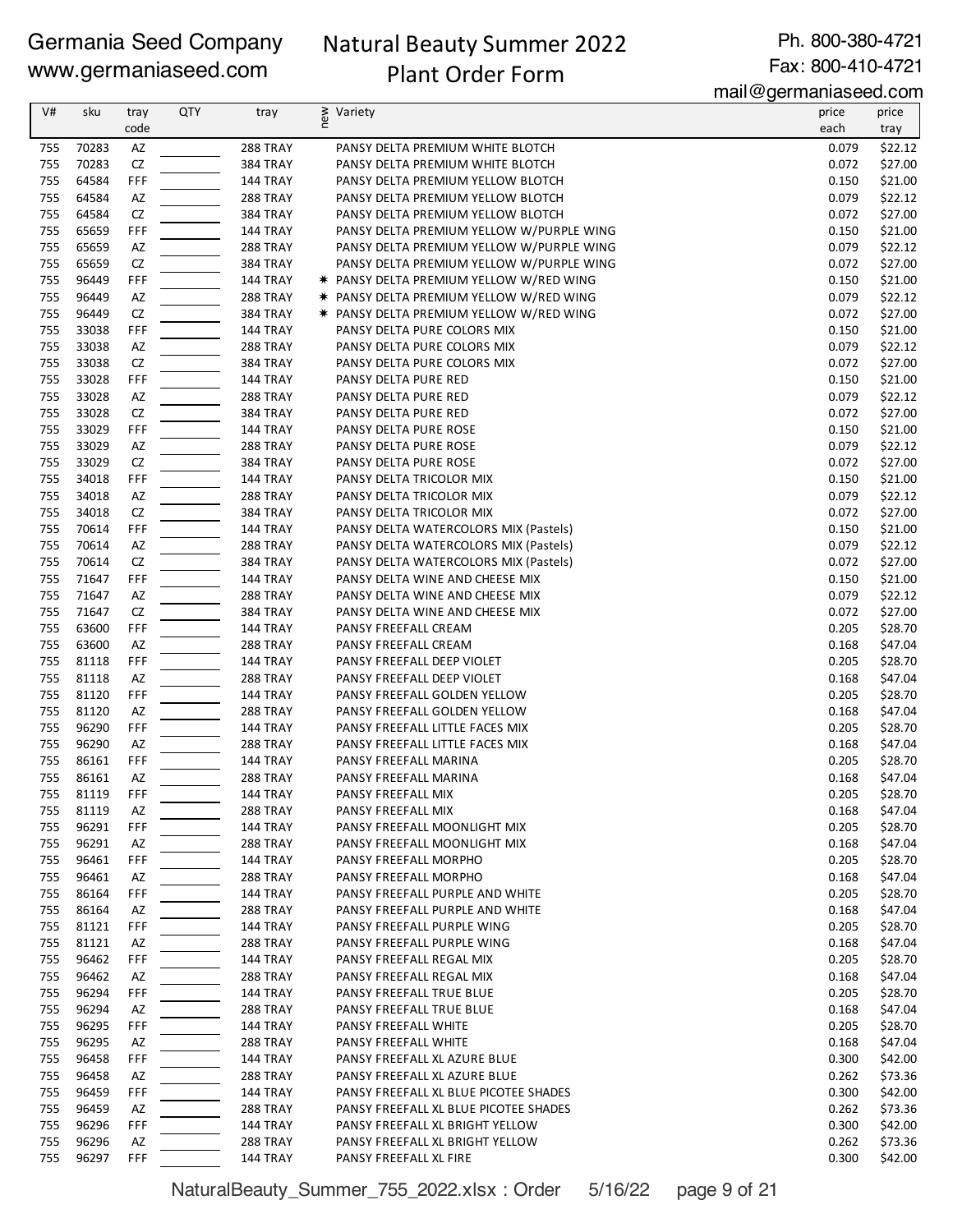# Natural Beauty Summer 2022 Plant Order Form

Ph. 800-380-4721 Fax: 800-410-4721

mail@germaniaseed.com

| V#  | sku   | tray      | <b>QTY</b> | tray            |                                                 | <br>price | price   |
|-----|-------|-----------|------------|-----------------|-------------------------------------------------|-----------|---------|
|     |       | code      |            |                 | ≷ Variety<br>E                                  | each      | tray    |
| 755 | 96297 | AZ        |            | 288 TRAY        | PANSY FREEFALL XL FIRE                          | 0.262     | \$73.36 |
| 755 | 41740 | FFF       |            | 144 TRAY        | PANSY FREEFALL XL FORMULA MIX                   | 0.300     | \$42.00 |
| 755 | 41740 | AZ        |            | 288 TRAY        | PANSY FREEFALL XL FORMULA MIX                   | 0.262     | \$73.36 |
| 755 | 96298 | FFF       |            | 144 TRAY        | PANSY FREEFALL XL GOLDEN YELLOW                 | 0.300     | \$42.00 |
| 755 | 96298 | AZ        |            | 288 TRAY        | PANSY FREEFALL XL GOLDEN YELLOW                 | 0.262     | \$73.36 |
| 755 | 96299 | FFF       |            | 144 TRAY        | PANSY FREEFALL XL PURPLE FACE                   | 0.300     | \$42.00 |
| 755 | 96299 | AZ        |            | 288 TRAY        | PANSY FREEFALL XL PURPLE FACE                   | 0.262     | \$73.36 |
| 755 | 96300 | FFF       |            | 144 TRAY        | PANSY FREEFALL XL RED WING                      | 0.300     | \$42.00 |
| 755 | 96300 | AZ        |            | 288 TRAY        | PANSY FREEFALL XL RED WING                      | 0.262     | \$73.36 |
| 755 | 96301 | FFF       |            | 144 TRAY        | PANSY FREEFALL XL SCARLET BLOTCH                | 0.300     | \$42.00 |
| 755 | 96301 | AZ        |            | 288 TRAY        | PANSY FREEFALL XL SCARLET BLOTCH                | 0.262     | \$73.36 |
| 755 | 41741 | FFF       |            | 144 TRAY        | PANSY FREEFALL XL VICTORIANA (Purple and White) | 0.300     | \$42.00 |
| 755 | 41741 | AZ        |            | 288 TRAY        | PANSY FREEFALL XL VICTORIANA (Purple and White) | 0.262     | \$73.36 |
| 755 | 96302 | FFF       |            | 144 TRAY        | PANSY FREEFALL XL WHITE                         | 0.300     | \$42.00 |
| 755 | 96302 | AZ        |            | <b>288 TRAY</b> | PANSY FREEFALL XL WHITE                         | 0.262     | \$73.36 |
| 755 | 96460 | FFF       |            | 144 TRAY        | PANSY FREEFALL XL YELLOW BLOTCH                 | 0.300     | \$42.00 |
| 755 | 96460 | AZ        |            | 288 TRAY        | PANSY FREEFALL XL YELLOW BLOTCH                 | 0.262     | \$73.36 |
| 755 | 75642 | FFF       |            | 144 TRAY        | PANSY FRIZZLE SIZZLE BLUE                       | 0.172     | \$24.08 |
| 755 | 75642 | AZ        |            | 288 TRAY        | PANSY FRIZZLE SIZZLE BLUE                       | 0.105     | \$29.40 |
| 755 | 75643 | FFF       |            | 144 TRAY        | PANSY FRIZZLE SIZZLE BURGUNDY                   | 0.172     | \$24.08 |
| 755 | 75643 | AZ        |            | 288 TRAY        | PANSY FRIZZLE SIZZLE BURGUNDY                   | 0.105     | \$29.40 |
| 755 | 3507  | FFF       |            | 144 TRAY        | PANSY FRIZZLE SIZZLE FORMULA MIX                | 0.172     | \$24.08 |
| 755 | 3507  | AZ        |            | 288 TRAY        | PANSY FRIZZLE SIZZLE FORMULA MIX                | 0.105     | \$29.40 |
| 755 | 42240 | FFF       |            | 144 TRAY        | PANSY FRIZZLE SIZZLE LEMONBERRY                 | 0.172     | \$24.08 |
| 755 | 42240 | AZ        |            | 288 TRAY        | PANSY FRIZZLE SIZZLE LEMONBERRY                 | 0.105     | \$29.40 |
| 755 | 73349 | FFF       |            | 144 TRAY        | PANSY FRIZZLE SIZZLE ORANGE                     | 0.172     | \$24.08 |
| 755 | 73349 | AZ        |            | 288 TRAY        | PANSY FRIZZLE SIZZLE ORANGE                     | 0.105     | \$29.40 |
| 755 | 62422 | FFF       |            | 144 TRAY        | PANSY FRIZZLE SIZZLE RASPBERRY                  | 0.172     | \$24.08 |
| 755 | 62422 | AZ        |            | 288 TRAY        | PANSY FRIZZLE SIZZLE RASPBERRY                  | 0.105     | \$29.40 |
| 755 | 87197 | FFF       |            | 144 TRAY        | PANSY FRIZZLE SIZZLE YELLOW                     | 0.172     | \$24.08 |
| 755 | 87197 | AZ        |            | 288 TRAY        | PANSY FRIZZLE SIZZLE YELLOW                     | 0.105     | \$29.40 |
| 755 | 72903 | FFF       |            | 144 TRAY        | PANSY FRIZZLE SIZZLE YELLOW-BLUE SWIRL          | 0.172     | \$24.08 |
| 755 | 72903 | AZ        |            | 288 TRAY        | PANSY FRIZZLE SIZZLE YELLOW-BLUE SWIRL          | 0.105     | \$29.40 |
| 755 | 94630 | FFF       |            | 144 TRAY        | PANSY GRANDIO BEACON BLUE                       | 0.160     | \$22.40 |
| 755 | 94630 | AZ        |            | 288 TRAY        | PANSY GRANDIO BEACON BLUE                       | 0.092     | \$25.76 |
| 755 | 94630 | CZ        |            | 384 TRAY        | PANSY GRANDIO BEACON BLUE                       | 0.079     | \$29.62 |
| 755 | 85391 | FFF       |            | 144 TRAY        | PANSY GRANDIO BLOTCHED COLORS MIX               | 0.160     | \$22.40 |
| 755 | 85391 | AZ        |            | 288 TRAY        | PANSY GRANDIO BLOTCHED COLORS MIX               | 0.092     | \$25.76 |
| 755 | 85391 | <b>CZ</b> |            | 384 TRAY        | PANSY GRANDIO BLOTCHED COLORS MIX               | 0.079     | \$29.62 |
| 755 | 88013 | FFF       |            | 144 TRAY        | PANSY GRANDIO BLUE BLOTCH                       | 0.160     | \$22.40 |
| 755 | 88013 | AZ        |            | 288 TRAY        | PANSY GRANDIO BLUE BLOTCH                       | 0.092     | \$25.76 |
| 755 | 88013 | CZ        |            | <b>384 TRAY</b> | PANSY GRANDIO BLUE BLOTCH                       | 0.079     | \$29.62 |
| 755 | 86004 | FFF       |            | 144 TRAY        | PANSY GRANDIO BRIGHT COLORS MIX                 | 0.160     | \$22.40 |
| 755 | 86004 | AZ        |            | 288 TRAY        | PANSY GRANDIO BRIGHT COLORS MIX                 | 0.092     | \$25.76 |
| 755 | 86004 | CZ        |            | 384 TRAY        | PANSY GRANDIO BRIGHT COLORS MIX                 | 0.079     | \$29.62 |
| 755 | 86005 | FFF       |            | 144 TRAY        | PANSY GRANDIO CITRUS MIX                        | 0.160     | \$22.40 |
| 755 | 86005 | AZ        |            | 288 TRAY        | PANSY GRANDIO CITRUS MIX                        | 0.092     | \$25.76 |
| 755 | 86005 | CZ        |            | <b>384 TRAY</b> | PANSY GRANDIO CITRUS MIX                        | 0.079     | \$29.62 |
| 755 | 85392 | FFF       |            | 144 TRAY        | PANSY GRANDIO CLEAR COLORS MIX                  | 0.160     | \$22.40 |
| 755 | 85392 | AZ        |            | 288 TRAY        | PANSY GRANDIO CLEAR COLORS MIX                  | 0.092     | \$25.76 |
| 755 | 85392 | CZ        |            | 384 TRAY        | PANSY GRANDIO CLEAR COLORS MIX                  | 0.079     | \$29.62 |
| 755 | 84421 | FFF       |            | 144 TRAY        | PANSY GRANDIO CLEAR ORANGE                      | 0.160     | \$22.40 |
| 755 | 84421 | AZ        |            | 288 TRAY        | PANSY GRANDIO CLEAR ORANGE                      | 0.092     | \$25.76 |
| 755 | 84421 | CZ        |            | <b>384 TRAY</b> | PANSY GRANDIO CLEAR ORANGE                      | 0.079     | \$29.62 |
| 755 | 84422 | FFF       |            | 144 TRAY        | PANSY GRANDIO CLEAR PURPLE                      | 0.160     | \$22.40 |
| 755 | 84422 | AZ        |            | 288 TRAY        | PANSY GRANDIO CLEAR PURPLE                      | 0.092     | \$25.76 |
| 755 | 84422 | CZ        |            | <b>384 TRAY</b> | PANSY GRANDIO CLEAR PURPLE                      | 0.079     | \$29.62 |
| 755 | 84423 | FFF       |            | 144 TRAY        | PANSY GRANDIO CLEAR ROSE                        | 0.160     | \$22.40 |
| 755 | 84423 | AZ        |            | 288 TRAY        | PANSY GRANDIO CLEAR ROSE                        | 0.092     | \$25.76 |
| 755 | 84423 | CZ        |            | 384 TRAY        | PANSY GRANDIO CLEAR ROSE                        | 0.079     | \$29.62 |
| 755 | 94632 | FFF       |            | 144 TRAY        | PANSY GRANDIO CLEAR SCARLET                     | 0.160     | \$22.40 |
| 755 | 94632 | AZ        |            | 288 TRAY        | PANSY GRANDIO CLEAR SCARLET                     | 0.092     | \$25.76 |

NaturalBeauty\_Summer\_755\_2022.xlsx : Order 5/16/22 page 10 of 21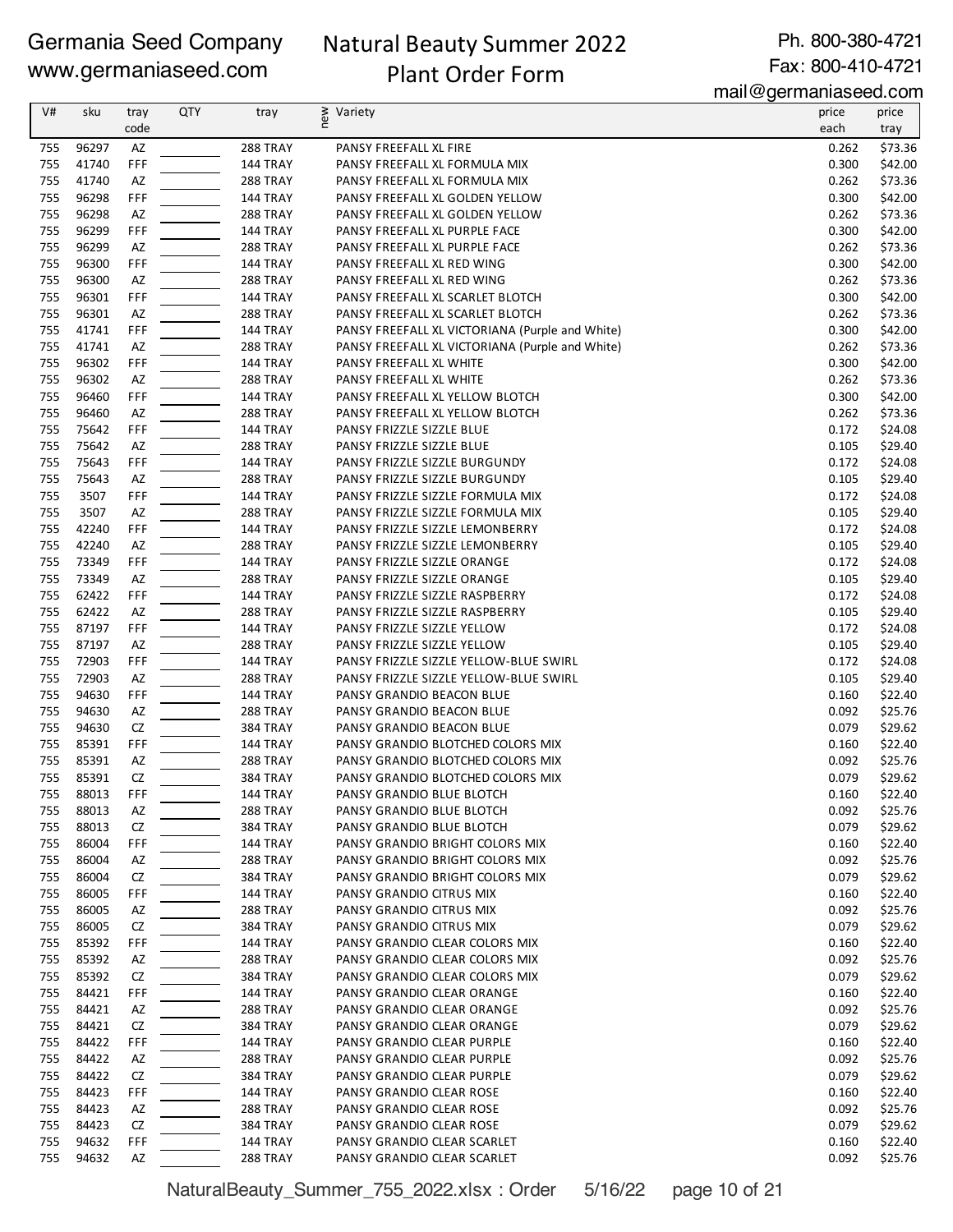# Natural Beauty Summer 2022 Plant Order Form

Ph. 800-380-4721 Fax: 800-410-4721

mail@germaniaseed.com

| V#         | sku            | tray      | QTY | tray                               | ≥ Variety<br>E                                                         | price          | price              |
|------------|----------------|-----------|-----|------------------------------------|------------------------------------------------------------------------|----------------|--------------------|
|            |                | code      |     |                                    |                                                                        | each           | tray               |
| 755        | 94632          | CZ        |     | 384 TRAY                           | PANSY GRANDIO CLEAR SCARLET                                            | 0.079          | \$29.62            |
| 755        | 84424          | FFF       |     | 144 TRAY                           | PANSY GRANDIO CLEAR WHITE                                              | 0.160          | \$22.40            |
| 755        | 84424          | AZ        |     | 288 TRAY                           | PANSY GRANDIO CLEAR WHITE                                              | 0.092          | \$25.76            |
| 755        | 84424          | CZ        |     | <b>384 TRAY</b>                    | PANSY GRANDIO CLEAR WHITE                                              | 0.079          | \$29.62            |
| 755<br>755 | 94633<br>94633 | FFF<br>AZ |     | 144 TRAY<br><b>288 TRAY</b>        | PANSY GRANDIO CLEAR YELLOW<br>PANSY GRANDIO CLEAR YELLOW               | 0.160<br>0.092 | \$22.40<br>\$25.76 |
| 755        | 94633          | CZ        |     | <b>384 TRAY</b>                    | PANSY GRANDIO CLEAR YELLOW                                             | 0.079          | \$29.62            |
| 755        | 84425          | FFF       |     | <b>144 TRAY</b>                    | PANSY GRANDIO DEEP BLUE BLOTCH                                         | 0.160          | \$22.40            |
| 755        | 84425          | AZ        |     | <b>288 TRAY</b>                    | PANSY GRANDIO DEEP BLUE BLOTCH                                         | 0.092          | \$25.76            |
| 755        | 84425          | CZ        |     | <b>384 TRAY</b>                    | PANSY GRANDIO DEEP BLUE BLOTCH                                         | 0.079          | \$29.62            |
| 755        | 86006          | FFF       |     | 144 TRAY                           | * PANSY GRANDIO MASQUERADE                                             | 0.160          | \$22.40            |
| 755        | 86006          | AZ        |     | 288 TRAY                           | <b>★ PANSY GRANDIO MASQUERADE</b>                                      | 0.092          | \$25.76            |
| 755        | 86006          | CZ        |     | 384 TRAY                           | <b>★ PANSY GRANDIO MASQUERADE</b>                                      | 0.079          | \$29.62            |
| 755        | 94634          | FFF       |     | <b>144 TRAY</b>                    | PANSY GRANDIO PRIMROSE                                                 | 0.160          | \$22.40            |
| 755        | 94634          | AZ        |     | <b>288 TRAY</b>                    | PANSY GRANDIO PRIMROSE                                                 | 0.092          | \$25.76            |
| 755        | 94634          | CZ        |     | <b>384 TRAY</b>                    | PANSY GRANDIO PRIMROSE                                                 | 0.079          | \$29.62            |
| 755        | 96467          | FFF       |     | <b>144 TRAY</b>                    | <b>★ PANSY GRANDIO RED BLOTCH</b>                                      | 0.160          | \$22.40            |
| 755        | 96467          | AZ        |     | <b>288 TRAY</b>                    | * PANSY GRANDIO RED BLOTCH                                             | 0.092          | \$25.76            |
| 755        | 96467          | CZ        |     | <b>384 TRAY</b>                    | <b>★ PANSY GRANDIO RED BLOTCH</b>                                      | 0.079          | \$29.62<br>\$22.40 |
| 755<br>755 | 86007<br>86007 | FFF<br>AZ |     | 144 TRAY<br>288 TRAY               | PANSY GRANDIO ROSE BLOTCH<br>PANSY GRANDIO ROSE BLOTCH                 | 0.160<br>0.092 | \$25.76            |
| 755        | 86007          | CZ        |     | <b>384 TRAY</b>                    | PANSY GRANDIO ROSE BLOTCH                                              | 0.079          | \$29.62            |
| 755        | 86008          | FFF       |     | <b>144 TRAY</b>                    | PANSY GRANDIO ROYALTY MIX                                              | 0.160          | \$22.40            |
| 755        | 86008          | AZ        |     | <b>288 TRAY</b>                    | PANSY GRANDIO ROYALTY MIX                                              | 0.092          | \$25.76            |
| 755        | 86008          | CZ        |     | <b>384 TRAY</b>                    | PANSY GRANDIO ROYALTY MIX                                              | 0.079          | \$29.62            |
| 755        | 96468          | FFF       |     | <b>144 TRAY</b>                    | <b>★ PANSY GRANDIO SILVER BLUE</b>                                     | 0.160          | \$22.40            |
| 755        | 96468          | AZ        |     | 288 TRAY                           | <b>★ PANSY GRANDIO SILVER BLUE</b>                                     | 0.092          | \$25.76            |
| 755        | 96468          | CZ        |     | <b>384 TRAY</b>                    | <b>★ PANSY GRANDIO SILVER BLUE</b>                                     | 0.079          | \$29.62            |
| 755        | 84426          | FFF       |     | <b>144 TRAY</b>                    | PANSY GRANDIO TRUE BLUE                                                | 0.160          | \$22.40            |
| 755        | 84426          | AZ        |     | 288 TRAY                           | PANSY GRANDIO TRUE BLUE                                                | 0.092          | \$25.76            |
| 755        | 84426          | CZ        |     | <b>384 TRAY</b>                    | PANSY GRANDIO TRUE BLUE                                                | 0.079          | \$29.62            |
| 755        | 84427          | FFF       |     | 144 TRAY                           | PANSY GRANDIO WHITE BLOTCH                                             | 0.160          | \$22.40            |
| 755        | 84427          | AZ        |     | 288 TRAY                           | PANSY GRANDIO WHITE BLOTCH                                             | 0.092          | \$25.76            |
| 755        | 84427          | CZ        |     | <b>384 TRAY</b>                    | PANSY GRANDIO WHITE BLOTCH                                             | 0.079          | \$29.62            |
| 755<br>755 | 84428<br>84428 | FFF       |     | <b>144 TRAY</b>                    | PANSY GRANDIO WHITE ROSE BLOTCH                                        | 0.160<br>0.092 | \$22.40            |
| 755        | 84428          | AZ<br>CZ  |     | 288 TRAY<br><b>384 TRAY</b>        | PANSY GRANDIO WHITE ROSE BLOTCH<br>PANSY GRANDIO WHITE ROSE BLOTCH     | 0.079          | \$25.76<br>\$29.62 |
| 755        | 84429          | FFF       |     | <b>144 TRAY</b>                    | PANSY GRANDIO YELLOW BLOTCH                                            | 0.160          | \$22.40            |
| 755        | 84429          | AZ        |     | <b>288 TRAY</b>                    | PANSY GRANDIO YELLOW BLOTCH                                            | 0.092          | \$25.76            |
| 755        | 84429          | CZ        |     | 384 TRAY                           | PANSY GRANDIO YELLOW BLOTCH                                            | 0.079          | \$29.62            |
| 755        | 89725          | FFF       |     | 144 TRAY                           | PANSY INSPIRE PLUS BEACONSFIELD                                        | 0.150          | \$21.00            |
| 755        | 89725          | AZ        |     | 288 TRAY                           | PANSY INSPIRE PLUS BEACONSFIELD                                        | 0.079          | \$22.12            |
| 755        | 89725          | CZ        |     | <b>384 TRAY</b>                    | PANSY INSPIRE PLUS BEACONSFIELD                                        | 0.065          | \$24.37            |
| 755        | 42250          | FFF       |     | <b>144 TRAY</b>                    | PANSY INSPIRE PLUS BLOTCH MIX                                          | 0.150          | \$21.00            |
| 755        | 42250          | AZ        |     | 288 TRAY                           | PANSY INSPIRE PLUS BLOTCH MIX                                          | 0.079          | \$22.12            |
| 755        | 42250          | CZ        |     | <b>384 TRAY</b>                    | PANSY INSPIRE PLUS BLOTCH MIX                                          | 0.065          | \$24.37            |
| 755        | 89726          | FFF       |     | <b>144 TRAY</b>                    | PANSY INSPIRE PLUS BLUE BLOTCH                                         | 0.150          | \$21.00            |
| 755        | 89726          | AZ        |     | 288 TRAY                           | PANSY INSPIRE PLUS BLUE BLOTCH                                         | 0.079          | \$22.12            |
| 755        | 89726          | CZ        |     | <b>384 TRAY</b>                    | PANSY INSPIRE PLUS BLUE BLOTCH                                         | 0.065          | \$24.37            |
| 755        | 89549          | FFF       |     | <b>144 TRAY</b>                    | PANSY INSPIRE PLUS BLUE VELVET                                         | 0.150          | \$21.00            |
| 755        | 89549          | AZ        |     | <b>288 TRAY</b>                    | PANSY INSPIRE PLUS BLUE VELVET                                         | 0.079          | \$22.12            |
| 755<br>755 | 89549<br>42251 | CZ<br>FFF |     | <b>384 TRAY</b><br><b>144 TRAY</b> | PANSY INSPIRE PLUS BLUE VELVET<br>PANSY INSPIRE PLUS BLUEBERRY PIE MIX | 0.065<br>0.150 | \$24.37<br>\$21.00 |
| 755        | 42251          | AZ        |     | 288 TRAY                           | PANSY INSPIRE PLUS BLUEBERRY PIE MIX                                   | 0.079          | \$22.12            |
| 755        | 42251          | CZ        |     | <b>384 TRAY</b>                    | PANSY INSPIRE PLUS BLUEBERRY PIE MIX                                   | 0.065          | \$24.37            |
| 755        | 91196          | FFF       |     | 144 TRAY                           | PANSY INSPIRE PLUS CLEAR MIX                                           | 0.150          | \$21.00            |
| 755        | 91196          | AZ        |     | 288 TRAY                           | PANSY INSPIRE PLUS CLEAR MIX                                           | 0.079          | \$22.12            |
| 755        | 91196          | CZ        |     | <b>384 TRAY</b>                    | PANSY INSPIRE PLUS CLEAR MIX                                           | 0.065          | \$24.37            |
| 755        | 42252          | FFF       |     | 144 TRAY                           | PANSY INSPIRE PLUS JACK O LANTERN MIX                                  | 0.150          | \$21.00            |
| 755        | 42252          | AZ        |     | <b>288 TRAY</b>                    | PANSY INSPIRE PLUS JACK O LANTERN MIX                                  | 0.079          | \$22.12            |
| 755        | 42252          | CZ        |     | <b>384 TRAY</b>                    | PANSY INSPIRE PLUS JACK O LANTERN MIX                                  | 0.065          | \$24.37            |
| 755        | 89429          | FFF       |     | <b>144 TRAY</b>                    | PANSY INSPIRE PLUS LEMON                                               | 0.150          | \$21.00            |

NaturalBeauty\_Summer\_755\_2022.xlsx : Order 5/16/22 page 11 of 21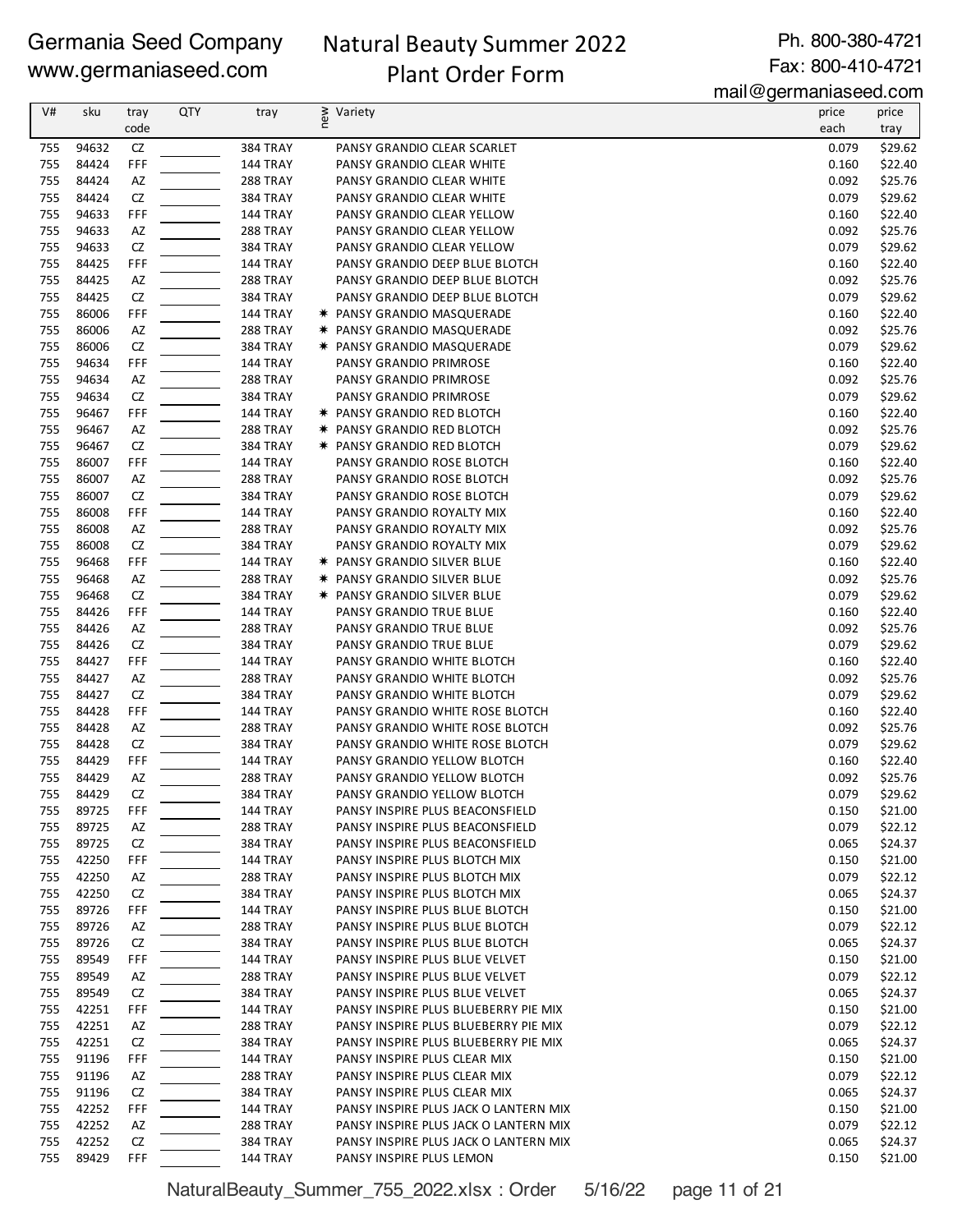# Natural Beauty Summer 2022 Plant Order Form

Ph. 800-380-4721 Fax: 800-410-4721

mail@germaniaseed.com

| V#         | sku            | tray<br>code | QTY | tray                               | ≥ Variety<br>E                                                             | price<br>each  | price              |
|------------|----------------|--------------|-----|------------------------------------|----------------------------------------------------------------------------|----------------|--------------------|
|            | 89429          |              |     | 288 TRAY                           | PANSY INSPIRE PLUS LEMON                                                   | 0.079          | tray               |
| 755<br>755 | 89429          | AZ<br>CZ     |     | 384 TRAY                           | PANSY INSPIRE PLUS LEMON                                                   | 0.065          | \$22.12<br>\$24.37 |
| 755        | 89727          | FFF          |     | 144 TRAY                           | PANSY INSPIRE PLUS LEMON BLOTCH                                            | 0.150          | \$21.00            |
| 755        | 89727          | AZ           |     | <b>288 TRAY</b>                    | PANSY INSPIRE PLUS LEMON BLOTCH                                            | 0.079          | \$22.12            |
| 755        | 89727          | CZ           |     | 384 TRAY                           | PANSY INSPIRE PLUS LEMON BLOTCH                                            | 0.065          | \$24.37            |
| 755        | 42253          | FFF          |     | <b>144 TRAY</b>                    | PANSY INSPIRE PLUS LIGHT BLUE                                              | 0.150          | \$21.00            |
| 755        | 42253          | AZ           |     | <b>288 TRAY</b>                    | PANSY INSPIRE PLUS LIGHT BLUE                                              | 0.079          | \$22.12            |
| 755        | 42253          | CZ           |     | 384 TRAY                           | PANSY INSPIRE PLUS LIGHT BLUE                                              | 0.065          | \$24.37            |
| 755        | 42254          | FFF          |     | <b>144 TRAY</b>                    | PANSY INSPIRE PLUS LIMONCELLO MIX                                          | 0.150          | \$21.00            |
| 755        | 42254          | AZ           |     | <b>288 TRAY</b>                    | PANSY INSPIRE PLUS LIMONCELLO MIX                                          | 0.079          | \$22.12            |
| 755        | 42254          | CZ           |     | 384 TRAY                           | PANSY INSPIRE PLUS LIMONCELLO MIX                                          | 0.065          | \$24.37            |
| 755        | 87945          | FFF          |     | 144 TRAY                           | PANSY INSPIRE PLUS MARDI GRAS MIX                                          | 0.150          | \$21.00            |
| 755<br>755 | 87945<br>87945 | AZ           |     | <b>288 TRAY</b>                    | PANSY INSPIRE PLUS MARDI GRAS MIX                                          | 0.079<br>0.065 | \$22.12<br>\$24.37 |
| 755        | 91197          | CZ<br>FFF    |     | 384 TRAY<br><b>144 TRAY</b>        | PANSY INSPIRE PLUS MARDI GRAS MIX<br>PANSY INSPIRE PLUS MARINA             | 0.150          | \$21.00            |
| 755        | 91197          | AZ           |     | <b>288 TRAY</b>                    | PANSY INSPIRE PLUS MARINA                                                  | 0.079          | \$22.12            |
| 755        | 91197          | CZ           |     | 384 TRAY                           | PANSY INSPIRE PLUS MARINA                                                  | 0.065          | \$24.37            |
| 755        | 87946          | FFF          |     | <b>144 TRAY</b>                    | PANSY INSPIRE PLUS MAXI MIX                                                | 0.150          | \$21.00            |
| 755        | 87946          | AZ           |     | <b>288 TRAY</b>                    | PANSY INSPIRE PLUS MAXI MIX                                                | 0.079          | \$22.12            |
| 755        | 87946          | CZ           |     | 384 TRAY                           | PANSY INSPIRE PLUS MAXI MIX                                                | 0.065          | \$24.37            |
| 755        | 89430          | FFF          |     | <b>144 TRAY</b>                    | PANSY INSPIRE PLUS METALLIC BLUE BLOTCH                                    | 0.150          | \$21.00            |
| 755        | 89430          | AZ           |     | 288 TRAY                           | PANSY INSPIRE PLUS METALLIC BLUE BLOTCH                                    | 0.079          | \$22.12            |
| 755        | 89430          | CZ           |     | 384 TRAY                           | PANSY INSPIRE PLUS METALLIC BLUE BLOTCH                                    | 0.065          | \$24.37            |
| 755        | 89431          | FFF          |     | 144 TRAY                           | PANSY INSPIRE PLUS ORANGE                                                  | 0.150          | \$21.00            |
| 755        | 89431          | AZ           |     | <b>288 TRAY</b>                    | PANSY INSPIRE PLUS ORANGE                                                  | 0.079          | \$22.12            |
| 755        | 89431          | CZ           |     | 384 TRAY                           | PANSY INSPIRE PLUS ORANGE                                                  | 0.065          | \$24.37            |
| 755        | 91198          | FFF          |     | <b>144 TRAY</b>                    | PANSY INSPIRE PLUS ORANGE BLOTCH                                           | 0.150          | \$21.00            |
| 755        | 91198          | AZ           |     | <b>288 TRAY</b>                    | PANSY INSPIRE PLUS ORANGE BLOTCH                                           | 0.079          | \$22.12            |
| 755<br>755 | 91198<br>91199 | CZ<br>FFF    |     | 384 TRAY<br><b>144 TRAY</b>        | PANSY INSPIRE PLUS ORANGE BLOTCH<br>PANSY INSPIRE PLUS PINK SHADES         | 0.065<br>0.150 | \$24.37<br>\$21.00 |
| 755        | 91199          | AZ           |     | <b>288 TRAY</b>                    | PANSY INSPIRE PLUS PINK SHADES                                             | 0.079          | \$22.12            |
| 755        | 91199          | CZ           |     | 384 TRAY                           | PANSY INSPIRE PLUS PINK SHADES                                             | 0.065          | \$24.37            |
| 755        | 66827          | FFF          |     | 144 TRAY                           | PANSY INSPIRE PLUS RED BLOTCH                                              | 0.150          | \$21.00            |
| 755        | 66827          | AZ           |     | <b>288 TRAY</b>                    | PANSY INSPIRE PLUS RED BLOTCH                                              | 0.079          | \$22.12            |
| 755        | 66827          | CZ           |     | 384 TRAY                           | PANSY INSPIRE PLUS RED BLOTCH                                              | 0.065          | \$24.37            |
| 755        | 42255          | FFF          |     | <b>144 TRAY</b>                    | PANSY INSPIRE PLUS SUMMER SKIES MIX                                        | 0.150          | \$21.00            |
| 755        | 42255          | AZ           |     | <b>288 TRAY</b>                    | PANSY INSPIRE PLUS SUMMER SKIES MIX                                        | 0.079          | \$22.12            |
| 755        | 42255          | CZ           |     | 384 TRAY                           | PANSY INSPIRE PLUS SUMMER SKIES MIX                                        | 0.065          | \$24.37            |
| 755        | 87947          | FFF          |     | <b>144 TRAY</b>                    | PANSY INSPIRE PLUS SUN N SURF MIX                                          | 0.150          | \$21.00            |
| 755        | 87947          | AZ           |     | 288 TRAY                           | PANSY INSPIRE PLUS SUN N SURF MIX                                          | 0.079          | \$22.12            |
| 755        | 87947          | CZ           |     | 384 TRAY                           | PANSY INSPIRE PLUS SUN N SURF MIX                                          | 0.065          | \$24.37            |
| 755        | 87948          | FFF          |     | <b>144 TRAY</b>                    | PANSY INSPIRE PLUS SUNNY DAY MIX                                           | 0.150          | \$21.00            |
| 755        | 87948          | AZ           |     | <b>288 TRAY</b>                    | PANSY INSPIRE PLUS SUNNY DAY MIX                                           | 0.079          | \$22.12            |
| 755<br>755 | 87948<br>89554 | CZ<br>FFF    |     | 384 TRAY<br><b>144 TRAY</b>        | PANSY INSPIRE PLUS SUNNY DAY MIX<br>PANSY INSPIRE PLUS TRUE BLUE           | 0.065<br>0.150 | \$24.37<br>\$21.00 |
| 755        | 89554          | AZ           |     | 288 TRAY                           | PANSY INSPIRE PLUS TRUE BLUE                                               | 0.079          | \$22.12            |
| 755        | 89554          | CZ           |     | <b>384 TRAY</b>                    | PANSY INSPIRE PLUS TRUE BLUE                                               | 0.065          | \$24.37            |
| 755        | 91200          | FFF          |     | 144 TRAY                           | PANSY INSPIRE PLUS VIOLET                                                  | 0.150          | \$21.00            |
| 755        | 91200          | AZ           |     | <b>288 TRAY</b>                    | PANSY INSPIRE PLUS VIOLET                                                  | 0.079          | \$22.12            |
| 755        | 91200          | CZ           |     | <b>384 TRAY</b>                    | PANSY INSPIRE PLUS VIOLET                                                  | 0.065          | \$24.37            |
| 755        | 42256          | FFF          |     | 144 TRAY                           | PANSY INSPIRE PLUS VIOLET FACE                                             | 0.150          | \$21.00            |
| 755        | 42256          | AZ           |     | <b>288 TRAY</b>                    | PANSY INSPIRE PLUS VIOLET FACE                                             | 0.079          | \$22.12            |
| 755        | 42256          | CZ           |     | 384 TRAY                           | PANSY INSPIRE PLUS VIOLET FACE                                             | 0.065          | \$24.37            |
| 755        | 89728          | FFF          |     | 144 TRAY                           | PANSY INSPIRE PLUS WHITE                                                   | 0.150          | \$21.00            |
| 755        | 89728          | AZ           |     | <b>288 TRAY</b>                    | PANSY INSPIRE PLUS WHITE                                                   | 0.079          | \$22.12            |
| 755        | 89728          | CZ           |     | 384 TRAY                           | PANSY INSPIRE PLUS WHITE                                                   | 0.065          | \$24.37            |
| 755        | 89729          | FFF          |     | 144 TRAY                           | PANSY INSPIRE PLUS WHITE BLOTCH                                            | 0.150          | \$21.00            |
| 755        | 89729          | AZ           |     | <b>288 TRAY</b>                    | PANSY INSPIRE PLUS WHITE BLOTCH                                            | 0.079          | \$22.12            |
| 755        | 89729          | CZ           |     | 384 TRAY                           | PANSY INSPIRE PLUS WHITE BLOTCH                                            | 0.065          | \$24.37            |
| 755<br>755 | 42257<br>42257 | FFF<br>AZ    |     | <b>144 TRAY</b><br><b>288 TRAY</b> | PANSY INSPIRE PLUS WINE COUNTRY MIX<br>PANSY INSPIRE PLUS WINE COUNTRY MIX | 0.150<br>0.079 | \$21.00<br>\$22.12 |
| 755        | 42257          | CZ           |     | 384 TRAY                           | PANSY INSPIRE PLUS WINE COUNTRY MIX                                        | 0.065          | \$24.37            |
|            |                |              |     |                                    |                                                                            |                |                    |

NaturalBeauty\_Summer\_755\_2022.xlsx : Order 5/16/22 page 12 of 21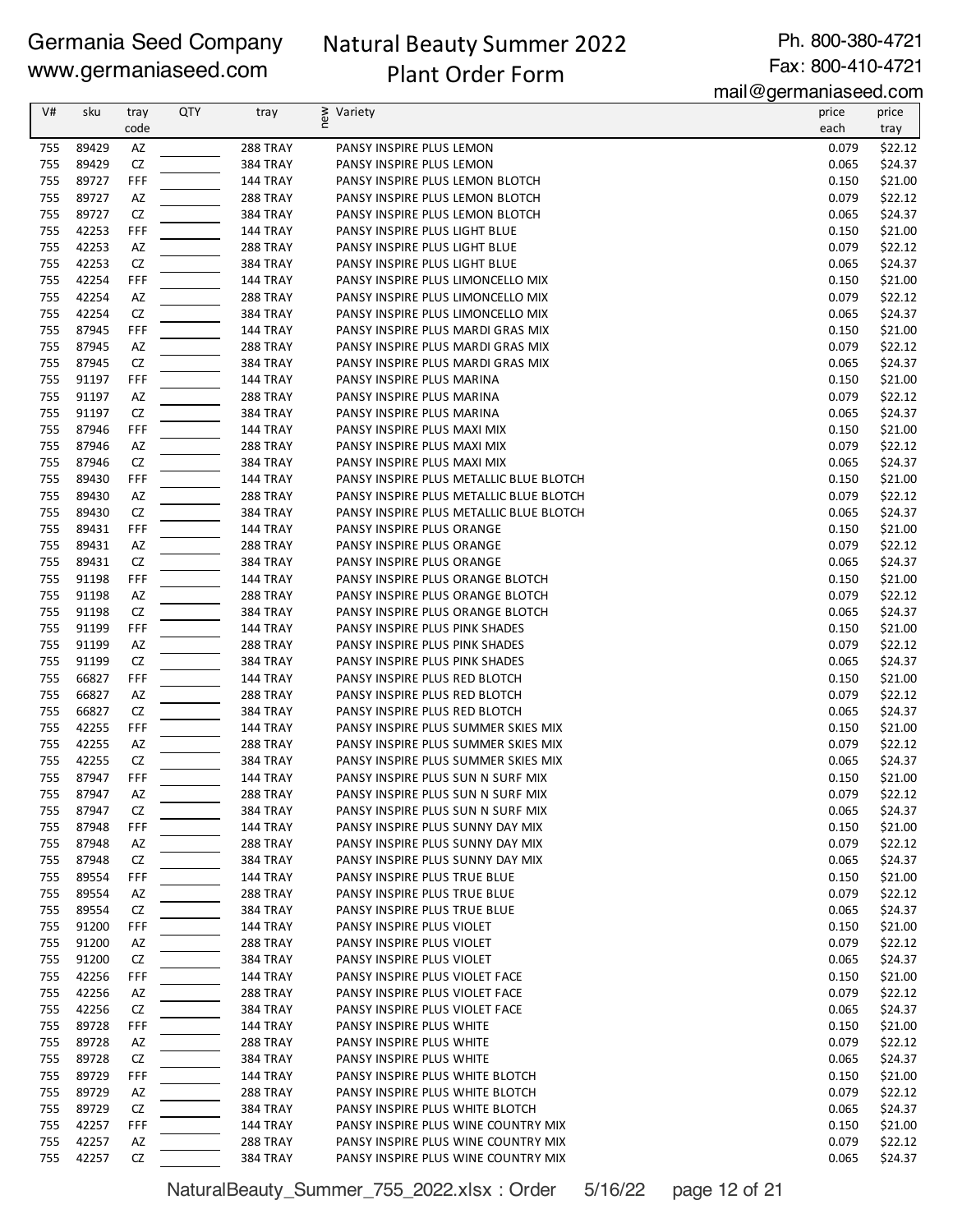# Natural Beauty Summer 2022 Plant Order Form

Ph. 800-380-4721 Fax: 800-410-4721

mail@germaniaseed.com

|            |       |      |            |                                    |                                                             | 11811290111811800000001 |         |
|------------|-------|------|------------|------------------------------------|-------------------------------------------------------------|-------------------------|---------|
| V#         | sku   | tray | <b>QTY</b> | tray                               | new<br>Variety                                              | price                   | price   |
|            |       | code |            |                                    |                                                             | each                    | tray    |
| 755        | 89432 | FFF  |            | 144 TRAY                           | PANSY INSPIRE PLUS YELLOW                                   | 0.150                   | \$21.00 |
| 755        | 89432 | AZ   |            | 288 TRAY                           | PANSY INSPIRE PLUS YELLOW                                   | 0.079                   | \$22.12 |
| 755        | 89432 | CZ   |            | <b>384 TRAY</b>                    | PANSY INSPIRE PLUS YELLOW                                   | 0.065                   | \$24.37 |
| 755        | 89730 | FFF  |            | 144 TRAY                           | PANSY INSPIRE PLUS YELLOW BLOTCH                            | 0.150                   | \$21.00 |
| 755        | 89730 | AZ   |            | <b>288 TRAY</b>                    | PANSY INSPIRE PLUS YELLOW BLOTCH                            | 0.079                   | \$22.12 |
| 755        | 89730 | CZ   |            | <b>384 TRAY</b>                    | PANSY INSPIRE PLUS YELLOW BLOTCH                            | 0.065                   | \$24.37 |
| 755        | 89433 | FFF  |            | 144 TRAY                           | PANSY INSPIRE PLUS YELLOW W/PURPLE WING                     | 0.150                   | \$21.00 |
| 755        | 89433 | AZ   |            | <b>288 TRAY</b>                    | PANSY INSPIRE PLUS YELLOW W/PURPLE WING                     | 0.079                   | \$22.12 |
| 755        | 89433 | CZ   |            | <b>384 TRAY</b>                    | PANSY INSPIRE PLUS YELLOW W/PURPLE WING                     | 0.065                   | \$24.37 |
| 755        | 86010 | FFF  |            | 144 TRAY                           | PANSY MAJESTIC GIANT II AUTUMN MIX                          | 0.160                   | \$22.40 |
| 755        | 86010 | AZ   |            | 288 TRAY                           | PANSY MAJESTIC GIANT II AUTUMN MIX                          | 0.092                   | \$25.76 |
| 755        | 86010 | CZ   |            | <b>384 TRAY</b>                    | PANSY MAJESTIC GIANT II AUTUMN MIX                          | 0.075                   | \$28.12 |
| 755        | 86831 | FFF  |            | 144 TRAY                           | PANSY MAJESTIC GIANT II BLOTCH MIX                          | 0.160                   | \$22.40 |
| 755        | 86831 | AZ   |            | <b>288 TRAY</b>                    | PANSY MAJESTIC GIANT II BLOTCH MIX                          | 0.092                   | \$25.76 |
| 755        | 86831 | CZ   |            | <b>384 TRAY</b>                    | PANSY MAJESTIC GIANT II BLOTCH MIX                          | 0.075                   | \$28.12 |
| 755        | 63522 | FFF  |            | 144 TRAY                           | PANSY MAJESTIC GIANT II BLUE AND WHITE (Blotch)             | 0.160                   | \$22.40 |
| 755        | 63522 | AZ   |            | 288 TRAY                           | PANSY MAJESTIC GIANT II BLUE AND WHITE (Blotch)             | 0.092                   | \$25.76 |
| 755        | 63522 | CZ   |            | <b>384 TRAY</b>                    | PANSY MAJESTIC GIANT II BLUE AND WHITE (Blotch)             | 0.075                   | \$28.12 |
| 755        | 68219 | FFF  |            | 144 TRAY                           | PANSY MAJESTIC GIANT II CLEAR MIX                           | 0.160                   | \$22.40 |
| 755        | 68219 | AZ   |            | 288 TRAY                           | PANSY MAJESTIC GIANT II CLEAR MIX                           | 0.092                   | \$25.76 |
| 755        | 68219 | CZ   |            | <b>384 TRAY</b>                    | PANSY MAJESTIC GIANT II CLEAR MIX                           | 0.075                   | \$28.12 |
| 755        | 86011 | FFF  |            | 144 TRAY                           | PANSY MAJESTIC GIANT II CLEAR PURPLE                        | 0.160                   | \$22.40 |
| 755        | 86011 | AZ   |            | <b>288 TRAY</b>                    | PANSY MAJESTIC GIANT II CLEAR PURPLE                        | 0.092                   | \$25.76 |
| 755        | 86011 | CZ   |            | <b>384 TRAY</b>                    | PANSY MAJESTIC GIANT II CLEAR PURPLE                        | 0.075                   | \$28.12 |
| 755        | 86014 | FFF  |            | 144 TRAY                           | PANSY MAJESTIC GIANT II CLEAR WHITE                         | 0.160                   | \$22.40 |
| 755        | 86014 | AZ   |            | <b>288 TRAY</b>                    | PANSY MAJESTIC GIANT II CLEAR WHITE                         | 0.092                   | \$25.76 |
| 755        | 86014 | CZ   |            | <b>384 TRAY</b>                    | PANSY MAJESTIC GIANT II CLEAR WHITE                         | 0.075                   | \$28.12 |
| 755        | 82245 | FFF  |            | 144 TRAY                           | PANSY MAJESTIC GIANT II CLEAR YELLOW                        | 0.160                   | \$22.40 |
| 755        | 82245 | AZ   |            | 288 TRAY                           | PANSY MAJESTIC GIANT II CLEAR YELLOW                        | 0.092                   | \$25.76 |
| 755        | 82245 | CZ   |            | <b>384 TRAY</b>                    | PANSY MAJESTIC GIANT II CLEAR YELLOW                        | 0.075                   | \$28.12 |
| 755        | 68479 | FFF  |            | 144 TRAY                           | PANSY MAJESTIC GIANT II DEEP BLUE BLOTCH                    | 0.160                   | \$22.40 |
| 755        | 68479 | AZ   |            | <b>288 TRAY</b>                    | PANSY MAJESTIC GIANT II DEEP BLUE BLOTCH                    | 0.092                   | \$25.76 |
| 755        | 68479 | CZ   |            | <b>384 TRAY</b>                    | PANSY MAJESTIC GIANT II DEEP BLUE BLOTCH                    | 0.075                   | \$28.12 |
| 755        | 71650 | FFF  |            | 144 TRAY                           | PANSY MAJESTIC GIANT II FIRE (Blotch)                       | 0.160                   | \$22.40 |
| 755        | 71650 | AZ   |            | <b>288 TRAY</b>                    | PANSY MAJESTIC GIANT II FIRE (Blotch)                       | 0.092                   | \$25.76 |
| 755        | 71650 | CZ   |            | <b>384 TRAY</b>                    | PANSY MAJESTIC GIANT II FIRE (Blotch)                       | 0.075                   | \$28.12 |
| 755        | 73261 | FFF  |            |                                    | PANSY MAJESTIC GIANT II GIRLFRIENDS MIX                     | 0.160                   | \$22.40 |
| 755        | 73261 | AZ   |            | 144 TRAY                           |                                                             | 0.092                   | \$25.76 |
| 755        | 73261 | CZ   |            | <b>288 TRAY</b><br><b>384 TRAY</b> | PANSY MAJESTIC GIANT II GIRLFRIENDS MIX                     | 0.075                   | \$28.12 |
|            |       |      |            |                                    | PANSY MAJESTIC GIANT II GIRLFRIENDS MIX                     |                         |         |
| 755        | 85373 | FFF  |            | 144 TRAY                           | PANSY MAJESTIC GIANT II MID BLUE BLOTCH                     | 0.160                   | \$22.40 |
| 755        | 85373 | AZ   |            | <b>288 TRAY</b>                    | PANSY MAJESTIC GIANT II MID BLUE BLOTCH                     | 0.092                   | \$25.76 |
| 755        | 85373 | CZ   |            | <b>384 TRAY</b>                    | PANSY MAJESTIC GIANT II MID BLUE BLOTCH                     | 0.075                   | \$28.12 |
| 755        | 63527 | FFF  |            | 144 TRAY                           | PANSY MAJESTIC GIANT II RED BLOTCH                          | 0.160                   | \$22.40 |
| 755        | 63527 | AZ   |            | <b>288 TRAY</b>                    | PANSY MAJESTIC GIANT II RED BLOTCH                          | 0.092                   | \$25.76 |
| 755<br>755 | 63527 | CZ   |            | <b>384 TRAY</b>                    | PANSY MAJESTIC GIANT II RED BLOTCH                          | 0.075                   | \$28.12 |
|            | 40666 | FFF  |            | 144 TRAY                           | PANSY MAJESTIC GIANT II ROSE BLOTCH                         | 0.160                   | \$22.40 |
| 755        | 40666 | AZ   |            | 288 TRAY                           | PANSY MAJESTIC GIANT II ROSE BLOTCH                         | 0.092                   | \$25.76 |
| 755        | 40666 | CZ   |            | 384 TRAY                           | PANSY MAJESTIC GIANT II ROSE BLOTCH                         | 0.075                   | \$28.12 |
| 755        | 67661 | FFF  |            | 144 TRAY                           | PANSY MAJESTIC GIANT II SHERRY (Lt Pink/Yellow/Pink Blotch) | 0.160                   | \$22.40 |
| 755        | 67661 | AZ   |            | <b>288 TRAY</b>                    | PANSY MAJESTIC GIANT II SHERRY (Lt Pink/Yellow/Pink Blotch) | 0.092                   | \$25.76 |
| 755        | 67661 | CZ   |            | 384 TRAY                           | PANSY MAJESTIC GIANT II SHERRY (Lt Pink/Yellow/Pink Blotch) | 0.075                   | \$28.12 |
| 755        | 63530 | FFF  |            | 144 TRAY                           | PANSY MAJESTIC GIANT II WHITE BLOTCH                        | 0.160                   | \$22.40 |
| 755        | 63530 | AZ   |            | <b>288 TRAY</b>                    | PANSY MAJESTIC GIANT II WHITE BLOTCH                        | 0.092                   | \$25.76 |
| 755        | 63530 | CZ   |            | 384 TRAY                           | PANSY MAJESTIC GIANT II WHITE BLOTCH                        | 0.075                   | \$28.12 |
| 755        | 63531 | FFF  |            | 144 TRAY                           | PANSY MAJESTIC GIANT II YELLOW BLOTCH                       | 0.160                   | \$22.40 |
| 755        | 63531 | AZ   |            | 288 TRAY                           | PANSY MAJESTIC GIANT II YELLOW BLOTCH                       | 0.092                   | \$25.76 |
| 755        | 63531 | CZ   |            | 384 TRAY                           | PANSY MAJESTIC GIANT II YELLOW BLOTCH                       | 0.075                   | \$28.12 |
| 755        | 77324 | FFF  |            | 144 TRAY                           | PANSY MAMMOTH BIG RED (Blotch)                              | 0.182                   | \$25.48 |
| 755        | 77324 | AZ   |            | 288 TRAY                           | PANSY MAMMOTH BIG RED (Blotch)                              | 0.099                   | \$27.72 |
| 755        | 77325 | FFF  |            | 144 TRAY                           | PANSY MAMMOTH BLU-TI-FUL (Blotch)                           | 0.182                   | \$25.48 |
| 755        | 77325 | AZ   |            | 288 TRAY                           | PANSY MAMMOTH BLU-TI-FUL (Blotch)                           | 0.099                   | \$27.72 |
| 755        | 77326 | FFF  |            | 144 TRAY                           | PANSY MAMMOTH DEEP BLUE DAZZLE (Blotch)                     | 0.182                   | \$25.48 |

NaturalBeauty\_Summer\_755\_2022.xlsx : Order 5/16/22 page 13 of 21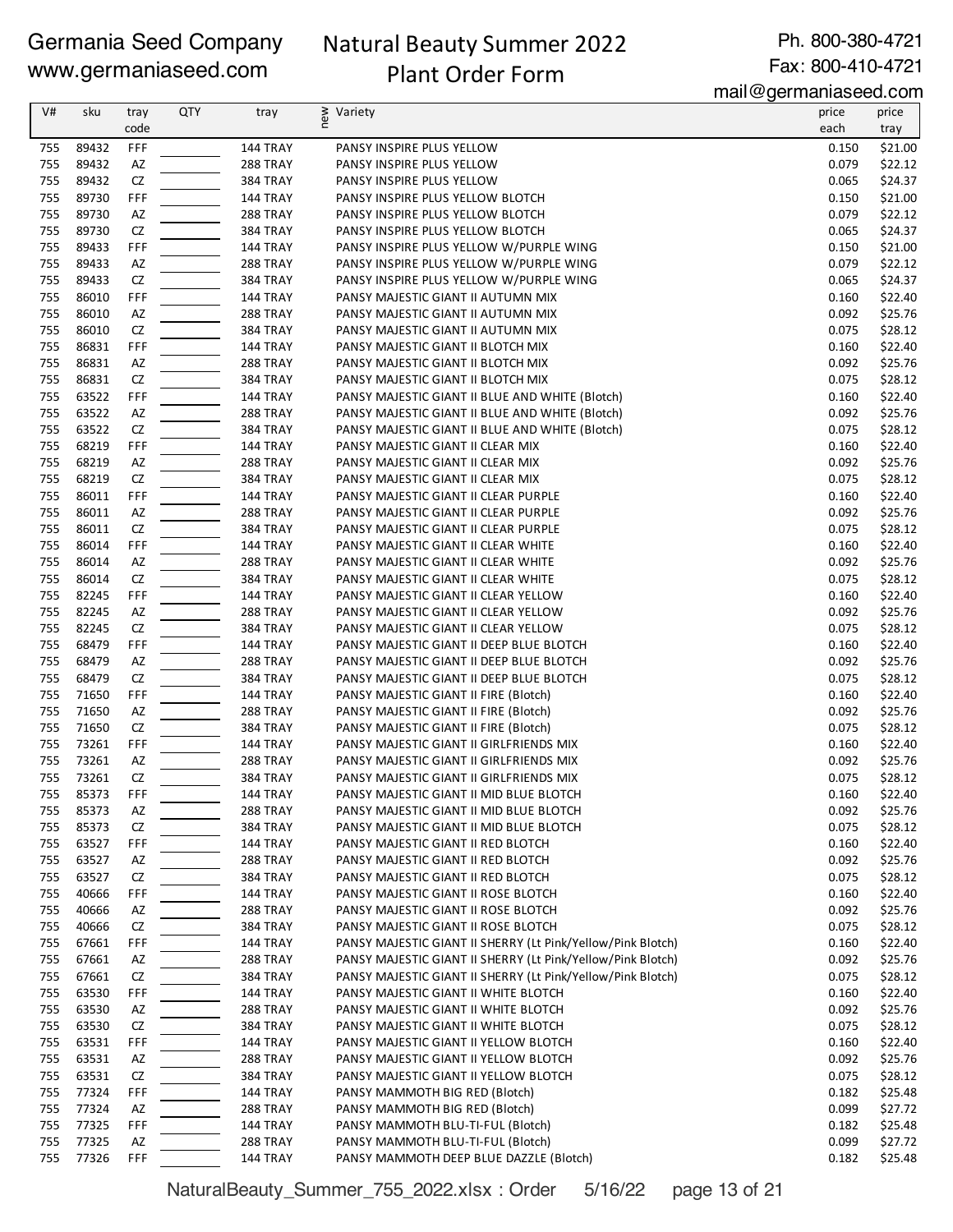# Natural Beauty Summer 2022

Plant Order Form

Ph. 800-380-4721 Fax: 800-410-4721

mail@germaniaseed.com

| V#  | sku   | tray | <b>QTY</b> | tray            | new<br>Variety                                         | price | price   |
|-----|-------|------|------------|-----------------|--------------------------------------------------------|-------|---------|
|     |       | code |            |                 |                                                        | each  | tray    |
| 755 | 77326 | AZ   |            | 288 TRAY        | PANSY MAMMOTH DEEP BLUE DAZZLE (Blotch)                | 0.099 | \$27.72 |
| 755 | 77327 | FFF  |            | <b>144 TRAY</b> | PANSY MAMMOTH GLAMARAMA WHITE (Blotch)                 | 0.182 | \$25.48 |
| 755 | 77327 | AZ   |            | <b>288 TRAY</b> | PANSY MAMMOTH GLAMARAMA WHITE (Blotch)                 | 0.099 | \$27.72 |
| 755 | 80610 | FFF  |            | <b>144 TRAY</b> | PANSY MAMMOTH MASQUERADE MIX (Blotch)                  | 0.182 | \$25.48 |
| 755 | 80610 | AZ   |            | <b>288 TRAY</b> | PANSY MAMMOTH MASQUERADE MIX (Blotch)                  | 0.099 | \$27.72 |
| 755 | 76999 | FFF  |            | <b>144 TRAY</b> | PANSY MAMMOTH MIX                                      | 0.182 | \$25.48 |
| 755 | 76999 | AZ   |            | <b>288 TRAY</b> | PANSY MAMMOTH MIX                                      | 0.099 | \$27.72 |
| 755 | 77328 | FFF  |            | <b>144 TRAY</b> | PANSY MAMMOTH ON FIRE (Blotch)                         | 0.182 | \$25.48 |
| 755 | 77328 | AZ   |            | <b>288 TRAY</b> | PANSY MAMMOTH ON FIRE (Blotch)                         | 0.099 | \$27.72 |
| 755 | 79477 | FFF  |            | <b>144 TRAY</b> | PANSY MAMMOTH PINK BERRY (Pink Shades Blotch)          | 0.182 | \$25.48 |
| 755 | 79477 | AZ   |            | 288 TRAY        | PANSY MAMMOTH PINK BERRY (Pink Shades Blotch)          | 0.099 | \$27.72 |
| 755 | 79918 | FFF  |            | <b>144 TRAY</b> | PANSY MAMMOTH PRIMA YELLORINA (Clear)                  | 0.182 | \$25.48 |
| 755 | 79918 | AZ   |            | <b>288 TRAY</b> | PANSY MAMMOTH PRIMA YELLORINA (Clear)                  | 0.099 | \$27.72 |
| 755 | 77000 | FFF  |            | <b>144 TRAY</b> | PANSY MAMMOTH QUEEN BEE YELLOW (Blotch)                | 0.182 | \$25.48 |
| 755 | 77000 | AZ   |            | <b>288 TRAY</b> | PANSY MAMMOTH QUEEN BEE YELLOW (Blotch)                | 0.099 | \$27.72 |
| 755 | 77329 | FFF  |            | <b>144 TRAY</b> | PANSY MAMMOTH ROCKY ROSE (Blotch)                      | 0.182 | \$25.48 |
| 755 | 77329 | AZ   |            | <b>288 TRAY</b> | PANSY MAMMOTH ROCKY ROSE (Blotch)                      | 0.099 | \$27.72 |
| 755 | 77001 | FFF  |            | <b>144 TRAY</b> | PANSY MAMMOTH SANGRIA PUNCH (Red/Yellow Blotch Shades) | 0.182 | \$25.48 |
| 755 | 77001 | AZ   |            | <b>288 TRAY</b> | PANSY MAMMOTH SANGRIA PUNCH (Red/Yellow Blotch Shades) | 0.099 | \$27.72 |
| 755 | 77330 | FFF  |            | <b>144 TRAY</b> | PANSY MAMMOTH VIVA LA VIOLET (w/Face)                  | 0.182 | \$25.48 |
| 755 | 77330 | AZ   |            | <b>288 TRAY</b> | PANSY MAMMOTH VIVA LA VIOLET (w/Face)                  | 0.099 | \$27.72 |
| 755 | 79916 | FFF  |            | <b>144 TRAY</b> | PANSY MAMMOTH WHITE HOT (Clear)                        | 0.182 | \$25.48 |
| 755 | 79916 | AZ   |            | <b>288 TRAY</b> | PANSY MAMMOTH WHITE HOT (Clear)                        | 0.099 | \$27.72 |
| 755 | 71651 | FFF  |            | <b>144 TRAY</b> | PANSY MATRIX AUTUMN BLAZE MIX                          | 0.150 | \$21.00 |
| 755 | 71651 | AZ   |            | <b>288 TRAY</b> | PANSY MATRIX AUTUMN BLAZE MIX                          | 0.092 | \$25.76 |
| 755 | 71651 | CZ   |            | <b>384 TRAY</b> | PANSY MATRIX AUTUMN BLAZE MIX                          | 0.079 | \$29.62 |
| 755 | 66249 | FFF  |            | 144 TRAY        | PANSY MATRIX BEACONSFIELD                              | 0.150 | \$21.00 |
| 755 | 66249 | AZ   |            | <b>288 TRAY</b> | PANSY MATRIX BEACONSFIELD                              | 0.092 | \$25.76 |
| 755 | 66249 | CZ   |            | <b>384 TRAY</b> | PANSY MATRIX BEACONSFIELD                              | 0.079 | \$29.62 |
| 755 | 70211 | FFF  |            | <b>144 TRAY</b> | PANSY MATRIX BLOTCH MIX                                | 0.150 | \$21.00 |
| 755 | 70211 | AZ   |            | 288 TRAY        | PANSY MATRIX BLOTCH MIX                                | 0.092 | \$25.76 |
| 755 | 70211 | CZ   |            | <b>384 TRAY</b> | PANSY MATRIX BLOTCH MIX                                | 0.079 | \$29.62 |
| 755 | 70212 | FFF  |            | <b>144 TRAY</b> | PANSY MATRIX BLUE BLOTCH                               | 0.150 | \$21.00 |
| 755 | 70212 | AZ   |            | <b>288 TRAY</b> | PANSY MATRIX BLUE BLOTCH                               | 0.092 | \$25.76 |
| 755 | 70212 | CZ   |            | <b>384 TRAY</b> | PANSY MATRIX BLUE BLOTCH                               | 0.079 | \$29.62 |
| 755 | 70214 | FFF  |            | <b>144 TRAY</b> | PANSY MATRIX CITRUS MIX                                | 0.150 | \$21.00 |
| 755 | 70214 | AZ   |            | <b>288 TRAY</b> | PANSY MATRIX CITRUS MIX                                | 0.092 | \$25.76 |
| 755 | 70214 | CZ   |            | <b>384 TRAY</b> | PANSY MATRIX CITRUS MIX                                | 0.079 | \$29.62 |
| 755 | 76585 | FFF  |            | <b>144 TRAY</b> | PANSY MATRIX CLEAR MIX                                 | 0.150 | \$21.00 |
| 755 | 76585 | AZ   |            | <b>288 TRAY</b> | PANSY MATRIX CLEAR MIX                                 | 0.092 | \$25.76 |
| 755 | 76585 | CZ   |            | 384 TRAY        | PANSY MATRIX CLEAR MIX                                 | 0.079 | \$29.62 |
| 755 | 71652 | FFF  |            | 144 TRAY        | PANSY MATRIX COASTAL SUNRISE MIX                       | 0.150 | \$21.00 |
| 755 | 71652 | AZ   |            | 288 TRAY        | PANSY MATRIX COASTAL SUNRISE MIX                       | 0.092 | \$25.76 |
| 755 | 71652 | CZ   |            | 384 TRAY        | PANSY MATRIX COASTAL SUNRISE MIX                       | 0.079 | \$29.62 |
| 755 | 71653 | FFF  |            | 144 TRAY        | PANSY MATRIX DEEP BLUE BLOTCH                          | 0.150 | \$21.00 |
| 755 | 71653 | AZ   |            | <b>288 TRAY</b> | PANSY MATRIX DEEP BLUE BLOTCH                          | 0.092 | \$25.76 |
| 755 | 71653 | CZ   |            | <b>384 TRAY</b> | PANSY MATRIX DEEP BLUE BLOTCH                          | 0.079 | \$29.62 |
| 755 | 68209 | FFF  |            | <b>144 TRAY</b> | PANSY MATRIX DENIM (Blotch)                            | 0.150 | \$21.00 |
| 755 | 68209 | AZ   |            | 288 TRAY        | PANSY MATRIX DENIM (Blotch)                            | 0.092 | \$25.76 |
| 755 | 68209 | CZ   |            | 384 TRAY        | PANSY MATRIX DENIM (Blotch)                            | 0.079 | \$29.62 |
| 755 | 80575 | FFF  |            | 144 TRAY        | <b>★ PANSY MATRIX JEWELS MIX</b>                       | 0.150 | \$21.00 |
| 755 | 80575 | AZ   |            | <b>288 TRAY</b> | <b>★ PANSY MATRIX JEWELS MIX</b>                       | 0.092 | \$25.76 |
| 755 | 80575 | CZ   |            | 384 TRAY        | <b>★ PANSY MATRIX JEWELS MIX</b>                       | 0.079 | \$29.62 |
| 755 | 84431 | FFF  |            | 144 TRAY        | PANSY MATRIX LAVENDER SHADES                           | 0.150 | \$21.00 |
| 755 | 84431 | AZ   |            | <b>288 TRAY</b> | PANSY MATRIX LAVENDER SHADES                           | 0.092 | \$25.76 |
| 755 | 84431 | CZ   |            | 384 TRAY        | PANSY MATRIX LAVENDER SHADES                           | 0.079 | \$29.62 |
| 755 | 80261 | FFF  |            | <b>144 TRAY</b> | PANSY MATRIX LEMON (Clear)                             | 0.150 | \$21.00 |
| 755 | 80261 | AZ   |            | 288 TRAY        | PANSY MATRIX LEMON (Clear)                             | 0.092 | \$25.76 |
| 755 | 80261 | CZ   |            | 384 TRAY        | PANSY MATRIX LEMON (Clear)                             | 0.079 | \$29.62 |
| 755 | 76586 | FFF  |            | 144 TRAY        | PANSY MATRIX LIGHT BLUE (Clear)                        | 0.150 | \$21.00 |
| 755 | 76586 | AZ   |            | <b>288 TRAY</b> | PANSY MATRIX LIGHT BLUE (Clear)                        | 0.092 | \$25.76 |
| 755 | 76586 | CZ   |            | 384 TRAY        | PANSY MATRIX LIGHT BLUE (Clear)                        | 0.079 | \$29.62 |

NaturalBeauty\_Summer\_755\_2022.xlsx : Order 5/16/22 page 14 of 21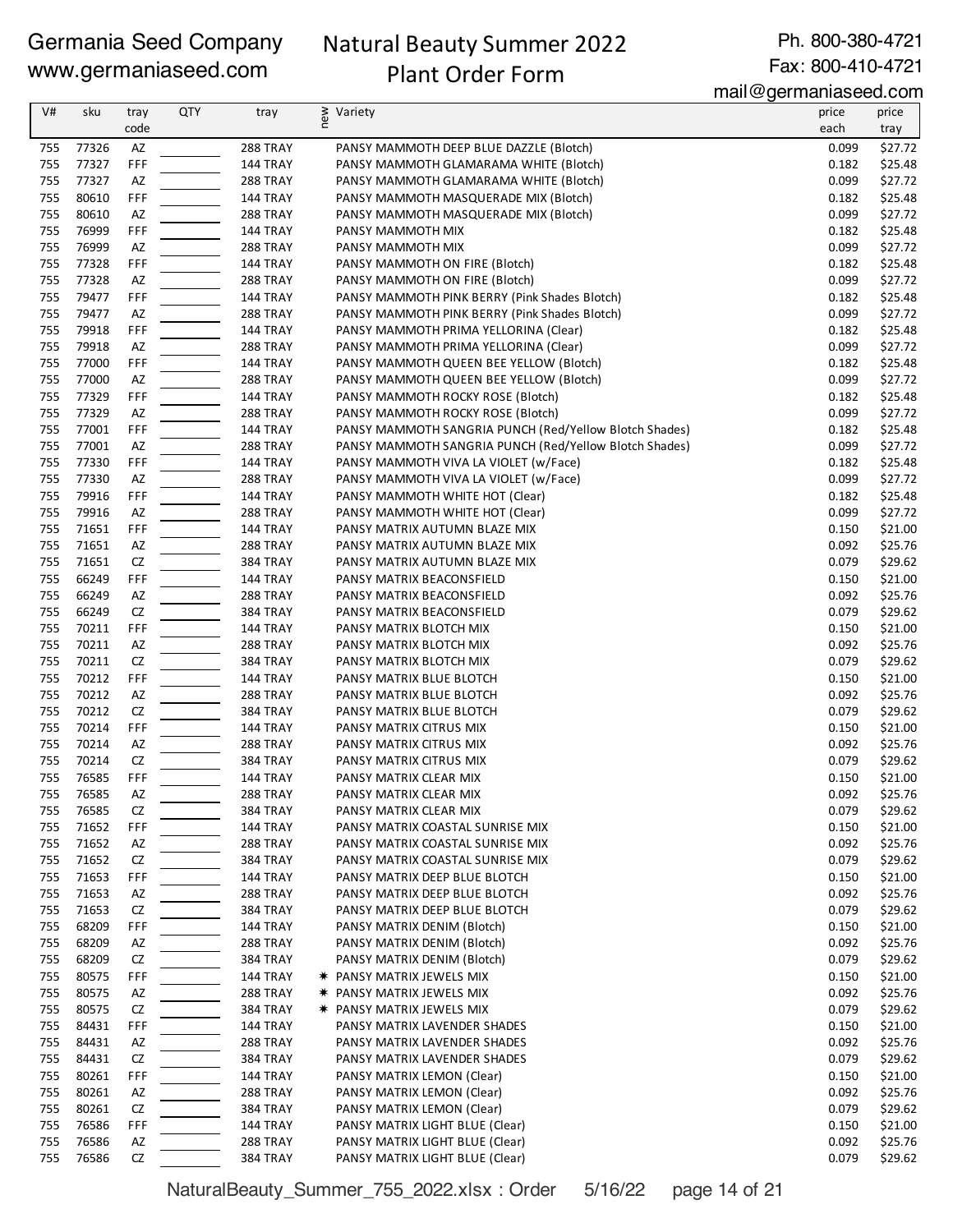# Natural Beauty Summer 2022 Plant Order Form

Ph. 800-380-4721 Fax: 800-410-4721

mail@germaniaseed.com

| V#         | sku            | tray             | QTY | tray                               | new<br>Variety                                                                     | price          | price              |
|------------|----------------|------------------|-----|------------------------------------|------------------------------------------------------------------------------------|----------------|--------------------|
|            |                | code             |     |                                    |                                                                                    | each           | tray               |
| 755        | 40833          | FFF              |     | 144 TRAY                           | PANSY MATRIX MIDNIGHT GLOW                                                         | 0.150          | \$21.00            |
| 755        | 40833          | AZ               |     | 288 TRAY                           | PANSY MATRIX MIDNIGHT GLOW                                                         | 0.092          | \$25.76            |
| 755<br>755 | 40833<br>70215 | CZ               |     | <b>384 TRAY</b>                    | PANSY MATRIX MIDNIGHT GLOW                                                         | 0.079<br>0.150 | \$29.62<br>\$21.00 |
| 755        | 70215          | FFF<br>AZ        |     | <b>144 TRAY</b><br>288 TRAY        | PANSY MATRIX MIX<br>PANSY MATRIX MIX                                               | 0.092          | \$25.76            |
| 755        | 70215          | <b>CZ</b>        |     | <b>384 TRAY</b>                    | PANSY MATRIX MIX                                                                   | 0.079          | \$29.62            |
| 755        | 73262          | FFF              |     | <b>144 TRAY</b>                    | <b>*</b> PANSY MATRIX MORPHEUS (Clear)                                             | 0.150          | \$21.00            |
| 755        | 73262          | AZ               |     | <b>288 TRAY</b>                    | * PANSY MATRIX MORPHEUS (Clear)                                                    | 0.092          | \$25.76            |
| 755        | 73262          | <b>CZ</b>        |     | <b>384 TRAY</b>                    | * PANSY MATRIX MORPHEUS (Clear)                                                    | 0.079          | \$29.62            |
| 755        | 70216          | FFF              |     | <b>144 TRAY</b>                    | PANSY MATRIX OCEAN (Blue Blotch)                                                   | 0.150          | \$21.00            |
| 755        | 70216          | AZ               |     | 288 TRAY                           | PANSY MATRIX OCEAN (Blue Blotch)                                                   | 0.092          | \$25.76            |
| 755        | 70216          | CZ               |     | <b>384 TRAY</b>                    | PANSY MATRIX OCEAN (Blue Blotch)                                                   | 0.079          | \$29.62            |
| 755        | 70217          | FFF              |     | <b>144 TRAY</b>                    | PANSY MATRIX OCEAN BREEZE MIX                                                      | 0.150          | \$21.00            |
| 755        | 70217          | AZ               |     | 288 TRAY                           | PANSY MATRIX OCEAN BREEZE MIX                                                      | 0.092          | \$25.76            |
| 755        | 70217          | <b>CZ</b>        |     | <b>384 TRAY</b>                    | PANSY MATRIX OCEAN BREEZE MIX                                                      | 0.079          | \$29.62            |
| 755        | 70218          | FFF              |     | <b>144 TRAY</b>                    | PANSY MATRIX ORANGE (Clear)                                                        | 0.150          | \$21.00            |
| 755        | 70218          | AZ               |     | 288 TRAY                           | PANSY MATRIX ORANGE (Clear)                                                        | 0.092          | \$25.76            |
| 755<br>755 | 70218<br>70219 | <b>CZ</b><br>FFF |     | <b>384 TRAY</b><br>144 TRAY        | PANSY MATRIX ORANGE (Clear)<br>PANSY MATRIX PRIMROSE (Clear)                       | 0.079<br>0.150 | \$29.62<br>\$21.00 |
| 755        | 70219          | AZ               |     | 288 TRAY                           | PANSY MATRIX PRIMROSE (Clear)                                                      | 0.092          | \$25.76            |
| 755        | 70219          | CZ               |     | <b>384 TRAY</b>                    | PANSY MATRIX PRIMROSE (Clear)                                                      | 0.079          | \$29.62            |
| 755        | 70220          | FFF              |     | <b>144 TRAY</b>                    | PANSY MATRIX PURPLE (Clear)                                                        | 0.150          | \$21.00            |
| 755        | 70220          | AZ               |     | 288 TRAY                           | PANSY MATRIX PURPLE (Clear)                                                        | 0.092          | \$25.76            |
| 755        | 70220          | CZ               |     | <b>384 TRAY</b>                    | PANSY MATRIX PURPLE (Clear)                                                        | 0.079          | \$29.62            |
| 755        | 88008          | FFF              |     | <b>144 TRAY</b>                    | PANSY MATRIX PURPLE BLOTCH                                                         | 0.150          | \$21.00            |
| 755        | 88008          | AZ               |     | 288 TRAY                           | PANSY MATRIX PURPLE BLOTCH                                                         | 0.092          | \$25.76            |
| 755        | 88008          | <b>CZ</b>        |     | <b>384 TRAY</b>                    | PANSY MATRIX PURPLE BLOTCH                                                         | 0.079          | \$29.62            |
| 755        | 76587          | AZ               |     | 288 TRAY                           | PANSY MATRIX RASPBERRY SUNDAE MIX                                                  | 0.092          | \$25.76            |
| 755        | 71654          | FFF              |     | 144 TRAY                           | PANSY MATRIX RED BLOTCH                                                            | 0.150          | \$21.00            |
| 755        | 71654          | AZ               |     | 288 TRAY                           | PANSY MATRIX RED BLOTCH                                                            | 0.092          | \$25.76            |
| 755        | 71654          | <b>CZ</b>        |     | <b>384 TRAY</b>                    | PANSY MATRIX RED BLOTCH                                                            | 0.079          | \$29.62            |
| 755        | 73263          | FFF              |     | <b>144 TRAY</b>                    | PANSY MATRIX RED WING                                                              | 0.150          | \$21.00            |
| 755<br>755 | 73263<br>73263 | AZ               |     | 288 TRAY                           | PANSY MATRIX RED WING                                                              | 0.092          | \$25.76<br>\$29.62 |
| 755        | 76588          | CZ<br>FFF        |     | <b>384 TRAY</b><br><b>144 TRAY</b> | PANSY MATRIX RED WING<br>PANSY MATRIX ROSE (Clear)                                 | 0.079<br>0.150 | \$21.00            |
| 755        | 76588          | AZ               |     | 288 TRAY                           | PANSY MATRIX ROSE (Clear)                                                          | 0.092          | \$25.76            |
| 755        | 76588          | <b>CZ</b>        |     | <b>384 TRAY</b>                    | PANSY MATRIX ROSE (Clear)                                                          | 0.079          | \$29.62            |
| 755        | 71655          | FFF              |     | <b>144 TRAY</b>                    | PANSY MATRIX ROSE BLOTCH                                                           | 0.150          | \$21.00            |
| 755        | 71655          | AZ               |     | <b>288 TRAY</b>                    | PANSY MATRIX ROSE BLOTCH                                                           | 0.092          | \$25.76            |
| 755        | 71655          | CZ               |     | 384 TRAY                           | PANSY MATRIX ROSE BLOTCH                                                           | 0.079          | \$29.62            |
| 755        | 76589          | FFF              |     | 144 TRAY                           | PANSY MATRIX ROSE WING (w/Face)                                                    | 0.150          | \$21.00            |
| 755        | 76589          | AZ               |     | 288 TRAY                           | PANSY MATRIX ROSE WING (w/Face)                                                    | 0.092          | \$25.76            |
| 755        | 76589          | CZ               |     | <b>384 TRAY</b>                    | PANSY MATRIX ROSE WING (w/Face)                                                    | 0.079          | \$29.62            |
| 755        | 53865          | FFF              |     | 144 TRAY                           | PANSY MATRIX SOLAR FLARE (Blotch)                                                  | 0.150          | \$21.00            |
| 755        | 53865          | AZ               |     | 288 TRAY                           | PANSY MATRIX SOLAR FLARE (Blotch)                                                  | 0.092          | \$25.76            |
| 755        | 53865          | CZ               |     | 384 TRAY                           | PANSY MATRIX SOLAR FLARE (Blotch)                                                  | 0.079          | \$29.62            |
| 755        | 70222          | FFF              |     | <b>144 TRAY</b>                    | PANSY MATRIX SUNRISE (Pink/Yellow Shades Blotch)                                   | 0.150          | \$21.00            |
| 755        | 70222          | AZ               |     | 288 TRAY                           | PANSY MATRIX SUNRISE (Pink/Yellow Shades Blotch)                                   | 0.092          | \$25.76            |
| 755<br>755 | 70222<br>80265 | CZ<br>FFF        |     | <b>384 TRAY</b><br>144 TRAY        | PANSY MATRIX SUNRISE (Pink/Yellow Shades Blotch)<br>PANSY MATRIX TRUE BLUE (Clear) | 0.079<br>0.150 | \$29.62<br>\$21.00 |
| 755        | 80265          | AZ               |     | 288 TRAY                           | PANSY MATRIX TRUE BLUE (Clear)                                                     | 0.092          | \$25.76            |
| 755        | 80265          | CZ               |     | <b>384 TRAY</b>                    | PANSY MATRIX TRUE BLUE (Clear)                                                     | 0.079          | \$29.62            |
| 755        | 70223          | FFF              |     | <b>144 TRAY</b>                    | PANSY MATRIX WHITE (Clear)                                                         | 0.150          | \$21.00            |
| 755        | 70223          | AZ               |     | 288 TRAY                           | PANSY MATRIX WHITE (Clear)                                                         | 0.092          | \$25.76            |
| 755        | 70223          | CZ               |     | 384 TRAY                           | PANSY MATRIX WHITE (Clear)                                                         | 0.079          | \$29.62            |
| 755        | 70224          | FFF              |     | 144 TRAY                           | PANSY MATRIX WHITE BLOTCH                                                          | 0.150          | \$21.00            |
| 755        | 70224          | AZ               |     | 288 TRAY                           | PANSY MATRIX WHITE BLOTCH                                                          | 0.092          | \$25.76            |
| 755        | 70224          | CZ               |     | <b>384 TRAY</b>                    | PANSY MATRIX WHITE BLOTCH                                                          | 0.079          | \$29.62            |
| 755        | 70225          | FFF              |     | 144 TRAY                           | PANSY MATRIX YELLOW (Clear)                                                        | 0.150          | \$21.00            |
| 755        | 70225          | AZ               |     | 288 TRAY                           | PANSY MATRIX YELLOW (Clear)                                                        | 0.092          | \$25.76            |
| 755        | 70225          | CZ               |     | <b>384 TRAY</b>                    | PANSY MATRIX YELLOW (Clear)                                                        | 0.079          | \$29.62            |
| 755        | 70226          | FFF              |     | <b>144 TRAY</b>                    | PANSY MATRIX YELLOW BLOTCH                                                         | 0.150          | \$21.00            |

NaturalBeauty\_Summer\_755\_2022.xlsx : Order 5/16/22 page 15 of 21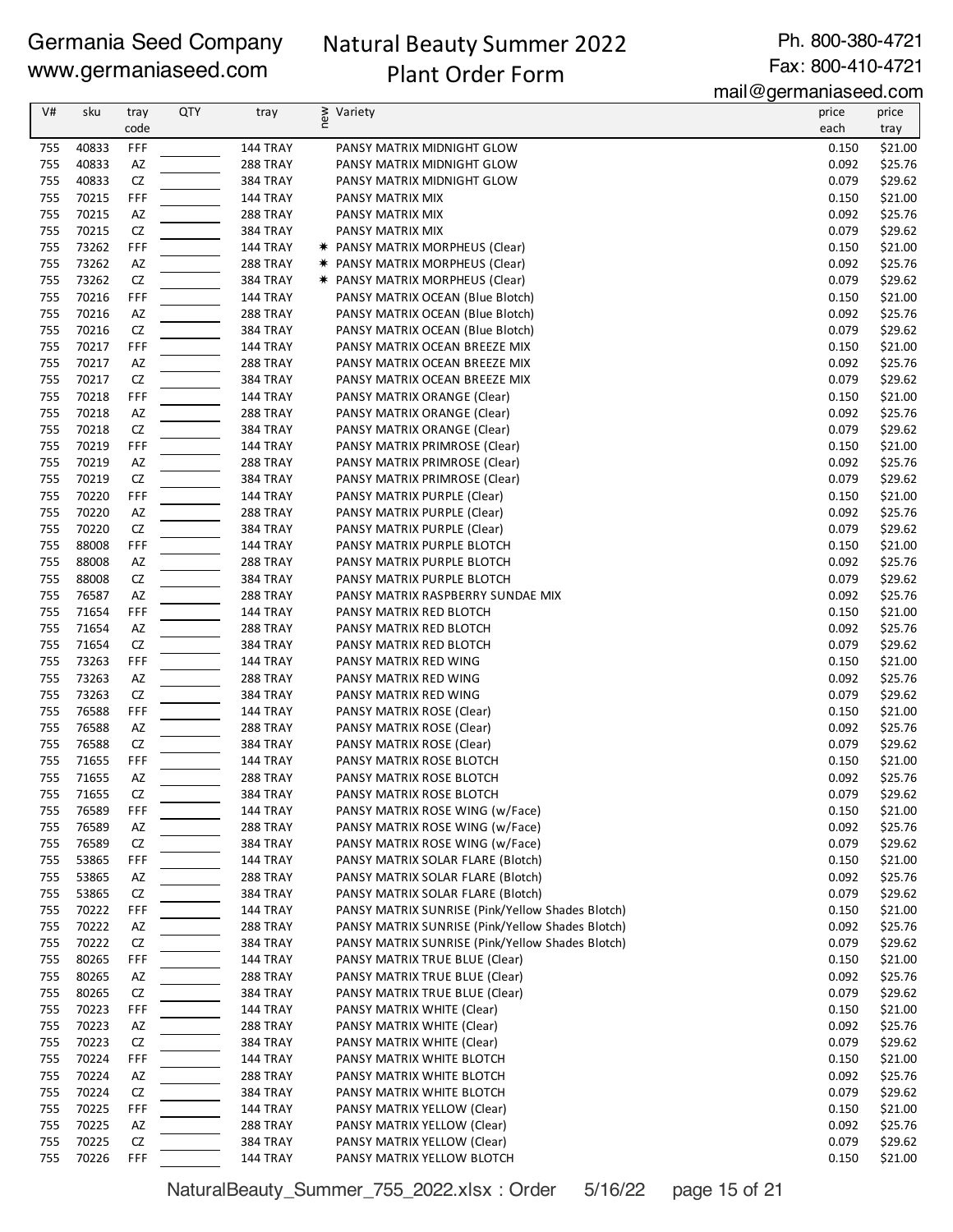# Natural Beauty Summer 2022 Plant Order Form

Ph. 800-380-4721 Fax: 800-410-4721

mail@germaniaseed.com

|     |       |      |            |                 | u – <u>y</u>                                                           | 01111011100000.0011 |         |
|-----|-------|------|------------|-----------------|------------------------------------------------------------------------|---------------------|---------|
| V#  | sku   | tray | <b>QTY</b> | tray            | ≥ Variety<br>E                                                         | price               | price   |
|     |       | code |            |                 |                                                                        | each                | tray    |
| 755 | 70226 | AZ   |            | 288 TRAY        | PANSY MATRIX YELLOW BLOTCH                                             | 0.092               | \$25.76 |
| 755 | 70226 | CZ   |            | <b>384 TRAY</b> | PANSY MATRIX YELLOW BLOTCH                                             | 0.079               | \$29.62 |
| 755 | 96469 | FFF  |            | 144 TRAY        | * PANSY SELECT ORANGE BLOTCH                                           | 0.150               | \$21.00 |
| 755 | 96469 | AZ   |            | <b>288 TRAY</b> | * PANSY SELECT ORANGE BLOTCH                                           | 0.092               | \$25.76 |
| 755 | 34061 | FFF  |            | 144 TRAY        | PANSY ULTIMA MORPHO (Blue and Yellow)                                  | 0.150               | \$21.00 |
| 755 | 34061 | AZ   |            | 288 TRAY        | PANSY ULTIMA MORPHO (Blue and Yellow)                                  | 0.103               | \$28.84 |
| 755 | 53236 | FFF  |            | 144 TRAY        | <b>★ PANSY ULTIMA RADIANCE PINK</b>                                    | 0.150               | \$21.00 |
| 755 | 53236 | AZ   |            | 288 TRAY        | * PANSY ULTIMA RADIANCE PINK                                           | 0.103               | \$28.84 |
| 755 | 96470 | AZ   |            | 288 TRAY        | PETUNIA PRETTY FLORA BLUE SKY                                          | 0.075               | \$21.00 |
| 755 | 82785 | AZ   |            | <b>288 TRAY</b> | PETUNIA PRETTY FLORA CORAL                                             | 0.075               | \$21.00 |
| 755 | 90927 | AZ   |            | 288 TRAY        | PETUNIA PRETTY FLORA FLAG MIX                                          | 0.075               | \$21.00 |
| 755 | 41750 | AZ   |            | 288 TRAY        | PETUNIA PRETTY FLORA FORMULA MIX                                       | 0.075               | \$21.00 |
| 755 | 82786 | AZ   |            | 288 TRAY        | PETUNIA PRETTY FLORA MIDNIGHT                                          | 0.075               | \$21.00 |
| 755 | 82788 | AZ   |            | 288 TRAY        | PETUNIA PRETTY FLORA PINK                                              | 0.075               | \$21.00 |
| 755 | 66251 | AZ   |            | 288 TRAY        | PETUNIA PRETTY FLORA PINK PEARL                                        | 0.075               | \$21.00 |
| 755 | 82789 | AZ   |            | 288 TRAY        | PETUNIA PRETTY FLORA PURPLE                                            | 0.075               | \$21.00 |
| 755 | 82790 | AZ   |            | 288 TRAY        | PETUNIA PRETTY FLORA RED                                               | 0.075               | \$21.00 |
| 755 | 68224 | AZ   |            | 288 TRAY        | PETUNIA PRETTY FLORA ROSE                                              | 0.075               | \$21.00 |
| 755 | 82791 |      |            |                 |                                                                        | 0.075               | \$21.00 |
|     |       | AZ   |            | 288 TRAY        | PETUNIA PRETTY FLORA WHITE                                             |                     |         |
| 755 | 82776 | AZ   |            | 288 TRAY        | PETUNIA PRETTY GRAND CORAL                                             | 0.075               | \$21.00 |
| 755 | 82777 | AZ   |            | 288 TRAY        | PETUNIA PRETTY GRAND DEEP PINK                                         | 0.075               | \$21.00 |
| 755 | 89741 | AZ   |            | 288 TRAY        | PETUNIA PRETTY GRAND FLAG MIX                                          | 0.075               | \$21.00 |
| 755 | 82778 | AZ   |            | 288 TRAY        | PETUNIA PRETTY GRAND MIDNIGHT                                          | 0.075               | \$21.00 |
| 755 | 82779 | AZ   |            | 288 TRAY        | PETUNIA PRETTY GRAND MIX                                               | 0.075               | \$21.00 |
| 755 | 82780 | AZ   |            | 288 TRAY        | PETUNIA PRETTY GRAND PURPLE                                            | 0.075               | \$21.00 |
| 755 | 82781 | AZ   |            | 288 TRAY        | PETUNIA PRETTY GRAND RED                                               | 0.075               | \$21.00 |
| 755 | 82782 | AZ   |            | 288 TRAY        | PETUNIA PRETTY GRAND ROSE                                              | 0.075               | \$21.00 |
| 755 | 82783 | AZ   |            | 288 TRAY        | PETUNIA PRETTY GRAND SUMMER (Rose Pink Vein)                           | 0.075               | \$21.00 |
| 755 | 66495 | AZ   |            | 288 TRAY        | PETUNIA PRETTY GRAND VIOLET                                            | 0.075               | \$21.00 |
| 755 | 82784 | AZ   |            | <b>288 TRAY</b> | PETUNIA PRETTY GRAND WHITE                                             | 0.075               | \$21.00 |
| 755 | 96471 | FFF  |            | <b>144 TRAY</b> | * RUDBECKIA FULGIDA GOLDBLITZ (Golden Yellow)                          | 0.500               | \$70.00 |
| 755 | 96471 | XA   |            | 84 TRAY         | * RUDBECKIA FULGIDA GOLDBLITZ (Golden Yellow)                          | 0.600               | \$50.40 |
| 755 | 40167 | XA   |            | 84 TRAY         | RUDBECKIA HIRTA CHERRY BRANDY (Cherry Red w/Chocolate Cone)            | 0.358               | \$30.07 |
| 755 | 76047 | XA   |            | 84 TRAY         | RUDBECKIA HIRTA DENVER DAISY PLANT SELECT (Golden w/Dark Eye and Ring) | 0.265               | \$22.26 |
| 755 | 3682  | XA   |            | 84 TRAY         | RUDBECKIA HIRTA PRAIRIE SUN (Gold/Lemon Yellow Bicolor)                | 0.298               | \$25.03 |
| 755 | 82712 | AZ   |            | 288 TRAY        | SNAPDRAGON DWARF CANDY SHOWERS TRAILING DEEP PURPLE                    | 0.245               | \$68.60 |
| 755 | 86165 | AZ   |            | 288 TRAY        | SNAPDRAGON DWARF CANDY SHOWERS TRAILING MIX                            | 0.245               | \$68.60 |
| 755 | 82713 | AZ   |            | 288 TRAY        | SNAPDRAGON DWARF CANDY SHOWERS TRAILING ORANGE                         | 0.245               | \$68.60 |
| 755 | 82688 | AZ   |            | 288 TRAY        | SNAPDRAGON DWARF CANDY SHOWERS TRAILING RED                            | 0.245               | \$68.60 |
| 755 | 82689 | AZ   |            | 288 TRAY        | SNAPDRAGON DWARF CANDY SHOWERS TRAILING ROSE                           | 0.245               | \$68.60 |
| 755 | 41238 | AZ   |            | 288 TRAY        | SNAPDRAGON DWARF CANDY SHOWERS TRAILING SHOWERS PINK                   | 0.245               | \$68.60 |
| 755 | 86312 | AZ   |            | 288 TRAY        | SNAPDRAGON DWARF CANDY SHOWERS TRAILING WHITE                          | 0.245               | \$68.60 |
| 755 | 82690 | AZ   |            | 288 TRAY        | SNAPDRAGON DWARF CANDY SHOWERS TRAILING YELLOW                         | 0.245               | \$68.60 |
| 755 | 75333 | AZ   |            | 288 TRAY        | SNAPDRAGON DWARF SNAPSHOT BURGUNDY                                     | 0.079               | \$22.12 |
| 755 | 89520 | AZ   |            | 288 TRAY        | SNAPDRAGON DWARF SNAPSHOT BURGUNDY BICOLOR                             | 0.079               | \$22.12 |
| 755 | 70613 | AZ   |            | 288 TRAY        | SNAPDRAGON DWARF SNAPSHOT CITRUS MIX                                   | 0.079               | \$22.12 |
| 755 | 90450 |      |            | 288 TRAY        | SNAPDRAGON DWARF SNAPSHOT CORAL BICOLOR                                | 0.079               | \$22.12 |
|     | 70782 | AZ   |            |                 |                                                                        | 0.079               | \$22.12 |
| 755 |       | AZ   |            | 288 TRAY        | SNAPDRAGON DWARF SNAPSHOT MIX                                          |                     |         |
| 755 | 66448 | AZ   |            | 288 TRAY        | SNAPDRAGON DWARF SNAPSHOT ORANGE                                       | 0.079               | \$22.12 |
| 755 | 40037 | AZ   |            | 288 TRAY        | SNAPDRAGON DWARF SNAPSHOT ORANGE YELLOW                                | 0.079               | \$22.12 |
| 755 | 77340 | AZ   |            | 288 TRAY        | SNAPDRAGON DWARF SNAPSHOT PINK                                         | 0.079               | \$22.12 |
| 755 | 66449 | AZ   |            | 288 TRAY        | SNAPDRAGON DWARF SNAPSHOT PLUM BLOSSOM                                 | 0.079               | \$22.12 |
| 755 | 77341 | AZ   |            | 288 TRAY        | SNAPDRAGON DWARF SNAPSHOT PURPLE                                       | 0.079               | \$22.12 |
| 755 | 75332 | AZ   |            | 288 TRAY        | SNAPDRAGON DWARF SNAPSHOT RED                                          | 0.079               | \$22.12 |
| 755 | 87223 | AZ   |            | 288 TRAY        | SNAPDRAGON DWARF SNAPSHOT RED BICOLOR                                  | 0.079               | \$22.12 |
| 755 | 89764 | AZ   |            | 288 TRAY        | SNAPDRAGON DWARF SNAPSHOT RED FLAME                                    | 0.079               | \$22.12 |
| 755 | 96472 | AZ   |            | 288 TRAY        | SNAPDRAGON DWARF SNAPSHOT RED YELLOW                                   | 0.079               | \$22.12 |
| 755 | 75334 | AZ   |            | 288 TRAY        | SNAPDRAGON DWARF SNAPSHOT ROSE                                         | 0.079               | \$22.12 |
| 755 | 79642 | AZ   |            | 288 TRAY        | SNAPDRAGON DWARF SNAPSHOT SPRING MIX                                   | 0.079               | \$22.12 |
| 755 | 70875 | AZ   |            | 288 TRAY        | SNAPDRAGON DWARF SNAPSHOT SUNSET                                       | 0.079               | \$22.12 |
| 755 | 75335 | AZ   |            | 288 TRAY        | SNAPDRAGON DWARF SNAPSHOT WHITE                                        | 0.079               | \$22.12 |
| 755 | 75336 | AZ   |            | 288 TRAY        | SNAPDRAGON DWARF SNAPSHOT YELLOW                                       | 0.079               | \$22.12 |
|     |       |      |            |                 |                                                                        |                     |         |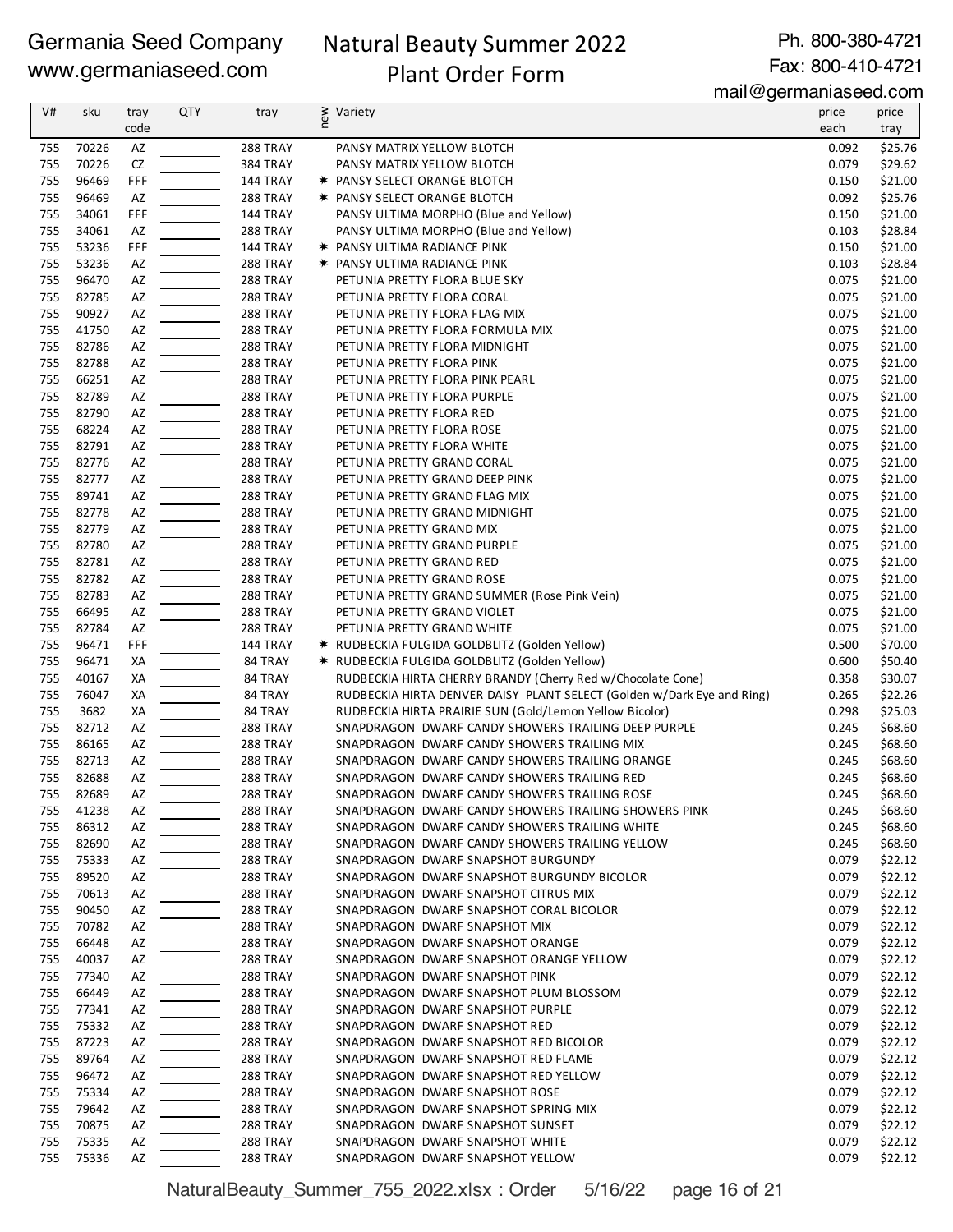# Natural Beauty Summer 2022

Ph. 800-380-4721 Fax: 800-410-4721

# Plant Order Form

mail@germaniaseed.com

| V#  | sku   | tray | <b>QTY</b> | tray            | new<br>Variety                              | price | price   |
|-----|-------|------|------------|-----------------|---------------------------------------------|-------|---------|
|     |       | code |            |                 |                                             | each  | tray    |
| 755 | 66042 | AZ   |            | 288 TRAY        | SNAPDRAGON DWARF SNAPTASTIC MAGENTA         | 0.090 | \$25.20 |
| 755 | 66043 | AZ   |            | 288 TRAY        | SNAPDRAGON DWARF SNAPTASTIC MIX             | 0.090 | \$25.20 |
| 755 | 66044 | AZ   |            | 288 TRAY        | SNAPDRAGON DWARF SNAPTASTIC ORANGE FLAME    | 0.090 | \$25.20 |
| 755 | 66045 | AZ   |            | 288 TRAY        | SNAPDRAGON DWARF SNAPTASTIC PINK            | 0.090 | \$25.20 |
| 755 |       |      |            |                 |                                             |       |         |
|     | 66046 | AZ   |            | 288 TRAY        | SNAPDRAGON DWARF SNAPTASTIC RED             | 0.090 | \$25.20 |
| 755 | 66047 | AZ   |            | 288 TRAY        | SNAPDRAGON DWARF SNAPTASTIC YELLOW          | 0.090 | \$25.20 |
| 755 | 90930 | AZ   |            | 288 TRAY        | SNAPDRAGON DWARF SNAPTINI BURGUNDY BICOLOR  | 0.079 | \$22.12 |
| 755 | 89855 | AZ   |            | <b>288 TRAY</b> | SNAPDRAGON DWARF SNAPTINI MIX               | 0.079 | \$22.12 |
| 755 | 90932 | AZ   |            | 288 TRAY        | SNAPDRAGON DWARF SNAPTINI PEACH             | 0.079 | \$22.12 |
| 755 | 90933 | AZ   |            | <b>288 TRAY</b> | SNAPDRAGON DWARF SNAPTINI RED               | 0.079 | \$22.12 |
| 755 | 90934 | AZ   |            | 288 TRAY        | SNAPDRAGON DWARF SNAPTINI ROSE BICOLOR      | 0.079 | \$22.12 |
| 755 | 90935 | AZ   |            | 288 TRAY        | SNAPDRAGON DWARF SNAPTINI SCARLET           | 0.079 | \$22.12 |
| 755 | 90937 | AZ   |            | 288 TRAY        | SNAPDRAGON DWARF SNAPTINI SUNGLOW           | 0.079 | \$22.12 |
| 755 | 90938 | AZ   |            | 288 TRAY        | SNAPDRAGON DWARF SNAPTINI VIOLET            | 0.079 | \$22.12 |
| 755 | 90939 | AZ   |            | 288 TRAY        | SNAPDRAGON DWARF SNAPTINI WHITE             | 0.079 | \$22.12 |
| 755 | 90940 | AZ   |            | 288 TRAY        | SNAPDRAGON DWARF SNAPTINI YELLOW            | 0.079 | \$22.12 |
|     |       |      |            |                 |                                             |       |         |
| 755 | 89560 | AZ   |            | 288 TRAY        | SNAPDRAGON SONNET BURGUNDY                  | 0.072 | \$20.16 |
| 755 | 59142 | AZ   |            | <b>288 TRAY</b> | SNAPDRAGON SONNET CARMINE                   | 0.072 | \$20.16 |
| 755 | 40855 | AZ   |            | 288 TRAY        | SNAPDRAGON SONNET CRIMSON                   | 0.072 | \$20.16 |
| 755 | 3844  | AZ   |            | 288 TRAY        | <b>SNAPDRAGON SONNET MIX</b>                | 0.072 | \$20.16 |
| 755 | 91261 | AZ   |            | 288 TRAY        | SNAPDRAGON SONNET ORANGE SCARLET            | 0.072 | \$20.16 |
| 755 | 42005 | AZ   |            | 288 TRAY        | <b>SNAPDRAGON SONNET PINK</b>               | 0.072 | \$20.16 |
| 755 | 40856 | AZ   |            | 288 TRAY        | <b>SNAPDRAGON SONNET ROSE</b>               | 0.072 | \$20.16 |
| 755 | 40857 | AZ   |            | 288 TRAY        | <b>SNAPDRAGON SONNET WHITE</b>              | 0.072 | \$20.16 |
| 755 | 40858 | AZ   |            | 288 TRAY        | SNAPDRAGON SONNET YELLOW                    | 0.072 | \$20.16 |
| 755 | 74007 | AZ   |            | <b>288 TRAY</b> | SNAPDRAGON SPEEDY SONNET BRONZE             | 0.090 | \$25.20 |
| 755 | 73300 | AZ   |            | <b>288 TRAY</b> | SNAPDRAGON SPEEDY SONNET CRIMSON            | 0.090 | \$25.20 |
|     |       |      |            |                 |                                             |       |         |
| 755 | 73301 | AZ   |            | <b>288 TRAY</b> | SNAPDRAGON SPEEDY SONNET MIX                | 0.090 | \$25.20 |
| 755 | 89521 | AZ   |            | 288 TRAY        | SNAPDRAGON SPEEDY SONNET PINK               | 0.090 | \$25.20 |
| 755 | 96055 | AZ   |            | 288 TRAY        | SNAPDRAGON SPEEDY SONNET PURPLE             | 0.090 | \$25.20 |
| 755 | 73302 | AZ   |            | 288 TRAY        | SNAPDRAGON SPEEDY SONNET ROSE               | 0.090 | \$25.20 |
| 755 | 73303 | AZ   |            | 288 TRAY        | SNAPDRAGON SPEEDY SONNET WHITE              | 0.090 | \$25.20 |
| 755 | 73304 | AZ   |            | 288 TRAY        | SNAPDRAGON SPEEDY SONNET YELLOW             | 0.090 | \$25.20 |
| 755 | 59363 | AZ   |            | 288 TRAY        | STOCKS HARMONY CHERRY BLOSSOM               | 0.076 | \$21.28 |
| 755 | 42532 | AZ   |            | 288 TRAY        | STOCKS HARMONY CREAM YELLOW                 | 0.076 | \$21.28 |
| 755 | 67005 | AZ   |            | 288 TRAY        | STOCKS HARMONY DEEP ROSE                    | 0.076 | \$21.28 |
| 755 | 42533 | AZ   |            | <b>288 TRAY</b> | STOCKS HARMONY LIGHT ROSE                   | 0.076 | \$21.28 |
| 755 | 66169 | AZ   |            | <b>288 TRAY</b> | <b>STOCKS HARMONY MIX</b>                   | 0.076 | \$21.28 |
| 755 | 59366 | AZ   |            | 288 TRAY        | STOCKS HARMONY PURPLE                       | 0.076 | \$21.28 |
|     |       |      |            |                 |                                             |       |         |
| 755 | 67006 | AZ   |            | 288 TRAY        | STOCKS HARMONY VIOLET                       | 0.076 | \$21.28 |
| 755 | 67007 | AZ   |            | 288 TRAY        | STOCKS HARMONY WHITE                        | 0.076 | \$21.28 |
| 755 | 40441 | AZ   |            | 288 TRAY        | STOCKS VINTAGE BURGUNDY                     | 0.076 | \$21.28 |
| 755 | 56726 | AZ   |            | 288 TRAY        | <b>STOCKS VINTAGE COPPER</b>                | 0.076 | \$21.28 |
| 755 | 56729 | AZ   |            | 288 TRAY        | STOCKS VINTAGE LAVENDER                     | 0.076 | \$21.28 |
| 755 | 4962  | AZ   |            | 288 TRAY        | * STOCKS VINTAGE MIX                        | 0.076 | \$21.28 |
| 755 | 40524 | AZ   |            | 288 TRAY        | STOCKS VINTAGE PEACH                        | 0.076 | \$21.28 |
| 755 | 91245 | AZ   |            | 288 TRAY        | <b>STOCKS VINTAGE RED</b>                   | 0.076 | \$21.28 |
| 755 | 56730 | AZ   |            | <b>288 TRAY</b> | STOCKS VINTAGE ROSE                         | 0.076 | \$21.28 |
| 755 | 56731 | AZ   |            | <b>288 TRAY</b> | STOCKS VINTAGE WHITE                        | 0.076 | \$21.28 |
| 755 | 91246 | AZ   |            | 288 TRAY        | STOCKS VINTAGE YELLOW                       | 0.076 | \$21.28 |
| 755 | 92641 | FFF  |            | 144 TRAY        | VEGETABLE MUSTARD MIZ AMERICA F1 (Red Leaf) | 0.086 | \$12.04 |
| 755 | 92641 |      |            | 288 TRAY        | VEGETABLE MUSTARD MIZ AMERICA F1 (Red Leaf) | 0.058 |         |
|     |       | AZ   |            |                 |                                             |       | \$16.24 |
| 755 | 8075  | FFF  |            | <b>144 TRAY</b> | VEGETABLE SWISS CHARD BRIGHT LIGHTS         | 0.119 | \$16.66 |
| 755 | 8075  | AZ   |            | <b>288 TRAY</b> | VEGETABLE SWISS CHARD BRIGHT LIGHTS         | 0.058 | \$16.24 |
| 755 | 8075  | XА   |            | 84 TRAY         | VEGETABLE SWISS CHARD BRIGHT LIGHTS         | 0.200 | \$16.80 |
| 755 | 85038 | FFF  |            | 144 TRAY        | <b>* VEGETABLE SWISS CHARD PEPPERMINT</b>   | 0.119 | \$16.66 |
| 755 | 85038 | AZ   |            | <b>288 TRAY</b> | <b>* VEGETABLE SWISS CHARD PEPPERMINT</b>   | 0.058 | \$16.24 |
| 755 | 85038 | ХA   |            | 84 TRAY         | <b>* VEGETABLE SWISS CHARD PEPPERMINT</b>   | 0.200 | \$16.80 |
| 755 | 94635 | FFF  |            | <b>144 TRAY</b> | <b>* VIOLA COLORMAX BEACON ROSE</b>         | 0.186 | \$26.04 |
| 755 | 94635 | AZ   |            | 288 TRAY        | * VIOLA COLORMAX BEACON ROSE                | 0.089 | \$24.92 |
| 755 | 85956 | FFF  |            | 144 TRAY        | VIOLA COLORMAX BERRY PIE                    | 0.186 | \$26.04 |
| 755 | 85956 | AZ   |            | 288 TRAY        | VIOLA COLORMAX BERRY PIE                    | 0.089 | \$24.92 |
|     |       |      |            |                 |                                             |       |         |

NaturalBeauty\_Summer\_755\_2022.xlsx : Order 5/16/22 page 17 of 21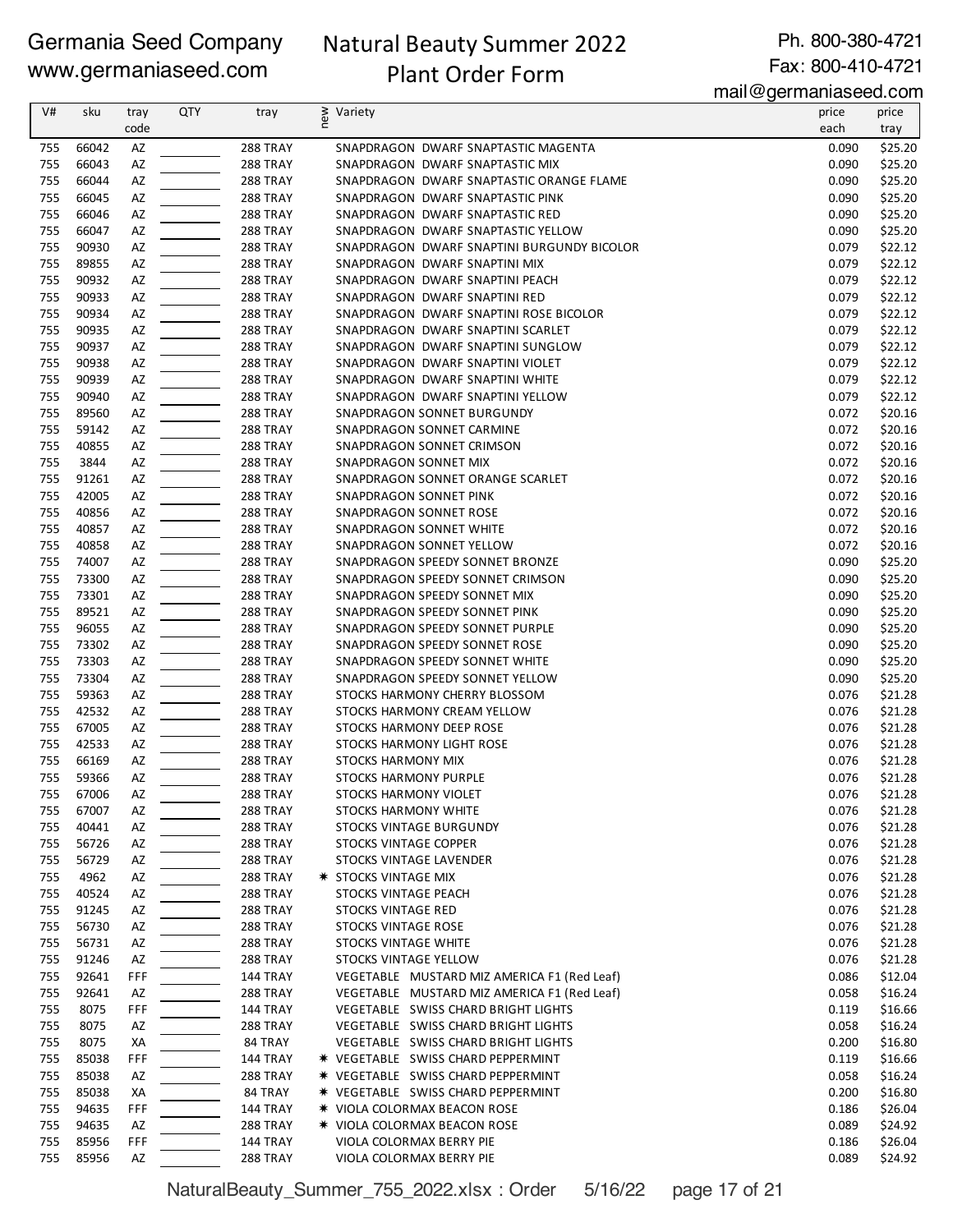# Natural Beauty Summer 2022 Plant Order Form

Ph. 800-380-4721 Fax: 800-410-4721

mail@germaniaseed.com

| V#         | sku            | tray      | QTY | tray                        | ≷ Variety                                              | price          | price              |
|------------|----------------|-----------|-----|-----------------------------|--------------------------------------------------------|----------------|--------------------|
|            |                | code      |     |                             |                                                        | each           | tray               |
| 755        | 89846          | FFF       |     | 144 TRAY                    | VIOLA COLORMAX CITRUS MIX                              | 0.186          | \$26.04            |
| 755        | 89846          | AZ        |     | 288 TRAY                    | VIOLA COLORMAX CITRUS MIX                              | 0.089          | \$24.92            |
| 755        | 85957          | FFF       |     | <b>144 TRAY</b>             | VIOLA COLORMAX CLEAR ORANGE                            | 0.186          | \$26.04            |
| 755        | 85957          | AZ        |     | 288 TRAY                    | VIOLA COLORMAX CLEAR ORANGE                            | 0.089          | \$24.92            |
| 755        | 87861          | FFF       |     | 144 TRAY                    | VIOLA COLORMAX CLEAR PURPLE                            | 0.186          | \$26.04            |
| 755        | 87861          | AZ        |     | 288 TRAY                    | VIOLA COLORMAX CLEAR PURPLE                            | 0.089          | \$24.92            |
| 755<br>755 | 85958<br>85958 | FFF<br>AZ |     | 144 TRAY                    | VIOLA COLORMAX CLEAR YELLOW                            | 0.186<br>0.089 | \$26.04<br>\$24.92 |
| 755        | 85959          | FFF       |     | 288 TRAY<br>144 TRAY        | VIOLA COLORMAX CLEAR YELLOW<br>VIOLA COLORMAX ICY BLUE | 0.186          | \$26.04            |
| 755        | 85959          | AZ        |     | 288 TRAY                    | VIOLA COLORMAX ICY BLUE                                | 0.089          | \$24.92            |
| 755        | 87862          | FFF       |     | 144 TRAY                    | VIOLA COLORMAX LEMON SPLASH                            | 0.186          | \$26.04            |
| 755        | 87862          | AZ        |     | 288 TRAY                    | VIOLA COLORMAX LEMON SPLASH                            | 0.089          | \$24.92            |
| 755        | 89847          | FFF       |     | <b>144 TRAY</b>             | VIOLA COLORMAX LEMONBERRY PIE MIX                      | 0.186          | \$26.04            |
| 755        | 89847          | AZ        |     | 288 TRAY                    | VIOLA COLORMAX LEMONBERRY PIE MIX                      | 0.089          | \$24.92            |
| 755        | 85960          | FFF       |     | 144 TRAY                    | VIOLA COLORMAX MIX                                     | 0.186          | \$26.04            |
| 755        | 85960          | AZ        |     | 288 TRAY                    | VIOLA COLORMAX MIX                                     | 0.089          | \$24.92            |
| 755        | 85961          | FFF       |     | 144 TRAY                    | VIOLA COLORMAX POPCORN                                 | 0.186          | \$26.04            |
| 755        | 85961          | AZ        |     | 288 TRAY                    | VIOLA COLORMAX POPCORN                                 | 0.089          | \$24.92            |
| 755        | 85962          | FFF       |     | 144 TRAY                    | VIOLA COLORMAX PURPLE GLOW                             | 0.186          | \$26.04            |
| 755        | 85962          | AZ        |     | 288 TRAY                    | VIOLA COLORMAX PURPLE GLOW                             | 0.089          | \$24.92            |
| 755        | 87864          | FFF       |     | <b>144 TRAY</b>             | VIOLA COLORMAX ROSE BLOTCH                             | 0.186          | \$26.04            |
| 755<br>755 | 87864<br>89848 | AZ<br>FFF |     | 288 TRAY<br><b>144 TRAY</b> | VIOLA COLORMAX ROSE BLOTCH<br>VIOLA COLORMAX ROYAL MIX | 0.089<br>0.186 | \$24.92<br>\$26.04 |
| 755        | 89848          | AZ        |     | 288 TRAY                    | VIOLA COLORMAX ROYAL MIX                               | 0.089          | \$24.92            |
| 755        | 96473          | FFF       |     | 144 TRAY                    | <b>★ VIOLA COLORMAX TRUE BLUE</b>                      | 0.186          | \$26.04            |
| 755        | 96473          | AZ        |     | 288 TRAY                    | <b>★ VIOLA COLORMAX TRUE BLUE</b>                      | 0.089          | \$24.92            |
| 755        | 87865          | FFF       |     | 144 TRAY                    | VIOLA COLORMAX YELLOW JUMP UP                          | 0.186          | \$26.04            |
| 755        | 87865          | AZ        |     | 288 TRAY                    | VIOLA COLORMAX YELLOW JUMP UP                          | 0.089          | \$24.92            |
| 755        | 71669          | FFF       |     | 144 TRAY                    | VIOLA PENNY ALL SEASONS MIX                            | 0.179          | \$25.06            |
| 755        | 71669          | AZ        |     | 288 TRAY                    | VIOLA PENNY ALL SEASONS MIX                            | 0.089          | \$24.92            |
| 755        | 65669          | FFF       |     | 144 TRAY                    | VIOLA PENNY AZURE DAWN                                 | 0.179          | \$25.06            |
| 755        | 65669          | AZ        |     | 288 TRAY                    | VIOLA PENNY AZURE DAWN                                 | 0.089          | \$24.92            |
| 755        | 65670          | FFF       |     | <b>144 TRAY</b>             | VIOLA PENNY BEACONSFIELD                               | 0.179          | \$25.06            |
| 755        | 65670          | AZ        |     | 288 TRAY                    | VIOLA PENNY BEACONSFIELD                               | 0.089          | \$24.92            |
| 755        | 88002          | FFF       |     | 144 TRAY                    | VIOLA PENNY BLACK                                      | 0.179          | \$25.06            |
| 755        | 88002          | AZ        |     | 288 TRAY                    | VIOLA PENNY BLACK                                      | 0.089          | \$24.92            |
| 755<br>755 | 6416<br>6416   | FFF<br>AZ |     | 144 TRAY<br>288 TRAY        | VIOLA PENNY BLUE<br>VIOLA PENNY BLUE                   | 0.179<br>0.089 | \$25.06<br>\$24.92 |
| 755        | 58392          | FFF       |     | 144 TRAY                    | <b>★ VIOLA PENNY CITRUS MIX</b>                        | 0.179          | \$25.06            |
| 755        | 58392          | <b>AZ</b> |     | 288 TRAY                    | * VIOLA PENNY CITRUS MIX                               | 0.089          | \$24.92            |
| 755        | 76577          | FFF       |     | 144 TRAY                    | VIOLA PENNY CLEAR YELLOW                               | 0.179          | \$25.06            |
| 755        | 76577          | AZ        |     | 288 TRAY                    | VIOLA PENNY CLEAR YELLOW                               | 0.089          | \$24.92            |
| 755        | 34072          | FFF       |     | <b>144 TRAY</b>             | VIOLA PENNY DEEP BLUE                                  | 0.179          | \$25.06            |
| 755        | 34072          | AZ        |     | 288 TRAY                    | VIOLA PENNY DEEP BLUE                                  | 0.089          | \$24.92            |
| 755        | 6767           | FFF       |     | <b>144 TRAY</b>             | VIOLA PENNY DENIM JUMP UP                              | 0.179          | \$25.06            |
| 755        | 6767           | AZ        |     | 288 TRAY                    | VIOLA PENNY DENIM JUMP UP                              | 0.089          | \$24.92            |
| 755        | 70236          | FFF       |     | <b>144 TRAY</b>             | VIOLA PENNY JUMP UP MIX                                | 0.179          | \$25.06            |
| 755        | 70236          | AZ        |     | 288 TRAY                    | VIOLA PENNY JUMP UP MIX                                | 0.089          | \$24.92            |
| 755        | 62593          | FFF       |     | <b>144 TRAY</b>             | VIOLA PENNY LANE MIX                                   | 0.179          | \$25.06            |
| 755        | 62593          | AZ        |     | 288 TRAY                    | VIOLA PENNY LANE MIX<br>VIOLA PENNY MARINA             | 0.089          | \$24.92            |
| 755<br>755 | 70238<br>70238 | FFF<br>AZ |     | 144 TRAY<br>288 TRAY        | VIOLA PENNY MARINA                                     | 0.179<br>0.089 | \$25.06<br>\$24.92 |
| 755        | 6768           | FFF       |     | <b>144 TRAY</b>             | VIOLA PENNY MICKEY                                     | 0.179          | \$25.06            |
| 755        | 6768           | AZ        |     | 288 TRAY                    | VIOLA PENNY MICKEY                                     | 0.089          | \$24.92            |
| 755        | 58393          | FFF       |     | <b>144 TRAY</b>             | VIOLA PENNY ORANGE                                     | 0.179          | \$25.06            |
| 755        | 58393          | AZ        |     | 288 TRAY                    | VIOLA PENNY ORANGE                                     | 0.089          | \$24.92            |
| 755        | 6407           | FFF       |     | <b>144 TRAY</b>             | VIOLA PENNY ORANGE JUMP UP                             | 0.179          | \$25.06            |
| 755        | 6407           | AZ        |     | 288 TRAY                    | VIOLA PENNY ORANGE JUMP UP                             | 0.089          | \$24.92            |
| 755        | 73272          | FFF       |     | 144 TRAY                    | VIOLA PENNY PEACH JUMP UP                              | 0.179          | \$25.06            |
| 755        | 73272          | AZ        |     | 288 TRAY                    | VIOLA PENNY PEACH JUMP UP                              | 0.089          | \$24.92            |
| 755        | 40678          | FFF       |     | 144 TRAY                    | VIOLA PENNY PRIMROSE BICOLOR                           | 0.179          | \$25.06            |
| 755        | 40678          | AZ        |     | 288 TRAY                    | VIOLA PENNY PRIMROSE BICOLOR                           | 0.089          | \$24.92            |

NaturalBeauty\_Summer\_755\_2022.xlsx : Order 5/16/22 page 18 of 21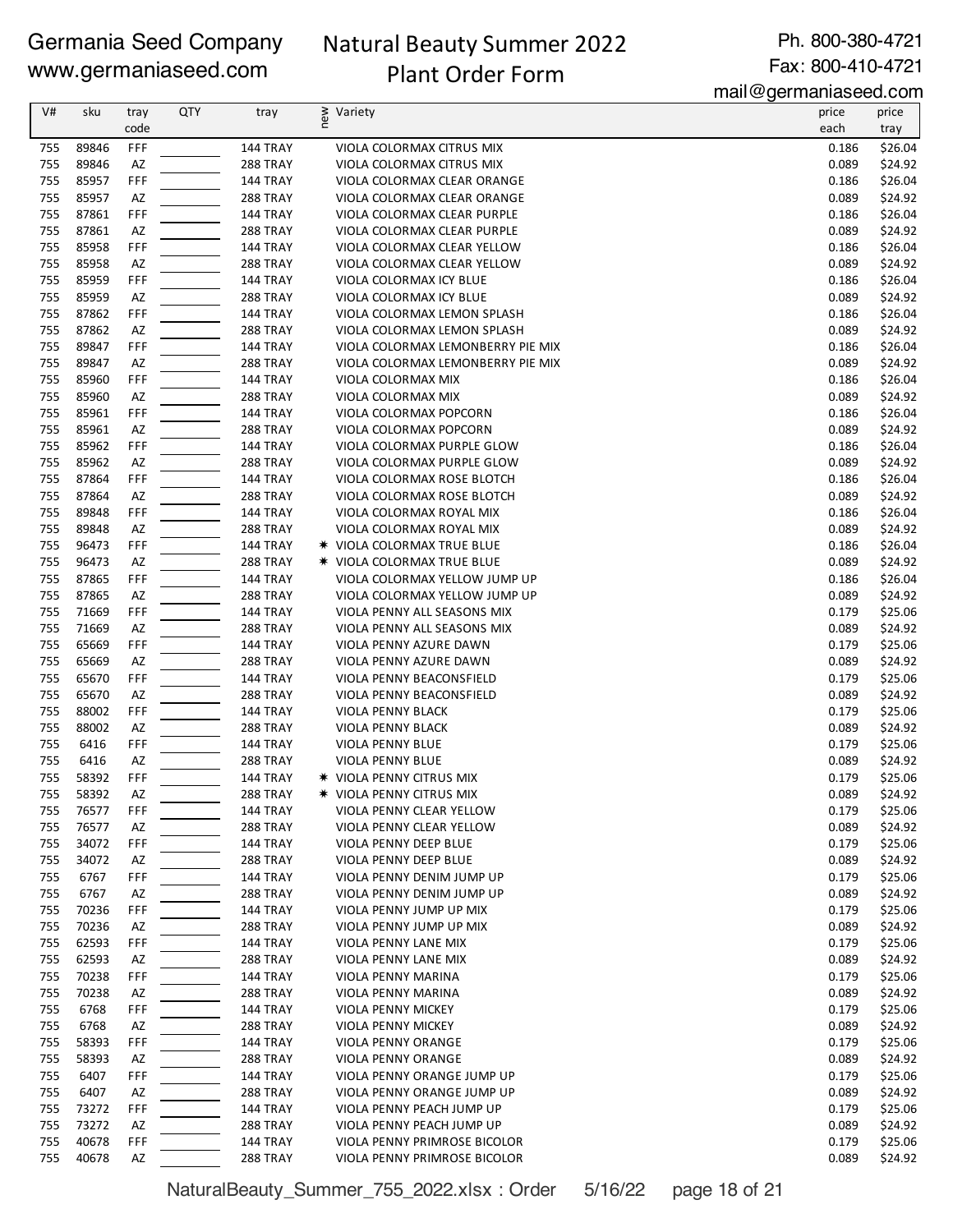# Natural Beauty Summer 2022 Plant Order Form

Ph. 800-380-4721 Fax: 800-410-4721

mail@germaniaseed.com

| V#         | sku            | tray      | <b>QTY</b> | tray                        | new<br>Variety                                      | price          | price              |
|------------|----------------|-----------|------------|-----------------------------|-----------------------------------------------------|----------------|--------------------|
|            |                | code      |            |                             |                                                     | each           | tray               |
| 755        | 78341          | FFF       |            | 144 TRAY                    | VIOLA PENNY PRIMROSE PICOTEE (Purple Edge)          | 0.179          | \$25.06            |
| 755        | 78341          | AZ        |            | 288 TRAY                    | VIOLA PENNY PRIMROSE PICOTEE (Purple Edge)          | 0.089          | \$24.92            |
| 755        | 73273          | FFF       |            | 144 TRAY                    | VIOLA PENNY PURPLE PICOTEE                          | 0.179          | \$25.06            |
| 755        | 73273          | AZ        |            | 288 TRAY                    | VIOLA PENNY PURPLE PICOTEE                          | 0.089          | \$24.92            |
| 755        | 67638          | FFF       |            | 144 TRAY                    | VIOLA PENNY RED BLOTCH                              | 0.179          | \$25.06            |
| 755        | 67638          | AZ        |            | 288 TRAY                    | VIOLA PENNY RED BLOTCH                              | 0.089          | \$24.92            |
| 755        | 6771           | FFF       |            | 144 TRAY                    | VIOLA PENNY RED WING                                | 0.179          | \$25.06            |
| 755        | 6771           | AZ        |            | 288 TRAY                    | VIOLA PENNY RED WING                                | 0.089          | \$24.92            |
| 755        | 6769           | FFF       |            | 144 TRAY                    | VIOLA PENNY ROSE BLOTCH                             | 0.179          | \$25.06            |
| 755        | 6769           | AZ        |            | 288 TRAY                    | VIOLA PENNY ROSE BLOTCH                             | 0.089          | \$24.92            |
| 755        | 63556          | FFF       |            | 144 TRAY                    | VIOLA PENNY VIOLET                                  | 0.179          | \$25.06            |
| 755        | 63556          | AZ        |            | 288 TRAY                    | VIOLA PENNY VIOLET                                  | 0.089          | \$24.92            |
| 755<br>755 | 89853<br>89853 | FFF<br>AZ |            | <b>144 TRAY</b>             | VIOLA PENNY VIOLET FACE                             | 0.179<br>0.089 | \$25.06            |
| 755        | 34073          | FFF       |            | 288 TRAY                    | VIOLA PENNY VIOLET FACE                             | 0.179          | \$24.92<br>\$25.06 |
| 755        | 34073          | AZ        |            | 144 TRAY<br>288 TRAY        | VIOLA PENNY WHITE<br>VIOLA PENNY WHITE              | 0.089          | \$24.92            |
| 755        | 40679          | FFF       |            | 144 TRAY                    | VIOLA PENNY WHITE BLOTCH                            | 0.179          | \$25.06            |
| 755        | 40679          | AZ        |            | 288 TRAY                    | VIOLA PENNY WHITE BLOTCH                            | 0.089          | \$24.92            |
| 755        | 67639          | FFF       |            | 144 TRAY                    | VIOLA PENNY WHITE JUMP UP                           | 0.179          | \$25.06            |
| 755        | 67639          | AZ        |            | 288 TRAY                    | VIOLA PENNY WHITE JUMP UP                           | 0.089          | \$24.92            |
| 755        | 67640          | FFF       |            | 144 TRAY                    | VIOLA PENNY WINTER MIX                              | 0.179          | \$25.06            |
| 755        | 67640          | AZ        |            | 288 TRAY                    | VIOLA PENNY WINTER MIX                              | 0.089          | \$24.92            |
| 755        | 6415           | FFF       |            | 144 TRAY                    | VIOLA PENNY YELLOW                                  | 0.179          | \$25.06            |
| 755        | 6415           | AZ        |            | 288 TRAY                    | VIOLA PENNY YELLOW                                  | 0.089          | \$24.92            |
| 755        | 67641          | FFF       |            | 144 TRAY                    | VIOLA PENNY YELLOW BLOTCH                           | 0.179          | \$25.06            |
| 755        | 67641          | AZ        |            | 288 TRAY                    | VIOLA PENNY YELLOW BLOTCH                           | 0.089          | \$24.92            |
| 755        | 58395          | FFF       |            | 144 TRAY                    | VIOLA PENNY YELLOW JUMP UP                          | 0.179          | \$25.06            |
| 755        | 58395          | AZ        |            | 288 TRAY                    | VIOLA PENNY YELLOW JUMP UP                          | 0.089          | \$24.92            |
| 755        | 6425           | FFF       |            | 144 TRAY                    | VIOLA SORBET BABYFACE RUBY AND GOLD                 | 0.179          | \$25.06            |
| 755        | 6425           | AZ        |            | 288 TRAY                    | VIOLA SORBET BABYFACE RUBY AND GOLD                 | 0.089          | \$24.92            |
| 755        | 34075          | FFF       |            | <b>144 TRAY</b>             | VIOLA SORBET BLACK DELIGHT (Black w/Yellow Eye)     | 0.179          | \$25.06            |
| 755        | 34075          | AZ        |            | 288 TRAY                    | VIOLA SORBET BLACK DELIGHT (Black w/Yellow Eye)     | 0.089          | \$24.92            |
| 755        | 82255          | FFF       |            | 144 TRAY                    | VIOLA SORBET CARMINE ROSE                           | 0.179          | \$25.06            |
| 755        | 82255          | AZ        |            | 288 TRAY                    | VIOLA SORBET CARMINE ROSE                           | 0.089          | \$24.92            |
| 755        | 85947          | FFF       |            | <b>144 TRAY</b>             | VIOLA SORBET FIRE                                   | 0.179          | \$25.06            |
| 755        | 85947          | AZ        |            | 288 TRAY                    | VIOLA SORBET FIRE                                   | 0.089          | \$24.92            |
| 755        | 88004          | FFF       |            | 144 TRAY                    | VIOLA SORBET HONEYBEE                               | 0.179          | \$25.06            |
| 755        | 88004          | AZ        |            | 288 TRAY                    | VIOLA SORBET HONEYBEE                               | 0.089          | \$24.92            |
| 755        | 6354           | FFF       |            | 144 TRAY                    | VIOLA SORBET ICY BLUE                               | 0.179          | \$25.06            |
| 755        | 6354<br>31436  | AZ<br>FFF |            | <b>288 TRAY</b><br>144 TRAY | VIOLA SORBET ICY BLUE<br>VIOLA SORBET LEMON CHIFFON | 0.089<br>0.179 | \$24.92<br>\$25.06 |
| 755<br>755 | 31436          | AZ        |            | 288 TRAY                    | VIOLA SORBET LEMON CHIFFON                          | 0.089          | \$24.92            |
| 755        | 58397          | FFF       |            | 144 TRAY                    | VIOLA SORBET LILAC ICE                              | 0.179          | \$25.06            |
| 755        | 58397          | AZ        |            | 288 TRAY                    | VIOLA SORBET LILAC ICE                              | 0.089          | \$24.92            |
| 755        | 80616          | FFF       |            | 144 TRAY                    | VIOLA SORBET MIDNIGHT GLOW                          | 0.179          | \$25.06            |
| 755        | 80616          | AZ        |            | 288 TRAY                    | VIOLA SORBET MIDNIGHT GLOW                          | 0.089          | \$24.92            |
| 755        | 42416          | FFF       |            | <b>144 TRAY</b>             | VIOLA SORBET XP ALL SEASON MIX                      | 0.179          | \$25.06            |
| 755        | 42416          | AZ        |            | <b>288 TRAY</b>             | VIOLA SORBET XP ALL SEASON MIX                      | 0.089          | \$24.92            |
| 755        | 68210          | FFF       |            | <b>144 TRAY</b>             | VIOLA SORBET XP AUTUMN SELECT MIX                   | 0.179          | \$25.06            |
| 755        | 68210          | AZ        |            | 288 TRAY                    | VIOLA SORBET XP AUTUMN SELECT MIX                   | 0.089          | \$24.92            |
| 755        | 6351           | FFF       |            | <b>144 TRAY</b>             | VIOLA SORBET XP BEACONSFIELD                        | 0.179          | \$25.06            |
| 755        | 6351           | AZ        |            | 288 TRAY                    | VIOLA SORBET XP BEACONSFIELD                        | 0.089          | \$24.92            |
| 755        | 82256          | FFF       |            | <b>144 TRAY</b>             | VIOLA SORBET XP BLACKBERRY                          | 0.179          | \$25.06            |
| 755        | 82256          | AZ        |            | 288 TRAY                    | VIOLA SORBET XP BLACKBERRY                          | 0.089          | \$24.92            |
| 755        | 78344          | FFF       |            | <b>144 TRAY</b>             | VIOLA SORBET XP BLUE BLOTCH                         | 0.179          | \$25.06            |
| 755        | 78344          | AZ        |            | <b>288 TRAY</b>             | VIOLA SORBET XP BLUE BLOTCH                         | 0.089          | \$24.92            |
| 755        | 89854          | FFF       |            | <b>144 TRAY</b>             | VIOLA SORBET XP BLUEBERRY SUNDAE MIX                | 0.179          | \$25.06            |
| 755        | 89854          | AZ        |            | <b>288 TRAY</b>             | VIOLA SORBET XP BLUEBERRY SUNDAE MIX                | 0.089          | \$24.92            |
| 755        | 66099          | FFF       |            | 144 TRAY                    | VIOLA SORBET XP CITRUS MIX                          | 0.179          | \$25.06            |
| 755        | 66099          | AZ        |            | 288 TRAY                    | VIOLA SORBET XP CITRUS MIX                          | 0.089          | \$24.92            |
| 755        | 88006          | FFF       |            | <b>144 TRAY</b>             | VIOLA SORBET XP DEEP ORANGE                         | 0.179          | \$25.06            |
| 755        | 88006          | AZ        |            | 288 TRAY                    | VIOLA SORBET XP DEEP ORANGE                         | 0.089          | \$24.92            |

NaturalBeauty\_Summer\_755\_2022.xlsx : Order 5/16/22 page 19 of 21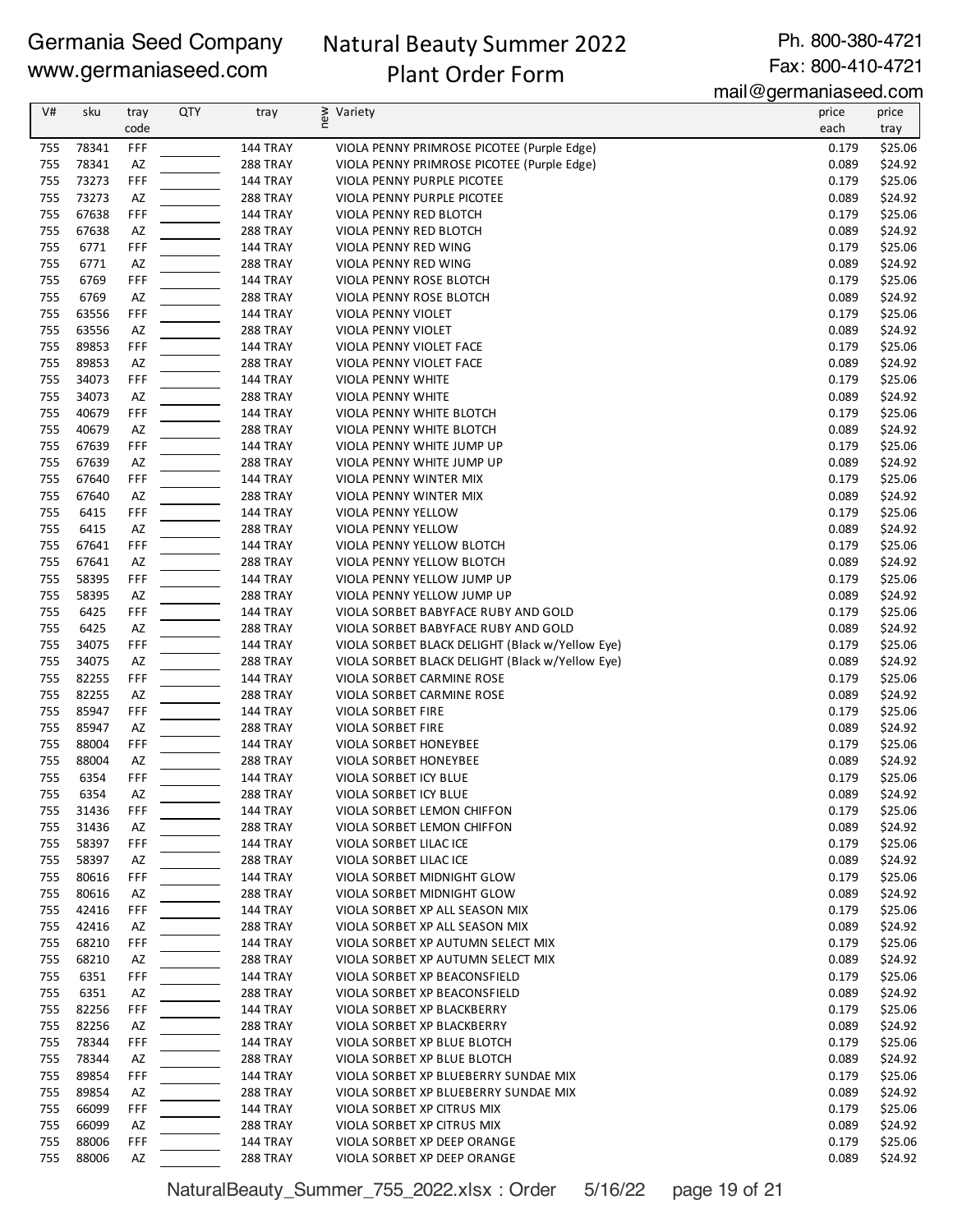# Natural Beauty Summer 2022 Plant Order Form

Ph. 800-380-4721 Fax: 800-410-4721

mail@germaniaseed.com

| V#         | sku            | tray       | QTY | tray                               | ≥ Variety<br>E                                                         | price          | price              |
|------------|----------------|------------|-----|------------------------------------|------------------------------------------------------------------------|----------------|--------------------|
|            |                | code       |     |                                    |                                                                        | each           | tray               |
| 755        | 6435           | FFF        |     | 144 TRAY                           | VIOLA SORBET XP DELFT BLUE                                             | 0.179          | \$25.06            |
| 755        | 6435           | AZ         |     | <b>288 TRAY</b>                    | VIOLA SORBET XP DELFT BLUE                                             | 0.089          | \$24.92            |
| 755        | 84915          | <b>FFF</b> |     | <b>144 TRAY</b>                    | VIOLA SORBET XP DENIM JUMP UP                                          | 0.179          | \$25.06            |
| 755        | 84915          | AZ         |     | <b>288 TRAY</b>                    | VIOLA SORBET XP DENIM JUMP UP                                          | 0.089          | \$24.92            |
| 755        | 78346          | FFF        |     | <b>144 TRAY</b>                    | VIOLA SORBET XP HARVEST MIX                                            | 0.179          | \$25.06            |
| 755        | 78346          | AZ         |     | <b>288 TRAY</b>                    | VIOLA SORBET XP HARVEST MIX                                            | 0.089          | \$24.92            |
| 755        | 53888          | FFF        |     | 144 TRAY                           | VIOLA SORBET XP JUMP UP MIX                                            | 0.179          | \$25.06            |
| 755        | 53888          | AZ         |     | 288 TRAY                           | VIOLA SORBET XP JUMP UP MIX                                            | 0.089          | \$24.92            |
| 755        | 65210          | FFF        |     | <b>144 TRAY</b>                    | VIOLA SORBET XP LAVENDER PINK                                          | 0.179          | \$25.06            |
| 755        | 65210          | AZ         |     | <b>288 TRAY</b>                    | VIOLA SORBET XP LAVENDER PINK                                          | 0.089          | \$24.92            |
| 755        | 84916          | FFF        |     | <b>144 TRAY</b>                    | VIOLA SORBET XP LEMON JUMP UP                                          | 0.179          | \$25.06            |
| 755        | 84916          | AZ         |     | <b>288 TRAY</b>                    | VIOLA SORBET XP LEMON JUMP UP                                          | 0.089          | \$24.92            |
| 755<br>755 | 6493<br>6493   | FFF<br>AZ  |     | <b>144 TRAY</b><br><b>288 TRAY</b> | VIOLA SORBET XP MARINA<br>VIOLA SORBET XP MARINA                       | 0.179<br>0.089 | \$25.06<br>\$24.92 |
| 755        | 6401           | FFF        |     | <b>144 TRAY</b>                    | VIOLA SORBET XP MIX                                                    | 0.179          | \$25.06            |
| 755        | 6401           | AZ         |     | <b>288 TRAY</b>                    | VIOLA SORBET XP MIX                                                    | 0.089          | \$24.92            |
| 755        | 85949          | FFF        |     | 144 TRAY                           | VIOLA SORBET XP MORPHO                                                 | 0.179          | \$25.06            |
| 755        | 85949          | AZ         |     | <b>288 TRAY</b>                    | VIOLA SORBET XP MORPHO                                                 | 0.089          | \$24.92            |
| 755        | 86188          | FFF        |     | 144 TRAY                           | VIOLA SORBET XP ORANGE JUMP UP                                         | 0.179          | \$25.06            |
| 755        | 86188          | AZ         |     | <b>288 TRAY</b>                    | VIOLA SORBET XP ORANGE JUMP UP                                         | 0.089          | \$24.92            |
| 755        | 42651          | FFF        |     | <b>144 TRAY</b>                    | VIOLA SORBET XP ORCHID ROSE BEACON                                     | 0.179          | \$25.06            |
| 755        | 42651          | AZ         |     | <b>288 TRAY</b>                    | VIOLA SORBET XP ORCHID ROSE BEACON                                     | 0.089          | \$24.92            |
| 755        | 82258          | FFF        |     | <b>144 TRAY</b>                    | VIOLA SORBET XP PINK HALO                                              | 0.179          | \$25.06            |
| 755        | 82258          | AZ         |     | <b>288 TRAY</b>                    | VIOLA SORBET XP PINK HALO                                              | 0.089          | \$24.92            |
| 755        | 89849          | FFF        |     | <b>144 TRAY</b>                    | VIOLA SORBET XP PINK WING                                              | 0.179          | \$25.06            |
| 755        | 89849          | AZ         |     | <b>288 TRAY</b>                    | VIOLA SORBET XP PINK WING                                              | 0.089          | \$24.92            |
| 755        | 6539           | FFF        |     | <b>144 TRAY</b>                    | VIOLA SORBET XP PRIMROSE BLOTCH                                        | 0.179          | \$25.06            |
| 755        | 6539           | AZ         |     | 288 TRAY                           | VIOLA SORBET XP PRIMROSE BLOTCH                                        | 0.089          | \$24.92            |
| 755        | 78352          | FFF        |     | <b>144 TRAY</b>                    | VIOLA SORBET XP PURPLE                                                 | 0.179          | \$25.06            |
| 755        | 78352          | AZ         |     | <b>288 TRAY</b>                    | VIOLA SORBET XP PURPLE                                                 | 0.089          | \$24.92            |
| 755        | 78353          | FFF        |     | <b>144 TRAY</b>                    | VIOLA SORBET XP PURPLE FACE                                            | 0.179          | \$25.06            |
| 755        | 78353          | AZ         |     | <b>288 TRAY</b>                    | VIOLA SORBET XP PURPLE FACE                                            | 0.089          | \$24.92            |
| 755        | 6442           | FFF        |     | <b>144 TRAY</b>                    | VIOLA SORBET XP RASPBERRY                                              | 0.179          | \$25.06            |
| 755        | 6442           | AZ         |     | <b>288 TRAY</b>                    | VIOLA SORBET XP RASPBERRY                                              | 0.089          | \$24.92            |
| 755        | 96450          | FFF        |     | <b>144 TRAY</b>                    | <b>★ VIOLA SORBET XP RED</b>                                           | 0.179          | \$25.06            |
| 755        | 96450          | AZ         |     | <b>288 TRAY</b>                    | <b>* VIOLA SORBET XP RED</b>                                           | 0.089          | \$24.92            |
| 755        | 84434          | FFF        |     | <b>144 TRAY</b>                    | VIOLA SORBET XP RED BLOTCH                                             | 0.179          | \$25.06            |
| 755        | 84434          | AZ         |     | <b>288 TRAY</b>                    | VIOLA SORBET XP RED BLOTCH                                             | 0.089          | \$24.92            |
| 755        | 94384          | FFF        |     | <b>144 TRAY</b>                    | <b>* VIOLA SORBET XP ROSE BLOTCH</b>                                   | 0.179          | \$25.06            |
| 755        | 94384          | AZ         |     | 288 TRAY<br>144 TRAY               | <b>★ VIOLA SORBET XP ROSE BLOTCH</b>                                   | 0.089          | \$24.92            |
| 755<br>755 | 68213<br>68213 | FFF<br>AZ  |     | <b>288 TRAY</b>                    | VIOLA SORBET XP SPRING SELECT MIX<br>VIOLA SORBET XP SPRING SELECT MIX | 0.179<br>0.089 | \$25.06<br>\$24.92 |
| 755        | 68459          | FFF        |     | 144 TRAY                           | <b>VIOLA SORBET XP TRUE BLUE</b>                                       | 0.179          | \$25.06            |
| 755        | 68459          | AZ         |     | 288 TRAY                           | VIOLA SORBET XP TRUE BLUE                                              | 0.089          | \$24.92            |
| 755        | 78355          | FFF        |     | <b>144 TRAY</b>                    | VIOLA SORBET XP VIOLET BEACON                                          | 0.179          | \$25.06            |
| 755        | 78355          | AZ         |     | 288 TRAY                           | VIOLA SORBET XP VIOLET BEACON                                          | 0.089          | \$24.92            |
| 755        | 78356          | FFF        |     | <b>144 TRAY</b>                    | VIOLA SORBET XP WHITE                                                  | 0.179          | \$25.06            |
| 755        | 78356          | AZ         |     | 288 TRAY                           | VIOLA SORBET XP WHITE                                                  | 0.089          | \$24.92            |
| 755        | 6536           | FFF        |     | <b>144 TRAY</b>                    | VIOLA SORBET XP WHITE BLOTCH                                           | 0.179          | \$25.06            |
| 755        | 6536           | AZ         |     | <b>288 TRAY</b>                    | VIOLA SORBET XP WHITE BLOTCH                                           | 0.089          | \$24.92            |
| 755        | 84917          | FFF        |     | 144 TRAY                           | VIOLA SORBET XP WHITE JUMP UP                                          | 0.179          | \$25.06            |
| 755        | 84917          | AZ         |     | <b>288 TRAY</b>                    | VIOLA SORBET XP WHITE JUMP UP                                          | 0.089          | \$24.92            |
| 755        | 78357          | FFF        |     | <b>144 TRAY</b>                    | VIOLA SORBET XP YELLOW                                                 | 0.179          | \$25.06            |
| 755        | 78357          | AZ         |     | 288 TRAY                           | VIOLA SORBET XP YELLOW                                                 | 0.089          | \$24.92            |
| 755        | 78358          | FFF        |     | <b>144 TRAY</b>                    | VIOLA SORBET XP YELLOW BLOTCH                                          | 0.179          | \$25.06            |
| 755        | 78358          | AZ         |     | <b>288 TRAY</b>                    | VIOLA SORBET XP YELLOW BLOTCH                                          | 0.089          | \$24.92            |
| 755        | 89851          | FFF        |     | <b>144 TRAY</b>                    | VIOLA SORBET XP YELLOW BLUE JUMP UP                                    | 0.179          | \$25.06            |
| 755        | 89851          | AZ         |     | <b>288 TRAY</b>                    | VIOLA SORBET XP YELLOW BLUE JUMP UP                                    | 0.089          | \$24.92            |
| 755        | 89850          | FFF        |     | 144 TRAY                           | VIOLA SORBET XP YELLOW BURGUNDY JUMP UP                                | 0.179          | \$25.06            |
| 755        | 89850          | AZ         |     | <b>288 TRAY</b>                    | VIOLA SORBET XP YELLOW BURGUNDY JUMP UP                                | 0.089          | \$24.92            |
| 755        | 78359          | FFF        |     | <b>144 TRAY</b>                    | VIOLA SORBET XP YELLOW JUMP UP (YELLOW DUET)                           | 0.179          | \$25.06            |
| 755        | 78359          | AZ         |     | 288 TRAY                           | VIOLA SORBET XP YELLOW JUMP UP (YELLOW DUET)                           | 0.089          | \$24.92            |

NaturalBeauty\_Summer\_755\_2022.xlsx : Order 5/16/22 page 20 of 21